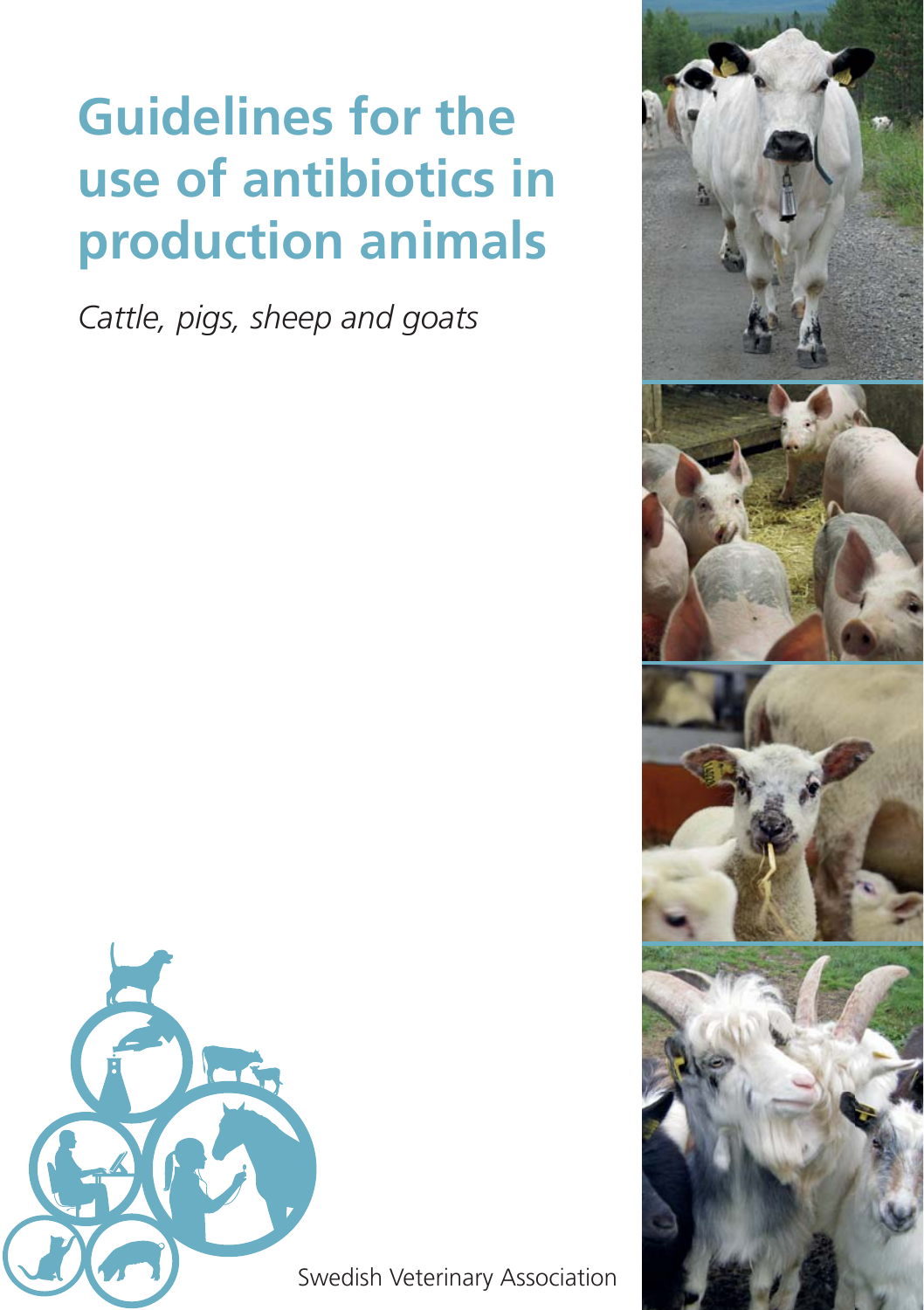## **Contents**

| Considerations prior to initiating antimicrobial treatment  5 |  |
|---------------------------------------------------------------|--|
|                                                               |  |

### Diseases in cattle

| Udder infections and teat injuries  11    |  |
|-------------------------------------------|--|
| Infections of the reproductive organs  18 |  |
| Infections of the locomotor system 21     |  |
| Calves and recruitment animals  25        |  |

#### Diseases in pigs

| Infections of the gastro-intestinal tract  29 |  |
|-----------------------------------------------|--|
|                                               |  |
|                                               |  |
| Infections of                                 |  |
|                                               |  |
| Strategies for group therapy 40               |  |

#### Diseases in sheep

| Septicemia and Watery Mouth  42 |  |
|---------------------------------|--|
|                                 |  |
|                                 |  |
|                                 |  |
|                                 |  |
|                                 |  |
|                                 |  |
|                                 |  |

Swedish Veterinary Society, Section for Production Animals, Aptil 2013. Translated to English 2016 by Torkel Ekman

Photography: Christer Bergsten, Annica Hansson, Maya Hoffman, Håkan Landin, Åsa Lundberg, Ylva Persson, Marie Sjölund and Virpi Welling.

Form: Jan Petersson, Contentera AB Printed by: Arkitektkopia, Eskilstuna, 2017

## Diseases in goats

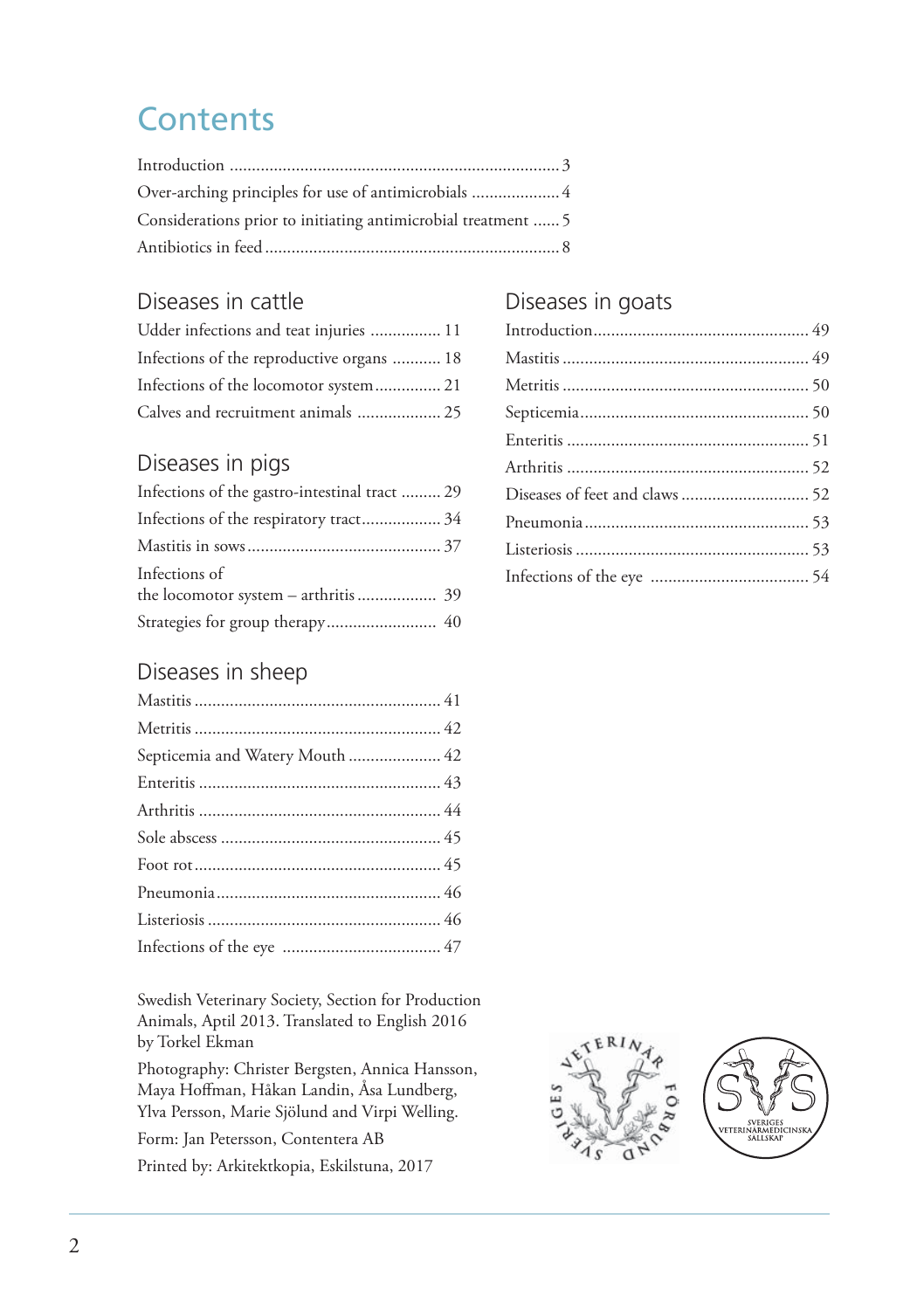## Introduction

In 1998 the Swedish Veterinary Association decided to adopt a general policy for the use of antibiotics in animals. Since then specific policies for the use of antibiotics in dogs and cats have been adopted and in 2011 Guidelines for the use of Antibiotics in Production animals – Cattle and Pigs, were accepted. By decision of the board of the Swedish Veterinary Society (SVS) these guidelines have been updated.

The over-arching goal of SVS is to achieve a low and controlled use of antibiotics in Swedish animal production so that the first-hand choices of treatment remain efficient and that the spread of antimicrobial resistance – among animals and herds as well as in the food chain – is kept at a minimum. Keeping antimicrobial resistance in animals low is important also for human health, since we are all part of the same ecosystem. The authors of these guidelines hope that they may be useful for veterinarians in clinical practice when deciding on treatments for common diseases and ailments caused by bacteria. Sometimes the decision may even be to refrain from use of antibiotics and chose other ways of improving herd health.

Preventing disease outbreaks, *i.e.* keeping animals healthy, is the most effective way of reducing clinical as well as subclinical disease. It is therefore our firm belief that an increasingly more important future task for Swedish veterinarians is to, through structured and evidence based advice to farmers, contribute to keeping animals healthy. When an animal is hurt or shows symptoms of being ill, it shall, however, be treated adequately and promptly, keeping in mind that euthanasia may be the treatment of choice.

High treatment rates in herds or unorthodox use of antibiotics should always be investigated to discover the underlying reasons and/or predisposing factors and such factors corrected by means of preventive measures whenever possible. A structured, evidence based program to improve animal health, and subsequently also farm profitability, should be worked out in close collaboration with the farmer/owner.

In order to ensure sustainable use of antimicrobials more clinical research is needed to optimize preventive measures and treatment regimes. This is expected to be increasingly important as herds grow larger and may become more vulnerable to infectious diseases.

Apart from the authors of subsequent chapters many others have contributed to the completion of these guidelines. The work has been ongoing for a long time and in some cases started already in the 1990-ies. SVS' Section of Production Animals offers its sincere and warm Thank You to all these dedicated and hardworking persons.

For SVS´ Section for Production Animals

*Håkan Landin, Chairman*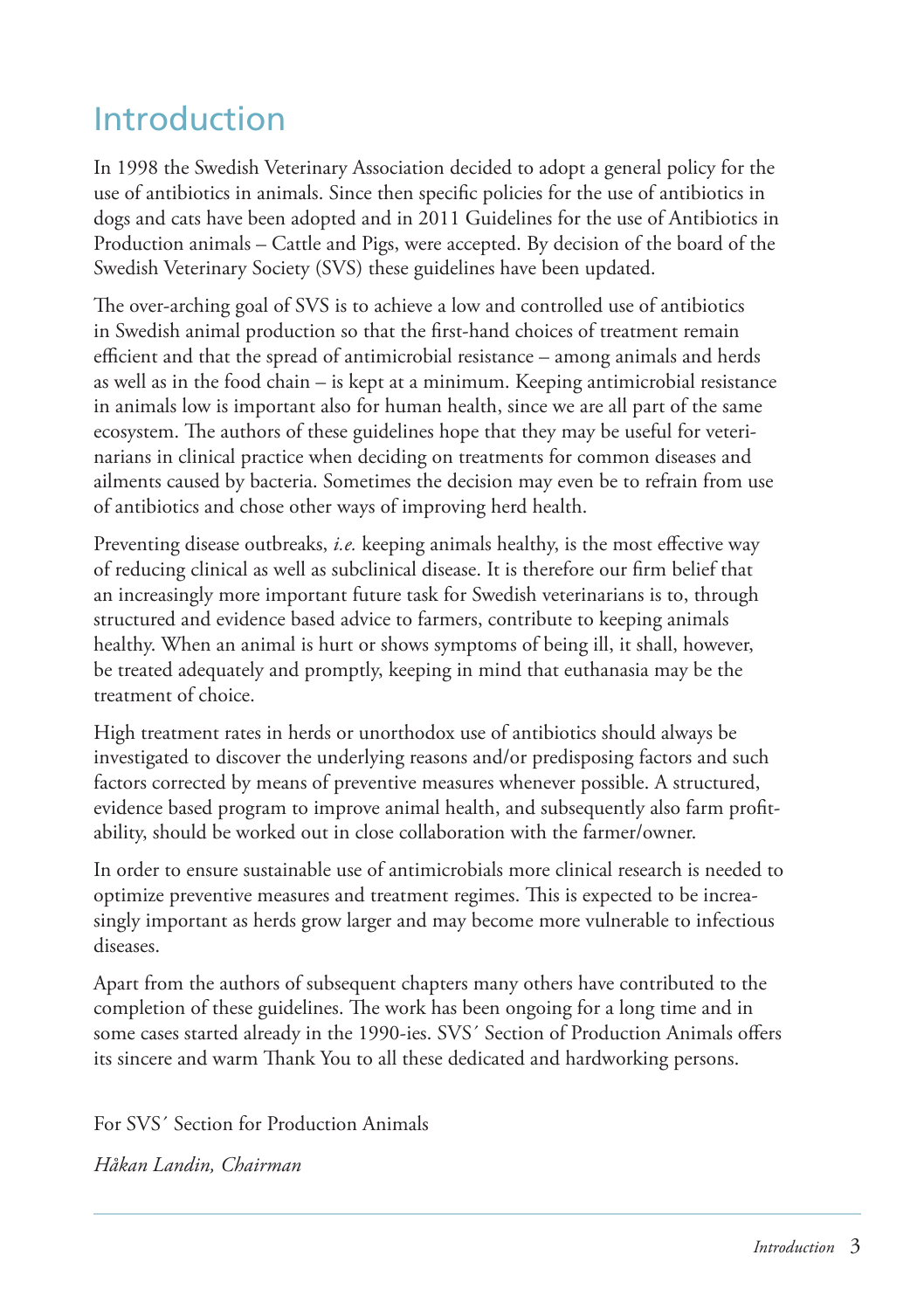## **Over-arching principles for use of antimicrobials:**

- Antibiotics should only be used to treat diseases with bacterial etiology or when such etiology is strongly indicated or suspected.
- Diagnosis of bacterial infections accompanied by sensitivity testing should precede treatment with antibiotics whenever possible.
- When treating bacterially induced diseases in production animals the ambition should always be to use pharmaceuticals with a narrow antibiotic spectrum.
- When treating groups of animals an etiological diagnosis should be obtained and a treatment plan established.
- When high treatment rates or unorthodox use of antibiotics are discovered the underlying reasons and/or predisposing factors should be investigated and corrected by means of preventive measures whenever possible.

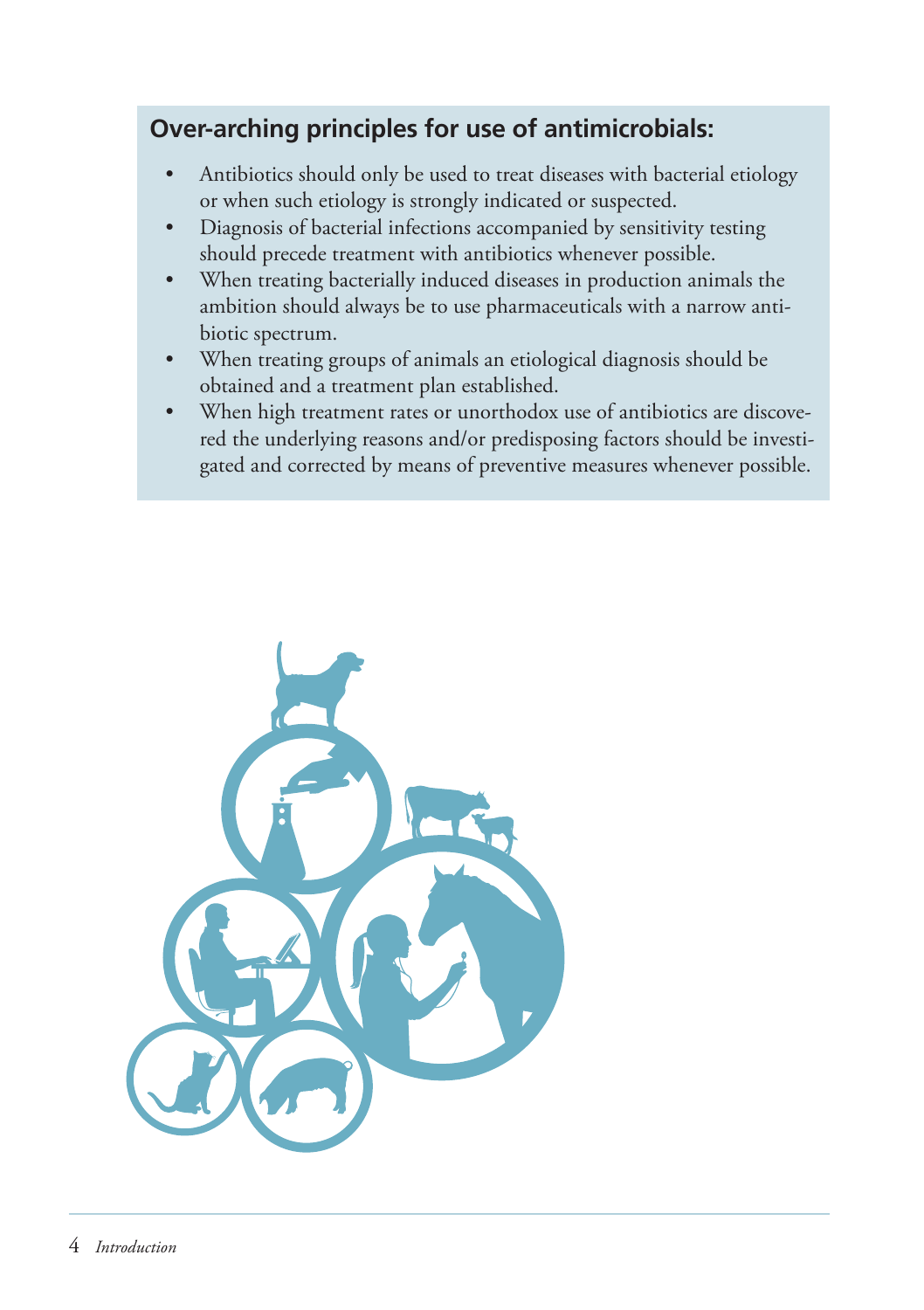## Considerations prior to initiating antimicrobial treatment

#### *Ylva Persson, DVM, PhD Per Wallgren, DVM, PhD, Dipl. ECPHM*

#### General considerations

The main difference between antibiotics and other pharmaceuticals is that antibiotics stimulate antimicrobial resistance. In order to effectively treat bacterial infections in humans and animals in the future it is important to use antimicrobials restrictively and responsibly. Use of antibiotics is only indicated when treating diagnosed bacterial infections (or when bacterial infections are strongly suspected) and when the conclusion is that the patient's immune system cannot combat the infection on its own. Furthermore a positive effect and outcome of treatment should be expected. A correct diagnosis, preferably including an estimation of bacterial sensitivity, is fundamental when deciding to treat an animal with antibiotics. Animal welfare aspects should also be considered. In some instances the correct clinical decision may be to not treat the animal with antibiotics; expected prognosis, general level of infection and potential spread of resistance genes in the herd may make it more prudent to euthanize the animal. On the other hand it may sometimes be indicated to treat groups of animals. Antibiotics should, however, never be used routinely or for preventive purposes. In Sweden this is regulated by laws or regulations, please see SJVFS 2015:32 (D9) and SJVFS 2015:31 (D8). In the latter it is stated that third/fourth generation cephalosporins and quinolones could be used only when an investigation concerning antimicrobial resistance has shown that it is absolutely necessary since these antibiotics should preferably be reserved for use in humans.

#### Sensitivity of the infectious agent

The antibiotic sensitivity of the infectious agent is of great importance when selecting an antibiotic substance for treatment. Some bacteria have a natural, inherent resistance to certain antibiotics, while others have acquired such resistance. The clinical diagnose should therefore be supported with a bacteriological diagnosis, and analysis should preferably also include a sensitivity test. The result of the bacteriological tests should be critically evaluated before selecting a drug for treatment.

### The place of infection

That the infectious agent is sensitive to a certain drug *in vitro* is no guarantee,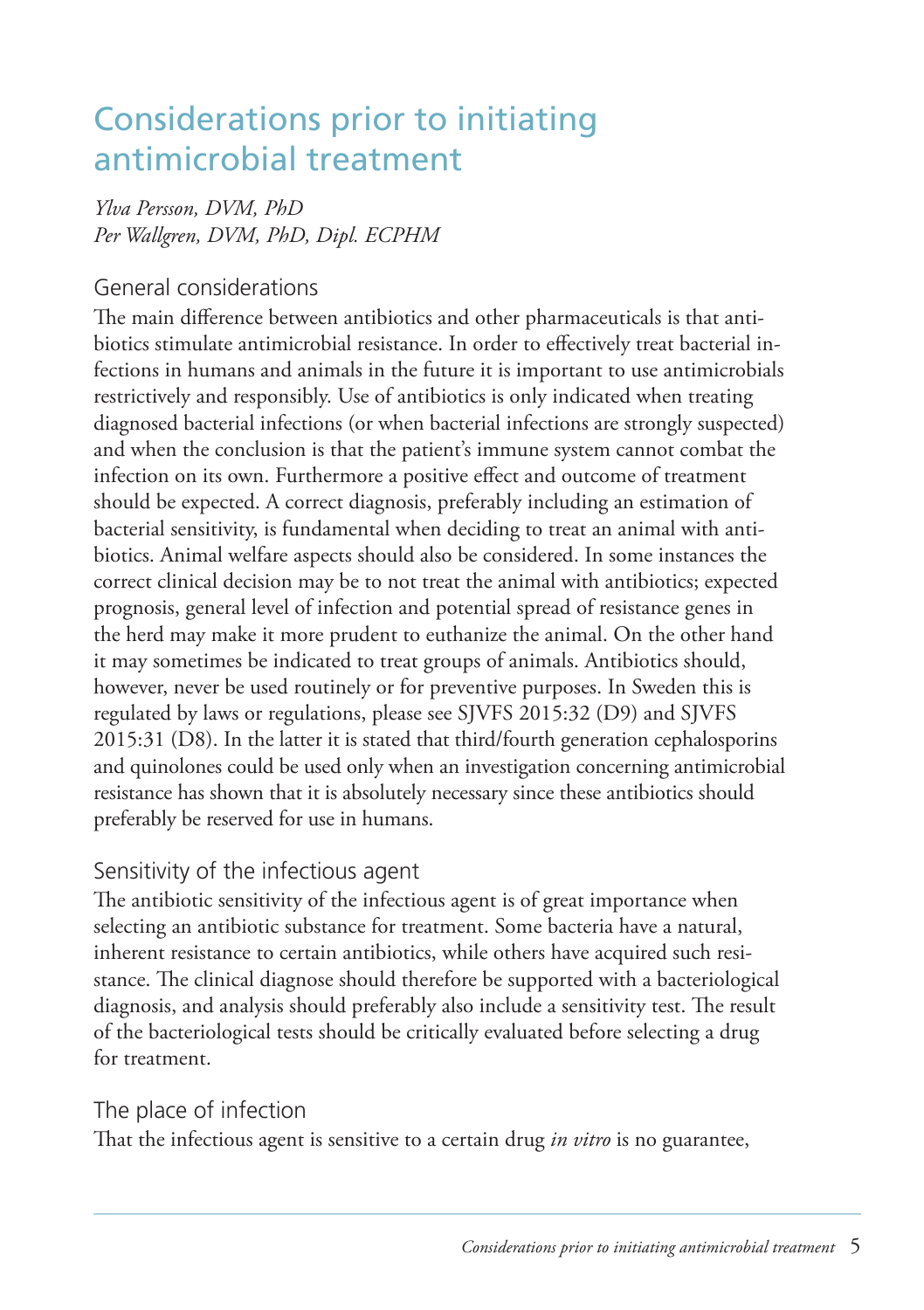however, that it will have clinical effect – the drug must also reach the infection site with a relevant concentration. The pharmaco-kinetic properties of the selected drug are therefore as important as the bacteriological diagnosis and the sensitivity test. Unfortunately, the pharmaco-kinetic properties of older substances are insufficiently documented.

#### Side effects

An antibiotic generally is only intended to have effects on the pathogen for which is selected. Other possible effects on the treated animal or its microbiota are regarded as side effects. The risk for such unwanted effects must be put in relation to expected benefits of the treatment.

#### Risk of development of antimicrobial resistance

Treatment strategy (individual versus group, dosage, duration of treatment, etc) as well as choice of antibiotic, affects the risk of development of antimicrobial resistance and antimicrobial drugs differ in their abilities to stimulate resistance. Consequences of resistance also differ. Fluoroquinolones, cephalosporins and macrolides, for instance, are critically important within human medicine according to WHO, and the use of these in veterinary medicine should therefore be limited to a minimum and only used when no other alternatives are present.

It is of great importance that not only the effects on the target bacteria are considered, but also effects on the normal flora of the gut, skin etc, of the treated animal. Since antibiotics with broad spectrums affect selection for resistance in more bacterial species than antibiotics with narrow spectrums the latter should be preferred. In Sweden many pathogens in production animals are sensitive to penicillin and thus this is the drug of choice for many bacterial infections. The current national pattern of antimicrobial resistance in Sweden is described in annual SVARM-reports, which can be found on the homepage of the National Veterinary Institute (SVA) at www.sva.se, but the situation in the herd at hand should always be considered.

#### Risk of antibiotic residues in food

Antibiotic residues in food products may be harmful to consumers for example because of allergic or toxic effects and possible induction of resistance. In order to reduce these risks for humans EU has determined MRL-values (maximum residue levels) for various substances in foods. Agencies within the EU have also decided on withdrawal times for drugs to ensure that MRLs are not exceeded. Recommended withdrawal times are only valid if drugs are used according to prescription.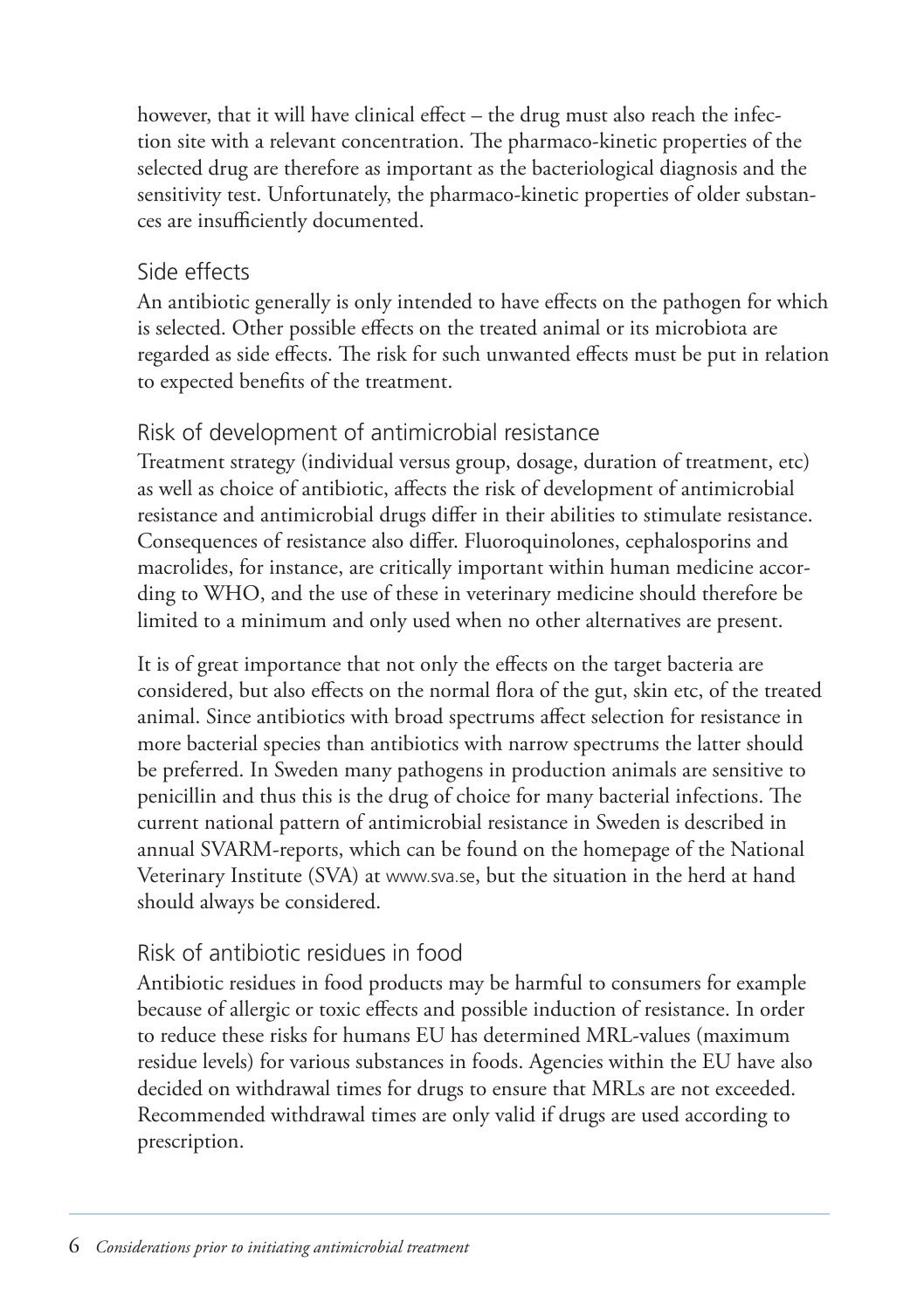#### Effects on the environment

Many antibiotics and their metabolites are effective even after they have been excreted from the treated animal/-s and therefore may affect the environment both in the barn or other farm buildings and out in the fields where manure is spread. This further motivates restrictive use of antibiotics in animals.

#### **Economics**

Apart from the above mentioned therapeutic considerations when selecting an antimicrobial drug also economic factors such as costs of medicines, treatment length, withdrawal period, loss of production, increased labor costs, etc should be considered. On the other hand economic factors, such as short withdrawal time or "easy-to-use" factors must never be allowed to outweigh therapeutic considerations.

#### Follow-up of treatment results

In order to optimize future treatments with antibiotics results on individual, group and/or herd levels should be followed up by the responsible veterinary practitioner. One prerequisite for this is functional and careful record keeping.

#### Conclusions

Take home messages are to first make sure that the animal or group of animals have a disease that really needs to be treated with antibiotics. Secondly prudent use of antibiotics should always be aimed at and therefore routine use should be avoided. Narrow spectrum antibiotics should be preferred as drugs of choice and administered at the correct dose and correct duration of treatment.

#### *References*

The recommendations of dose, intervals between doses, duration of treatment and *choice of antimicrobial etc. in this document are in line with statements made in an expert paper prepared under the leadership of the Swedish Medical Products Agency, please see: Dosering av antibiotika till nötkreatur and får – ny rekommendation. Information från Läkemedelsverket 2013;24(supplement 1):4–14.*

www.lakemedelsverket.se/malgrupp/Halso---sjukvard/Treatments--rekommendationer/ Veterinara-lakemedel/Dosering-av-antibiotika-till-notkreatur-and-far/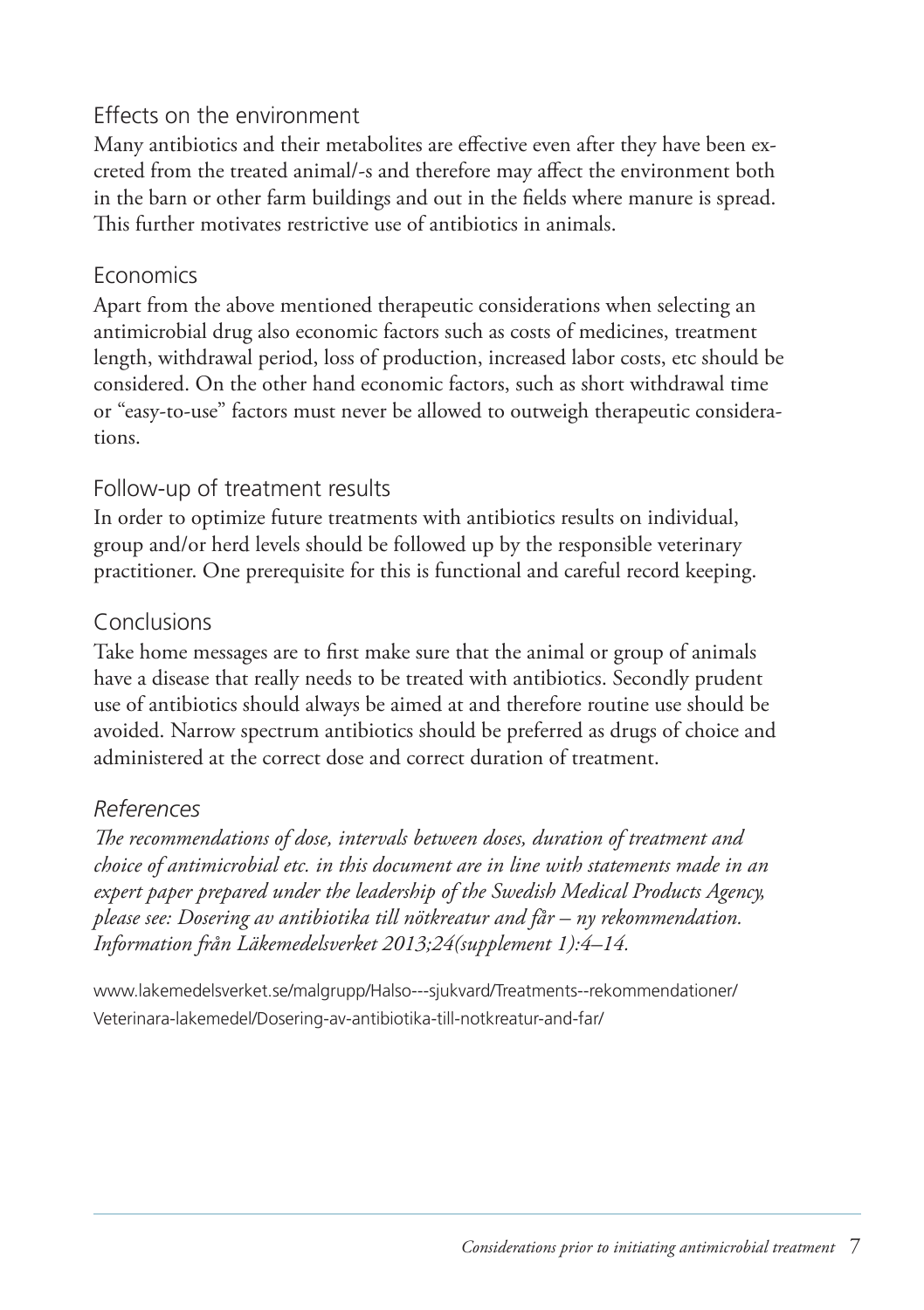## Antibiotics in feed

#### *Per Wallgren, DVM, PhD, Dipl. ECPHM*

#### Introduction

Medication on group or herd level can be an efficient, albeit often short term, way to compensate for a high level of infection and thereby bring down disease and mortality rates in a herd. Even if long term elimination of bacterial agents rarely is achieved with treatment alone, group therapy with antibiotics may be part of an eradication program. In concert with necessary corrections of environmental and/or management insufficiencies temporary group treatment with antibiotics can sometimes be necessary to break a viscous circle and bring a herd to health.

In order to reach desired effects when mixing antibiotics into feed it is essential that the preparation in question is dosed correctly and reaches all animals in the treated group. Group treatment therefore needs to be followed up with clinical examinations. In situations when individual animals vary in their degree of anorexia adding medications in the water may be preferred. It should be observed that acutely ill animals that do not eat also may have reduced water consumption and it is therefore important to treat those animals individually by some other route.

It is often easiest to add the antibiotic as a premix to ready-to-eat feeds or concentrates on the farm. On those farms where wet-feeds are used the antibiotic is added to the tank where the feed is prepared. It should be noted that it may be a bit tricky to calculate exactly which and how many animals that should be fed the mixture that contains antibiotics and it is therefore extremely important to make sure that no animals that are going to slaughter are accidentally medicated.

#### To do before group-prescriptions

Before prescribing antibiotics to groups of animals an analysis of the problem should be performed. The analysis should comprise a definition of the problem at hand, a retrospective analysis of past herd health issues, an investigation of predisposing factors in the herd and preferably also an *etiological* diagnosis based on representative bacterial samples, autopsy results etc.

The suggested "check list" below will aid the clinician to document the clinical situation and hopefully localize predisposing factors before treatment is started (the list is based on experiences from investigations in pig herds but may also be useful for cattle and other herds of production animals).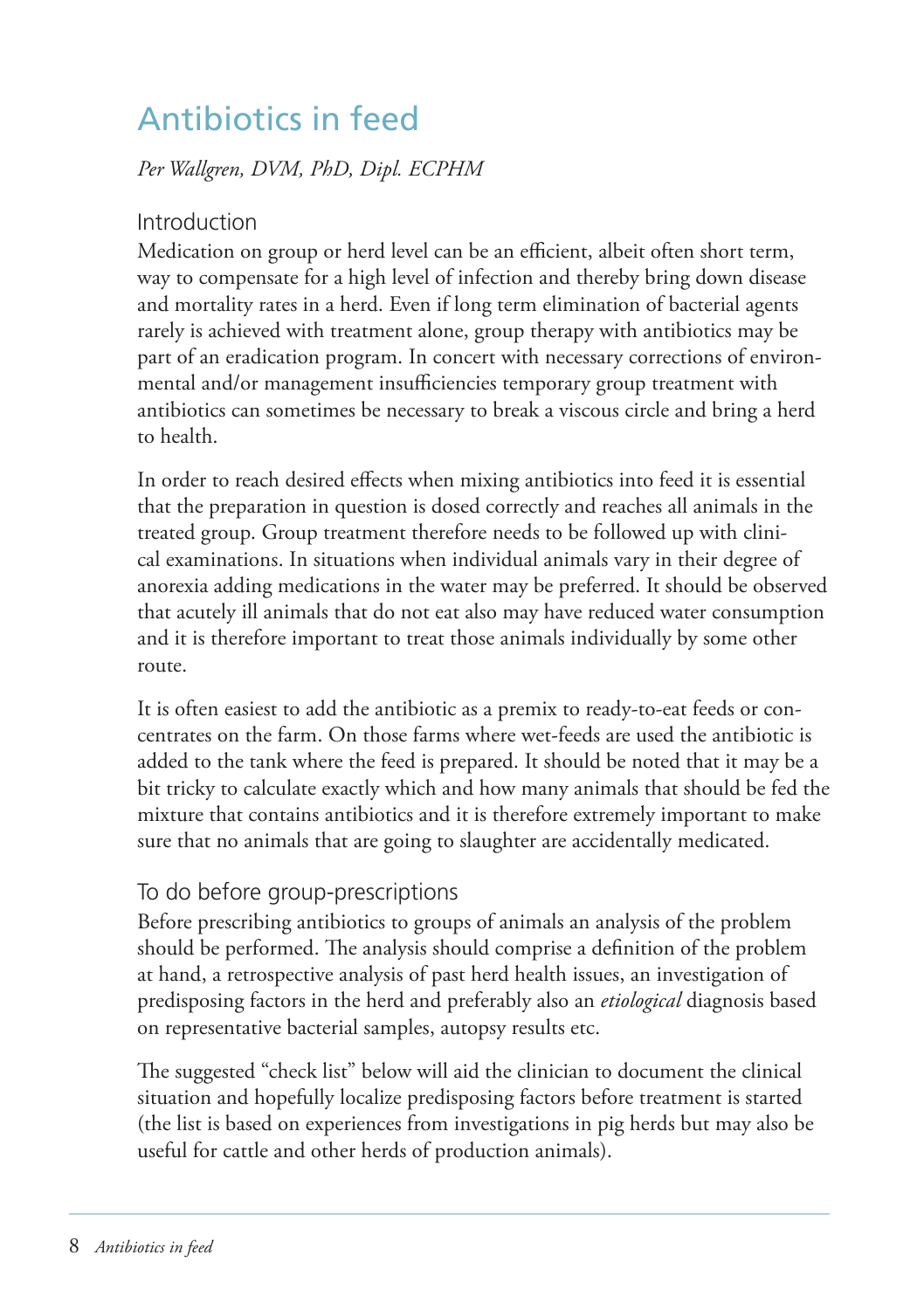- 1. Documentation of the clinical situation.
- 2. Have enough diagnostic measures been performed?
- 3. Study rearing and production plans, including movements of animals in the herd.
- 4. Time for weaning needs to be related to management skills and physical limitations of farm buildings.
- 5. Are piglets from different litters mixed and if so when and where?
- 6. Check routines for movements of animals.
- 7. Check environment in cubicles/pens and need for additional heat, especially wintertime.
- 8. Check hygiene and routines for cleaning pens and units. Also control the manure system.
- 9. Check ventilation and possible draughts.
- 10. Check feed and feeding routines.
- 11. Control the water system with respect to hygiene and functionality.

After a thorough check-up of the health of the herd, using the list above, a decision about the potential need for group medication can be made. Significant malfunctions or insufficiencies in the environment or management need to be corrected before such prescription and proper preventative measures undertaken during the treatment period. The control program and the identified demands on improvements shall be concluded in a written document. During the investigation described above it may be discovered that the magnitude of the problem requires a herd health specialist or other specialists on for instance ventilation etc.

## If the identified deficiencies<br>corrected during the course<br>level and treatment stopped. If the identified deficiencies in environment and/or management are not **corrected during the course of treatment the prescription should be revo-**

#### Rules and regulations

Feed containing antibiotics may, in Sweden, be sold or used only after a prescription by a veterinarian on a case-by-case basis (SFS 2006:805). Use of antibiotics to induce better growth in animals is not allowed (SFS 2006:805). When prescribing antibiotics in feed the veterinarian is responsible that it is done correctly and that careful and complete instructions are given to the owner and/or caretaker, including information about withdrawal periods.

#### **Prescription**

All prescription of antibiotics intended to be mixed into feeds should be done through a licensed pharmacy. Prescriptions shall include an instruction on how to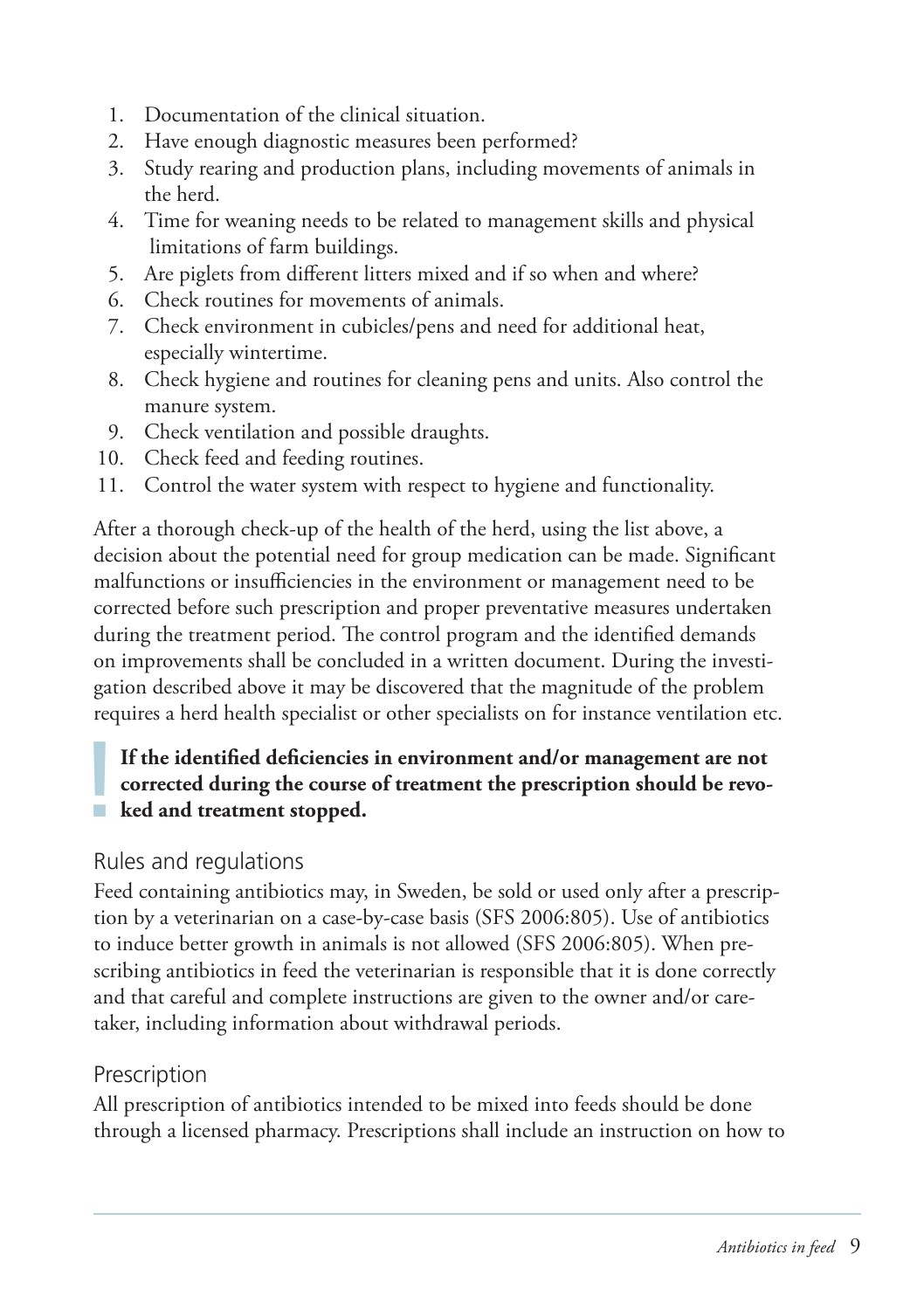mix the medication into the feed, at a feed mill or on the farm, using equipment that is intended and suitable for the purpose. When prescribing antibiotics intended for use in feeds the prescription should be marked with the word "OBS!".

When prescribing antibiotics for feeds an estimation of the amount of feed should be done. As a rule of thumb a piglet that eats dry feed can be expected to consume a total of 7 kg until about two weeks past weaning, which is generally done at 5 weeks of age, and about 30 kg until it is sold or moved to a farm that produces pigs for further rearing.

Medication via water (or milk-replacer) demands either individual treatment or knowledge about the consumption of liquids. When treating calves via milkreplacer or water it is therefore recommended to be done individually with the use of buckets. Pigs that are fed dry-feed generally consume about 2.5 liters of water per kg feed. Pigs that are fed in wet-feed systems get most of their water through the feed, which makes it less suitable to use water as a vehicle for medication.

The following should be noted when prescribing antibiotics via feed:

- The amount and type of feed to be used should be stated.
- Information on feed mill delivering to the farm in question is not necessary according to Swedish regulations but should be included for practical purposes.
- The concentration of the active substance should be stated in grams of active substance per 100 grams of feed stuff (percent).
- Within the feed industry it is common to use the unit ppm (parts per million). For practical reasons it is therefore useful to also state the concentration of antibiotic in the ready-to-use feed in ppm.

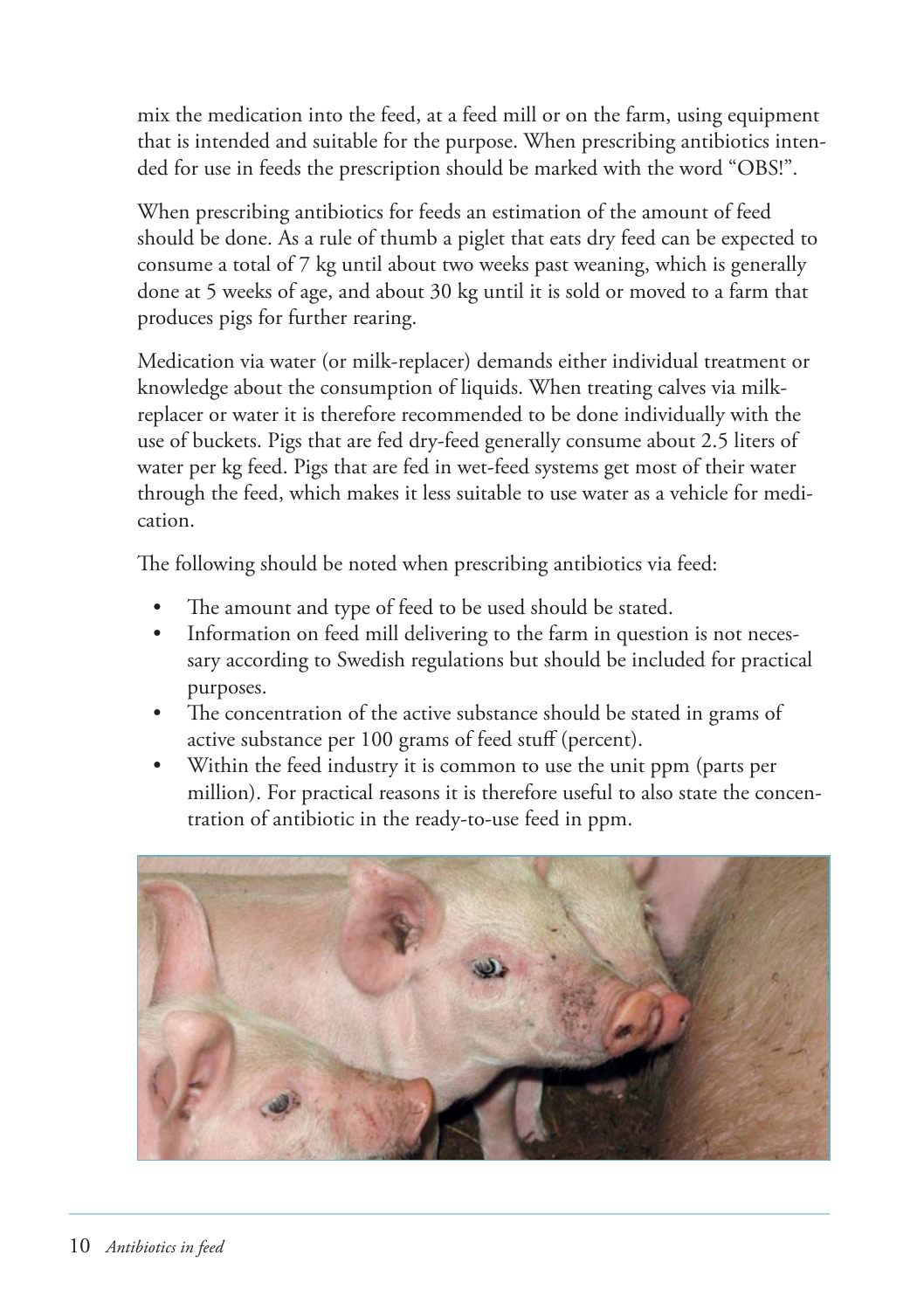## Diseases in cattle

## Udder infections and teat injuries

*Ylva Persson, DVM, PhD Håkan Landin, DVM, Specialist in diseases of cattle Karin Persson Waller, DVM, PhD*

#### Etiology

Mastitis is a multi-factorial disease. Cow factors as well as management and environmental factors may markedly increase the risk for the udder infections with micro-organisms (usually bacteria), and development of mastitis. Surveys in Sweden have shown that bacteria sensitive to penicillin dominate as etiological agents. In most cases of acute clinical and subclinical mastitis Gram-positive bacteria are isolated (most commonly staphylococci and streptococci), while Gram-negative bacteria are less common.

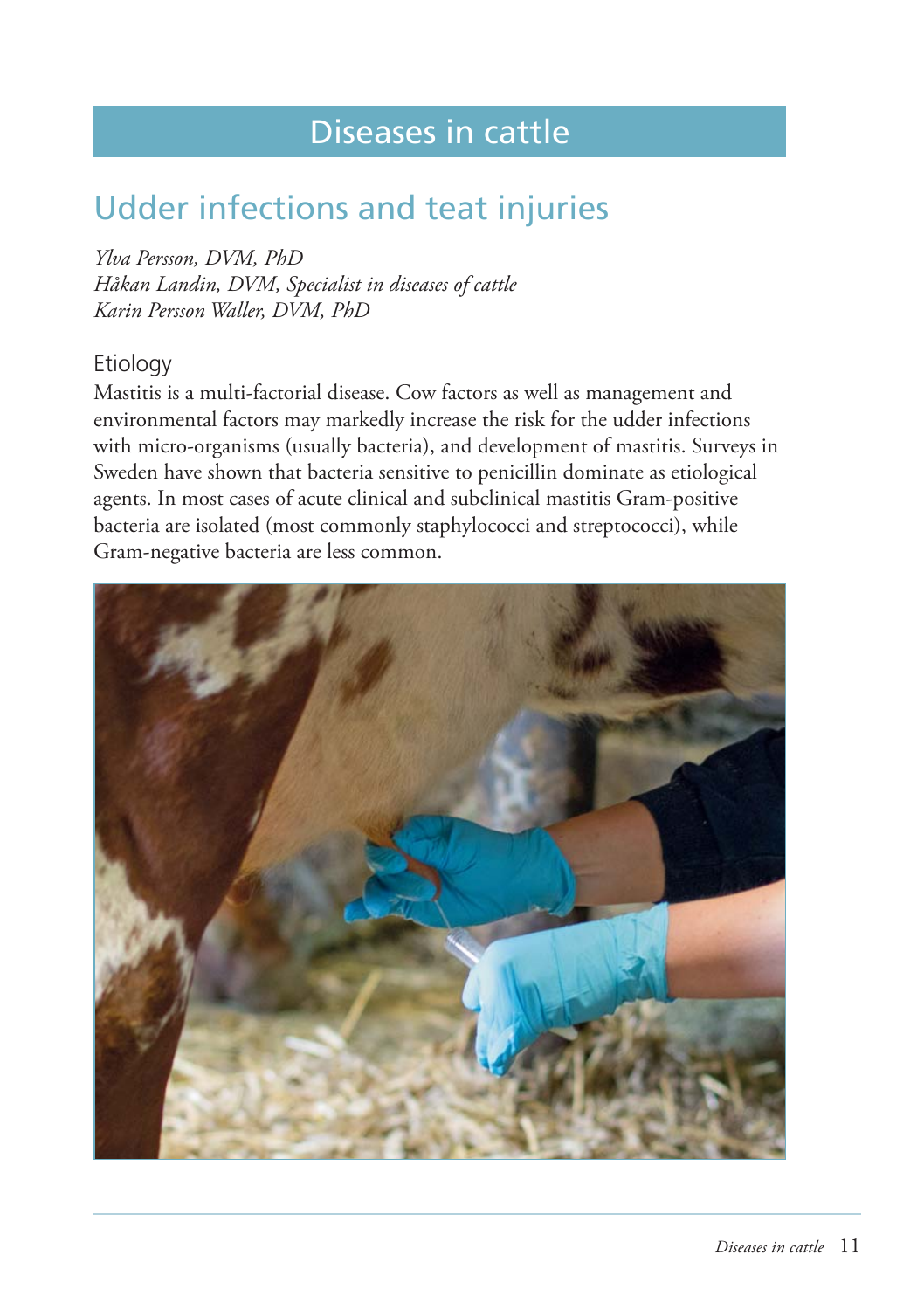### **Diagnostics**

Diagnosis of mastitis is based on a thorough anamnesis, clinical examination of the udder and the cow, and a bacteriological bacteriological examination of milk samples. An evaluation of the history of the somatic cell count of the cow should always be included in the anamnesis. Based on the diagnosis, the prognosis is evaluated, which in turn decides the choice of treatment. In cases of clinical mastitis it is common practice that bacteriological culturing of milk samples is performed by the field veterinarian. The results help the clinician to evaluate shifts in the bacterial flora on herd level and to handle cases of non-responders to therapy. In cases of subclinical mastitis the recommendation is to send the milk samples to an accredited laboratory.

When evaluating culture plates a preliminary diagnosis is done after 16–24 hours of incubation at  $37^{\circ}$  C while the final evaluation is done after  $36-48$  hours incubations. When growths of staphylococci is detected a test detecting production of beta-lactamase is performed at the first evaluation. In cases of low or no effect of therapy a sample can be send to a labortory for bacteriological examination and evaluation of antimicrobial resistance.

### Treatment

Treatment of mastitis with antibiotics during lactation should normally only be considered in cases of acute clinical mastitis. Advice on milking technique, hygiene at milking, sectioning of the herd according to udder health, as well as cleanliness of barn, cubicles and bedding and feed hygiene is, however, important in all types of mastitis to prevent the occurrence of additional cases in the herd.

## **Acute clinical mastitis**

Acute clinical mastitis should be dealt with promptly. Some cows should be euthanized immediately for animal welfare reasons (e.g. cases of severe clinical mastitis with gangrene or toxemia). If antibiotics are indicated the best effect is generally achieved in the rapid growth phase of the bacteria during the first six hours of the inflammation. Antibiotic therapy should always be supplemented with supportive measures. The choice of such measures is decided based on symptoms and expected prognosis of each case. Such measures may be frequent milkings, udder massage, administration of oxytocin, NSAID and/or fluids as well as optimizing supervision, cow comfort, hygiene of bedding and feed and provision of nutrition.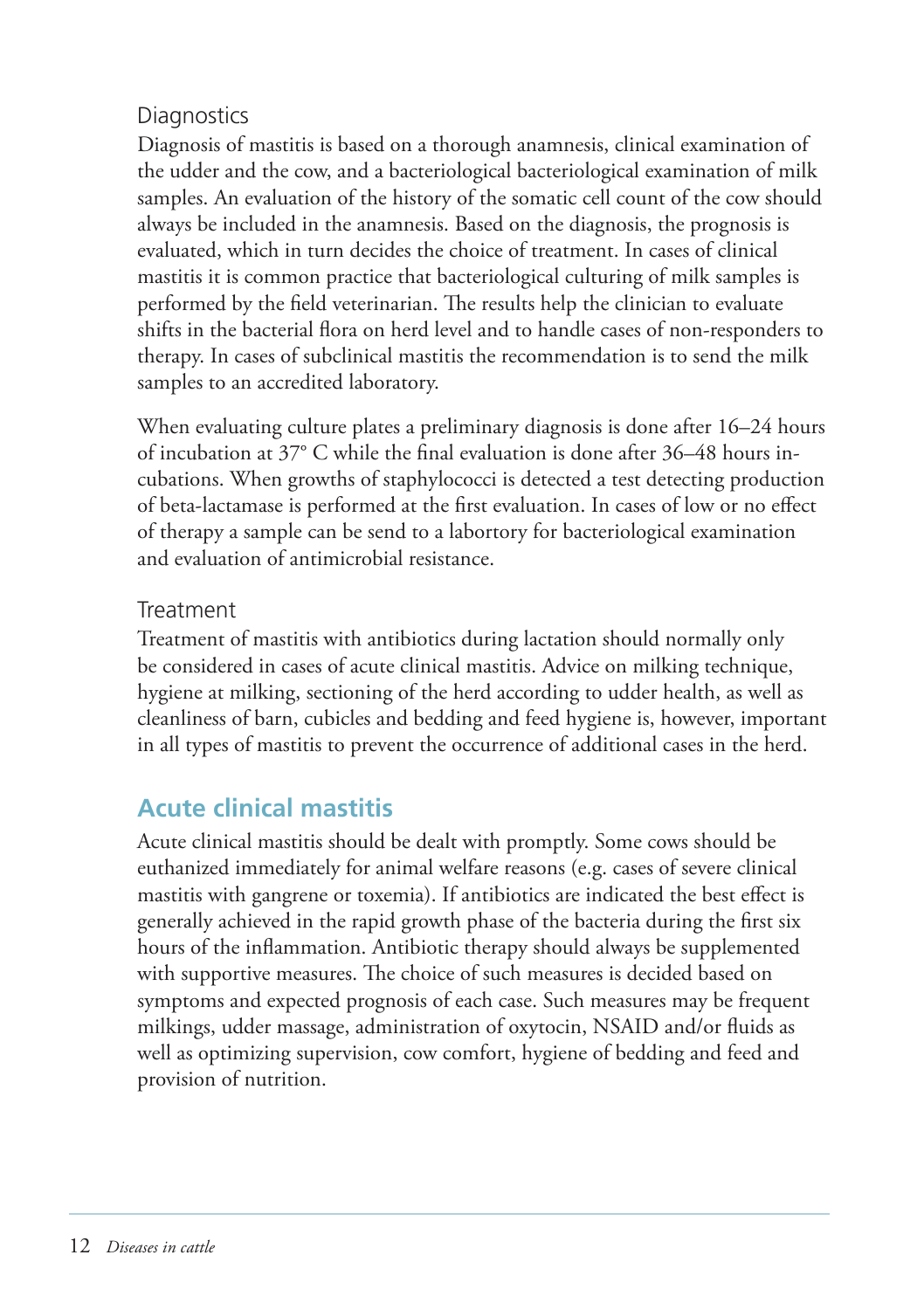#### Choice of antibiotics

If the spectrum of infective agents is not known in the herd, or if infections with Gram-positive penicillin sensitive bacteria dominate, the first hand choice of treatment is benzyl-penicillin. When the herd history is well known with well documented problems of Gram-negative bacteria during a six months period preceding the case the principle of using benzyl-penicillin as the first hand choice can be abandoned.

**Gram-positive micro-organisms (not producing beta-lactamas)**  *Drug of choice:* Benzyl-penicillin\*

**Gram-positive micro-organisms (producing beta-lactamas)** *Drug of choice:* Only supportive therapy (no antibiotics)\*\*

**Gram-negative micro-organisms (***Escherichia coli***)** *Drug of choice:* Only supportive therapy (no antibiotics)\*\*\*

**Gram-negative micro-organisms (***Klebsiella* **spp.)** *Drug of choice:* Fluoroquinolone\*

\* Supportive therapy may be added. Parenteral treatment with antibiotics is recommended in most cases.

\*\* As an exception, antibiotics can be used in severe and life threatening cases. In such cases, tetracycline is recommended.

\*\*\* As an exception, antibiotics can be used in severe and life-threatening cases around calving when the cow can be expected to have a suppressed immune defense. In such cases, fluoroquinolones are recommended.

Choice of treatment should always be evaluated and, if needed, corrected when the result of the bacteriological culture is present.

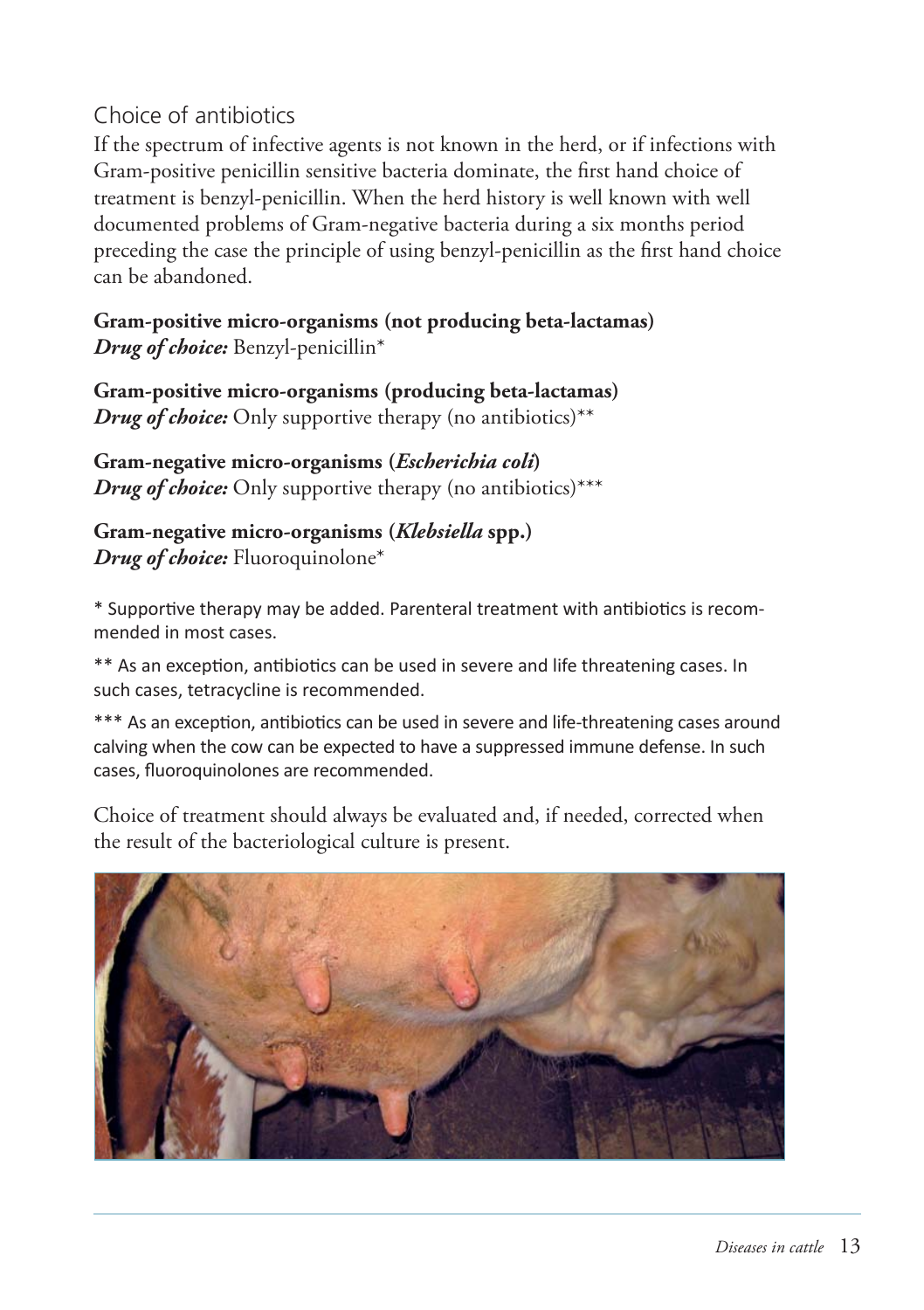#### *Preliminary evaluation after 16–24 hours:*

| No growth         | Continue treatment if benzyl-penicillin<br>has been used; if antibiotics aimed at<br>Gram-negative agents are used such<br>treatment is discontinued. |
|-------------------|-------------------------------------------------------------------------------------------------------------------------------------------------------|
| Expected growth   | Continue treatment.                                                                                                                                   |
| Unexpected growth | Change or discontinue treatment accor-<br>ding to agent and clinical symptoms.                                                                        |

#### *Final evaluation after 36–48 hours:*

| No growth         | Discontinue treatment.                                                         |
|-------------------|--------------------------------------------------------------------------------|
| Expected growth   | Continue treatment.                                                            |
| Unexpected growth | Change or discontinue treatment accor-<br>ding to agent and clinical symptoms. |

#### *Duration of antibiotic treatment:*

| Staphylococcus aureus      | 5 days (may be prolonged 1–2 days if<br>clinical signs are improved but not com-<br>pletely satisfying).* |
|----------------------------|-----------------------------------------------------------------------------------------------------------|
| Streptococcus uberis       | 5 days.                                                                                                   |
| Other Gram-positive agents | 3-5 days, depending on clinical signs<br>and herd.**                                                      |
| Gram-negative agents       | 3 days.                                                                                                   |

\* Parenteral treatment may be complemented with intramammary treatment with short-acting intramammaries containing benzyl-penicillin.

\*\* *Streptococcus agalactiae*-infection treatment only with intramammaries containing short-acting benzyl-penicillin may be considered.

If the cow does not respond to antibiotic treatment regardless of apparently correct choice of antibiotics, correct dosage, days of treatment etc., the bacterial diagnosis should be verified at an accredited laboratory. The bacterial isolate should also be tested for resistance to antibiotics.

Results of treatment regarding somatic cell count and clinical signs should always be evaluated after a month. At this evaluation a preliminary long-term prognosis for the animal is determined. The result is also a part of the evaluation of the likely effect of treatment if mastitis re-occurs in the animal, and if cases of mastitis occur in other animals within the herd.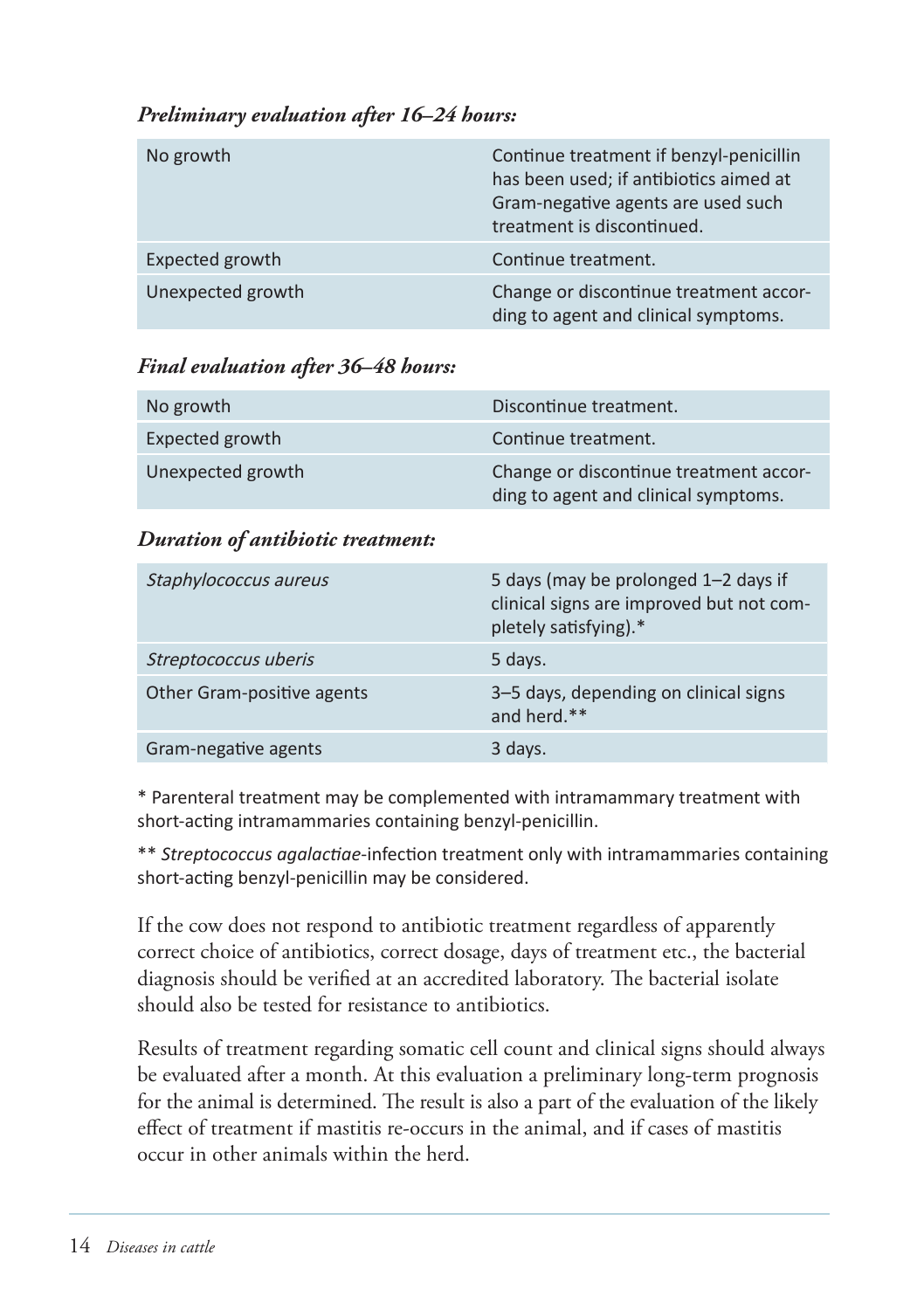## **Exacerbative and chronic clinical mastitis**

Cows with exacerbative or chronic clinical mastitis generally have a poor prognosis with low response to antibiotics. Animals that are so sick that treatment with antibiotics is considered for animal welfare reasons to eliminate conditions with severe general symotoms and severe pain should, however, promptly be treated with available drugs. In most of these cases, however, supportive treatments other than antibiotics are usually enough to alleviate the symptoms. Culling should be considered at the earliest possible convenience.

## **Subclinical mastitis**

Cows with chronic subclinical mastitis should be culled if possible. This is especially important when an animal is positive on culture for *S. aureus* and *Str. agalactiae*. While on the culling list cows with chronic subclinical mastitis should be separated from the healthy cows. Antimicrobial treatment of subclinical mastitis is recommended at drying off (see below).

## **Treating injuries at the teat end ("trampled teat")**

A traumatized teat end should be allowed to rest. If milking is kept up there is a high probability that the cow will contract mastitis within a matter of days. The injured teat should be allowed to rest 8–12 days, before an attempt is made to milk it again. If the teat is not milked for longer than 12 days the udder quarter often dries off , and it is then recommended that the teat is not milked for the rest of the lactation.

When examining an injured teat a milk sample for culture and CMT should be obtained. It may be suitable that the milk sample is collected directly from the teat or udder cistern using a needle for a correct evaluation of the degree of bacterial infection in the udder. Treatment depends on the extent of injury; extensive teat damage may warrant treatment with antibiotics regardless of CMT and bacterial culture.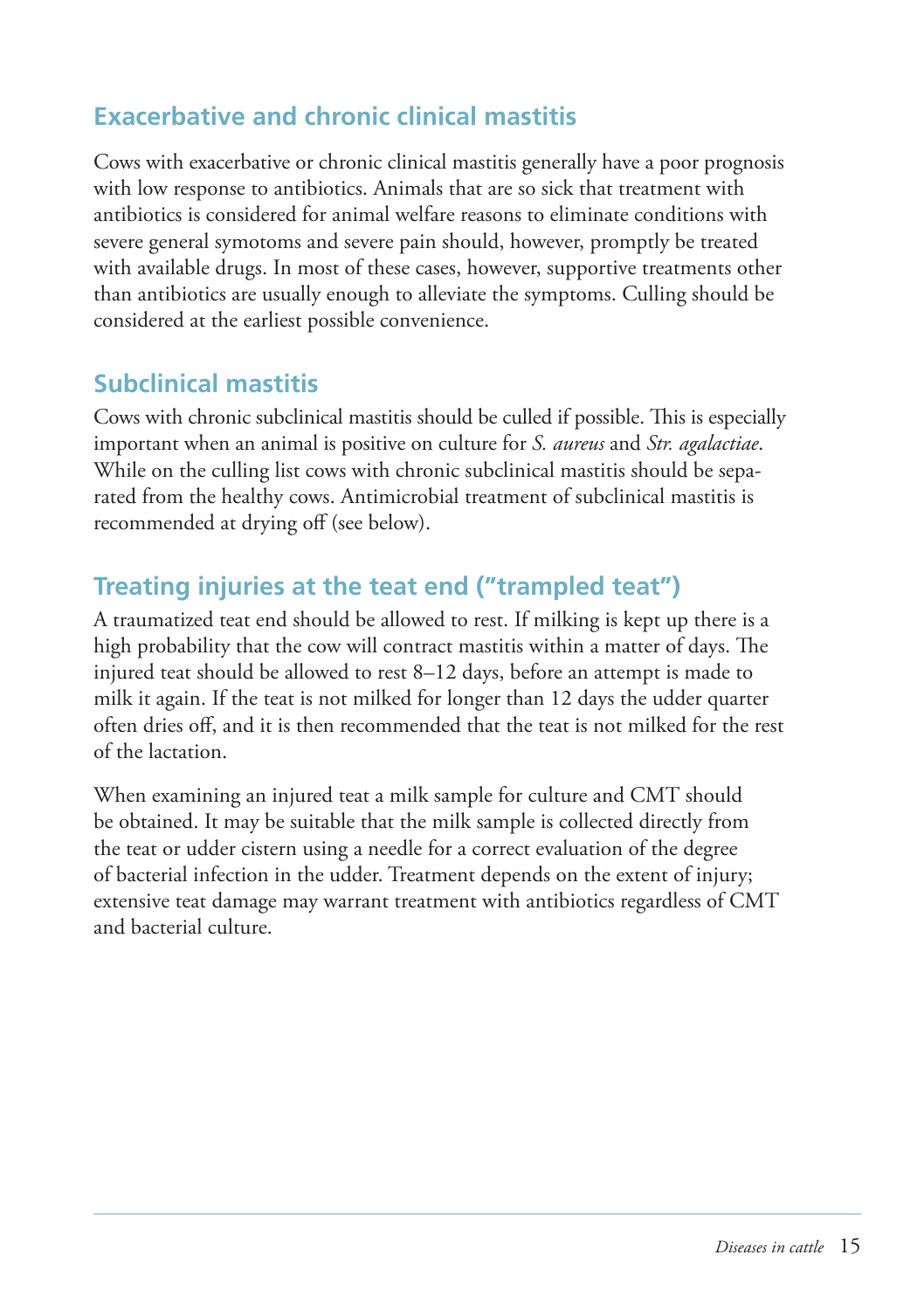The following guidelines based on CMT and culture results may be useful when deciding on therapy:

**CMT 1–2 without growth of bacteria:** The teat is allowed to rest for 8–12 days **without** local or systemic treatment with antibiotics.

**CMT 1–2 with growth of bacteria or CMT 3 with or without growth of bacteria:** The teat is allowed to rest for 8–12 days with local or systemic antibiotics.

#### **CMT 4–5 with or without growth of bacteria and/or clinical mastitis:**

The teat is milked during the healing phase and the need for treatment with antibiotics is determined on a case-by-case basis.

#### **Abundant growth of bacteria regardless of CMT:**

The teat cannot be allowed to rest but needs to be milked out at least during the healing phase. Treatment with antibiotics is determined on a case-by-case basis.

### **Dry cow therapy**

Dry cow therapy with intra-mammary antibiotics should be administered directly after the last milking before the dry period after thorough cleaning of the teat end. If calving is due more than six weeks later a long-acting preparation can be used. All four quarters should be treated. It is important to group cows according to udder health status also during the dry period. The effect of dry cow treatment should be followed up and evaluated at parturition and early lactation.

The following guidelines form the base o decision when deciding on a suitable dry cow therapy:

- Cows with low probability, (UHC\*0-2), of subclinical udder infection should not receive antibiotics during the dry period.
- Cows with medium probability (UHC 3-5), of subclinical udder infection should receive antibiotics regarding cell count history, CMT and culture results.
- Cows with high probability (UHC 6-8) of subclinical udder infection should receive antibiotics during the dry period regardless of cell count and culture results.
- Cows with incurable chronic subclinical mastitis (UHC 9) should not receive antibiotics because of poor prognosis and elevated risk for antibiotic resistance.

\*UHC = Udder Health Class; Classifi caƟ on of Swedish cows on SCC history in the DHI system.

*Drug of choice:* Long-acting dry cow preparation containing benzyl penicillin.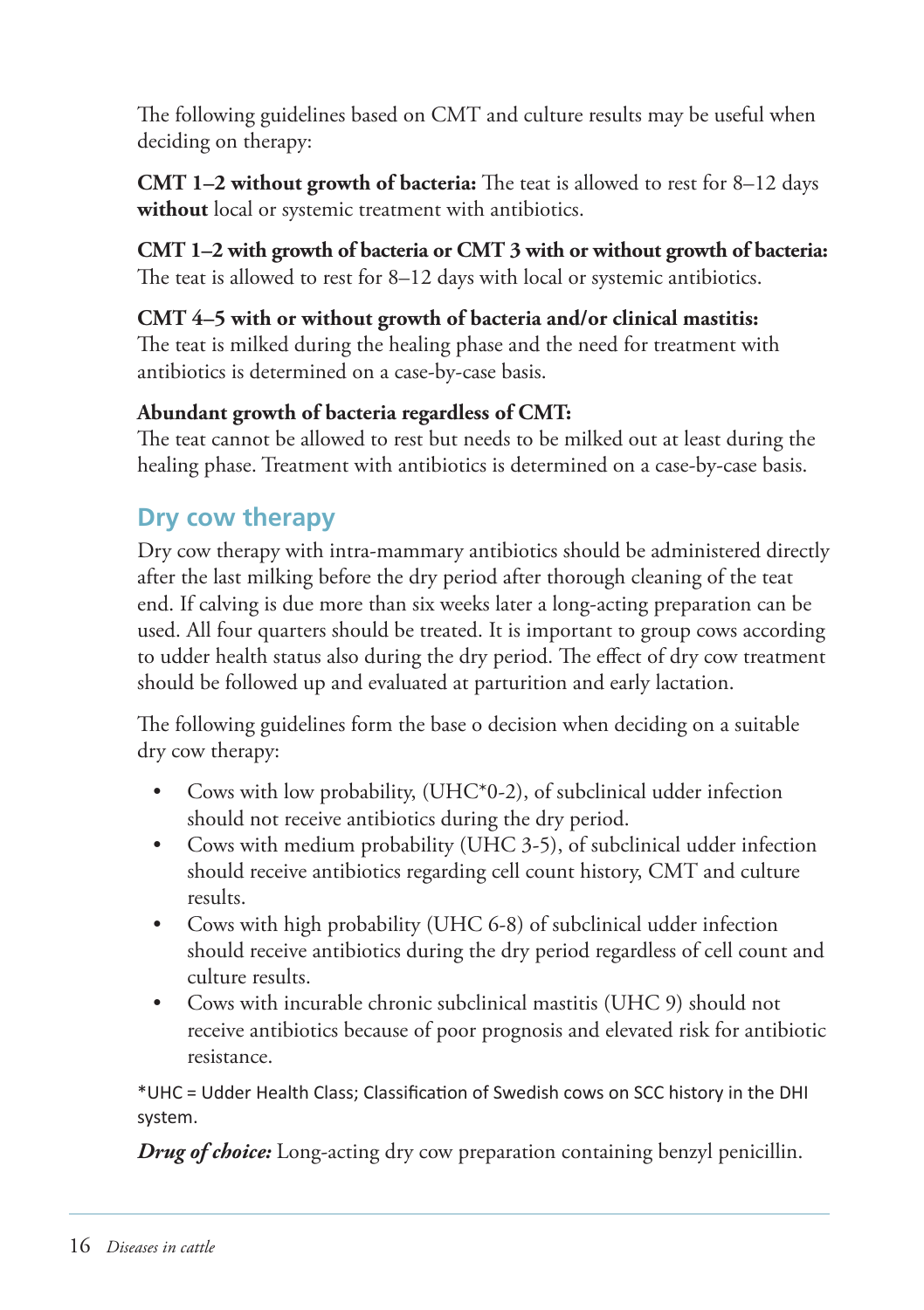### **High or deviating consumption of antibiotics**

An annual incidence of antibiotic treatment of clinical mastitis of more than 15 % on herd level is considered high. If the proportion of antibiotic treatments with benzyl penicillin at cases of mastitis is less than 75 %, and there is no documentation to support other choices of drugs, the choice of antibtiotics is considered deviating from the recommendations. When such conditions are identified the herd veterinarian should perform a herd investigation of udder health and, in dialogue with the farmer/owner, suggest measures to keep disease and treatment levels low and the use of drugs in compliance with the guidelines in this publication.

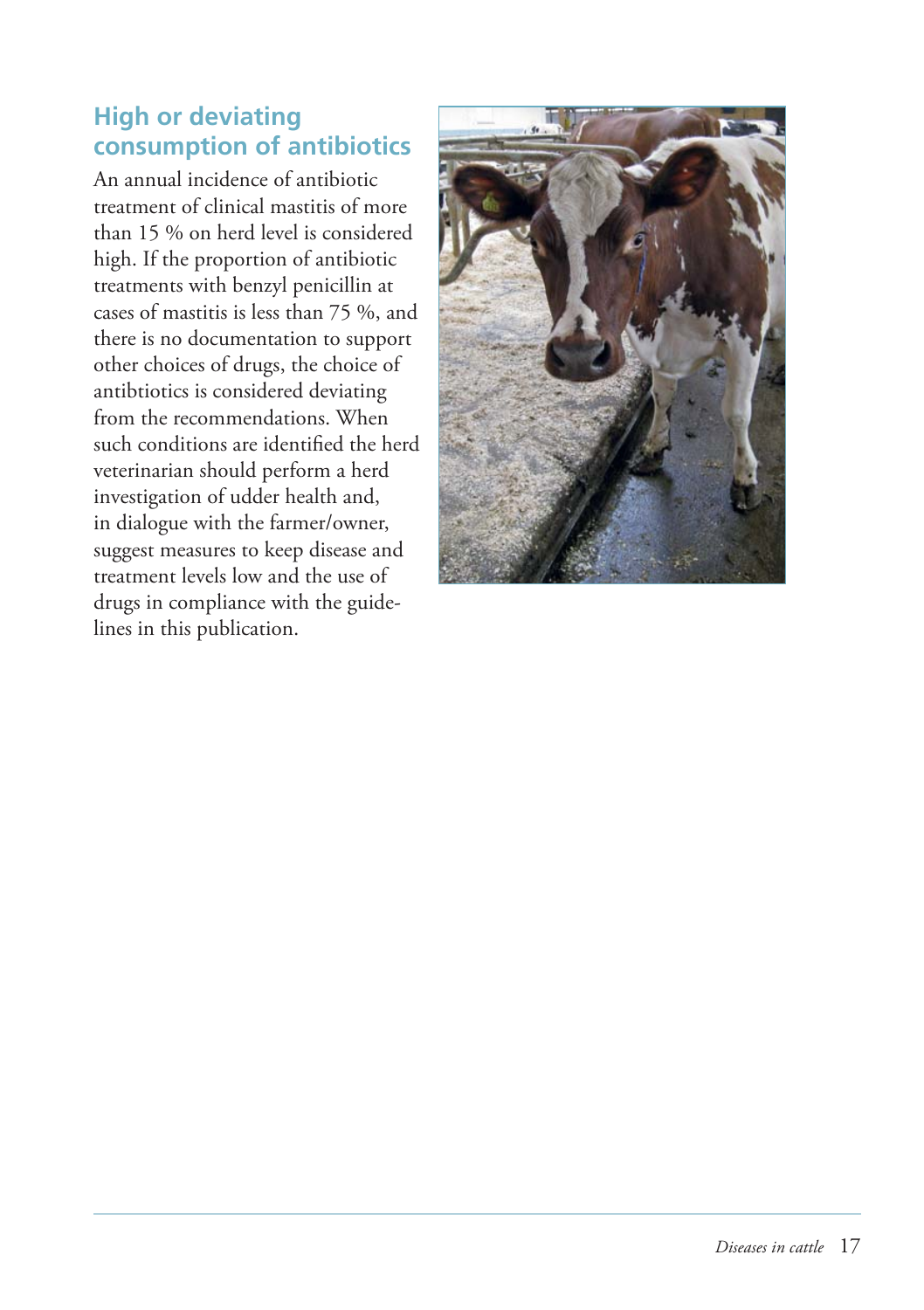## Infections of the reproductive organs

#### *Hans Gustafsson, DVM, PhD*

Bacteria invade the uterus at calving to a varying degree. Most infections of the genital canal are, however, eliminated within 4–5 weeks after parturition. In cows with a retained placenta it usually takes an extra 1–2 weeks. Common bacteria are *Fusobacterium necrophorum*, *Trueperella pyogenes (earlier Arcanobacterium pyogenes)*, *Escherichia coli* and *Streptococcus* spp. If infections persist outside of this period the effect of treatment generally is poor, which makes prophylactic measures all the more important. Management to enhance good immune status around the time of parturition is vital. Important prophylactic measures are: avoid difficult calvings by choosing a suitable bull – especially to the heifers, have good feeding and adaptation routines before calving, good hygiene at the place of parturition and to supervise calvings and be ready to intervene – but only when necessary. Overambitious help at parturition will introduce pathogenic bacteria to the uterus.

#### **Diagnostics**

It is important to differentiate between the normal contamination of the uterus with bacteria at parturition, which results in mildly pussy discharges the first two weeks and a persistent infection, when the normal self-cleansing process ought to have finished.

#### **Acute metritis**

Acute metritis is a serious infection that involves endometrium, sub-mucosa, muscularis and serosa, *i.e.* also the deeper layers of the uterus. Symptoms of the disease are usually seen the first week after calving and often include fever (>39.5° C), disturbed general condition and often bad smelling reddish discharges from the vagina. The course of the disease depends on the bacterial infection, which in turn depends on the hygiene and bacteria on the farm.

#### Treatment

Cases of acute metritis should be treated systemically with antibiotics and, if needed, supported by fluid therapy and NSAID. In spite of the mixed flora that is generally cultured the drug of choice under Swedish conditions is BPP. An alternative to BPP may be an antibiotic with a broader spectrum, such as tetracycline (TET), if experiences from earlier cases and cultures support such a choice. Treatment is recommended to last 5–7 days, but the course of the disease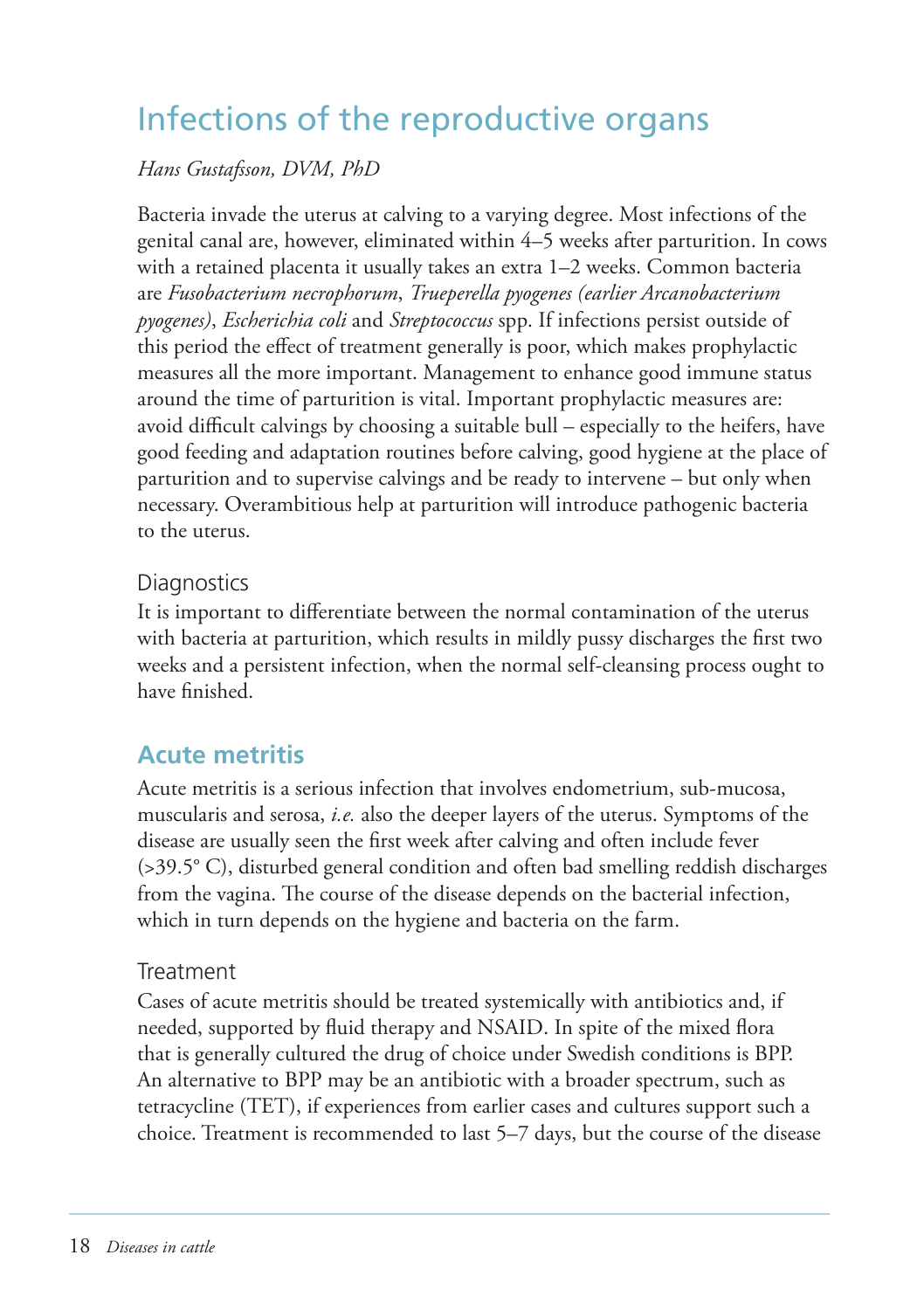generally is quite rapid, which means that continuous evaluation of the effects of treatment and a readiness to change treatment are warranted.

## **Endometritis and pyometra**

Endometritis is a superficial infection of the endometrium that is characterized by a catarrhal-purulent-mucopurulent discharge that does not cease within the normal time (about 4 weeks) after calving. On palpation the uterus feels normal (grade 1) or may be flaccid and/or enlarged with a thickened wall (grade 2). The animal has an unaffected general condition and generally cycles normally or sometimes with irregular heats.

Endometritis grade 3 (pyometra) is characterized by a uterus filled with pus, often accompanied by a closed cervix and absence of heats with a persistent *corpus luteum*. Cows with pyometra generally have unaffected general condition.

#### **Treatment**

Antibiotics generally have little effect on endometritis in cattle why such treatment should be avoided, due to the risk of inducing antimicrobial resistance. The healing mechanisms of the cows should instead be stimulated by good care, balanced feed, good hygiene and ditto management. Commencement of heats propagates the normal healing processes in the uterus and hormonally induced heats, with for example prostaglandins, are therefore often advantageous. If the cow shows symptoms of endometritis more than 4 weeks after calving she should be treated with prostaglandin. Treatment may be repeated after 10–14 days.

In chronic cases of pyometra, with a persistent *corpus luteum*, treatment with prostaglandin is recommended to initiate cyclisity and subsequent emptying of the uterus.

## **Retained placenta**

A cow is defined as having a retained placenta (RP) if the fetal membranes are not expelled from the uterus within 12 hours. Cows that contract RP are at increased risk of getting metritis or endometritis. The etiology for RP is multifactorial and may be due to metabolic as well as hygienic factors. The majority of published studies indicate that RP does not greatly affect fertility.

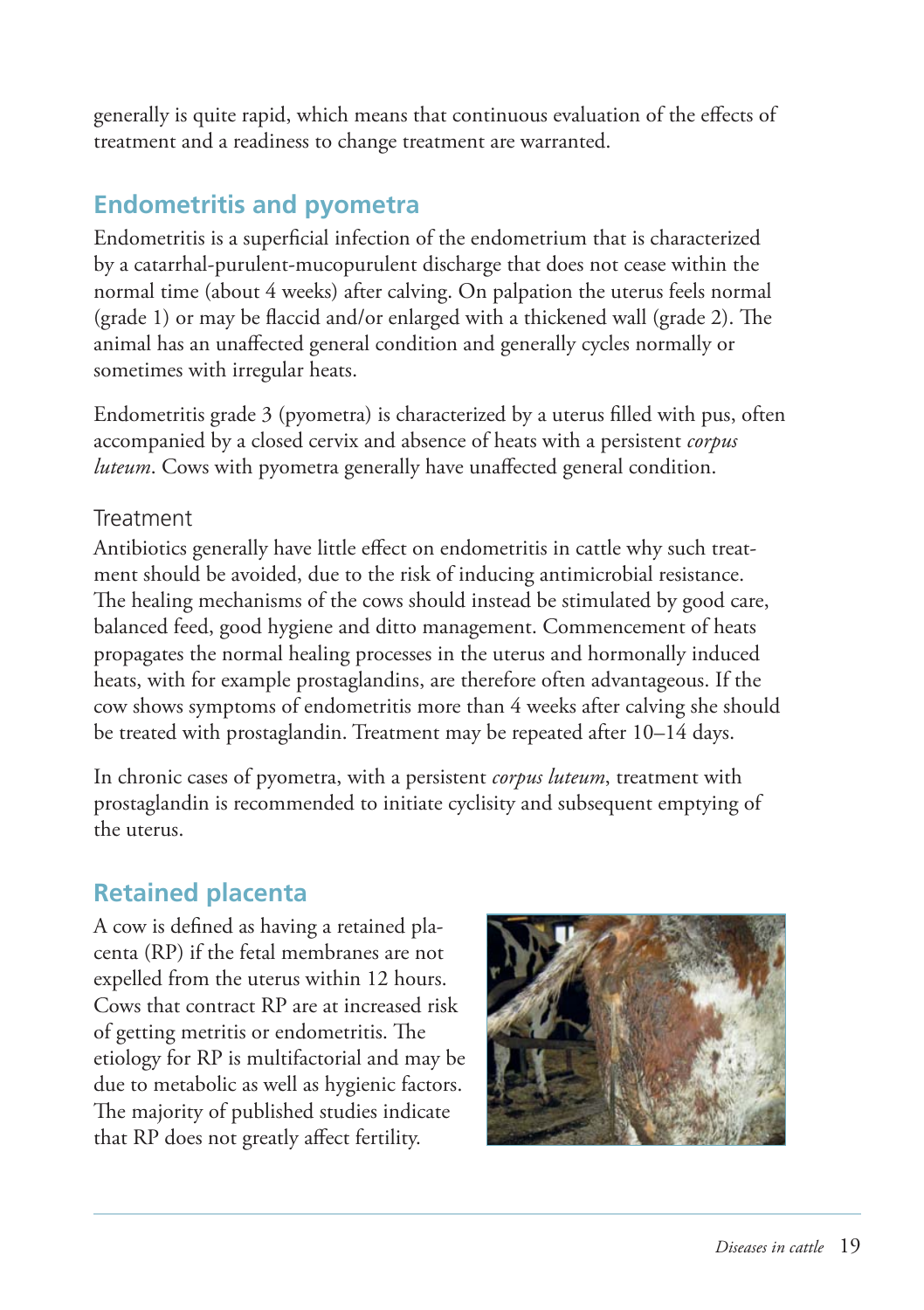There are, however, indications that attempts to manually remove the RP may impair fertility.

#### **Treatment**

The most common way to deal with  $RP$  in Sweden today (2016) is to use conservative treatment, *i.e.* to let the normal involution of the uterus take its course and dissolve and expel the membranes. The farmer/owner is advised to check appetite, body temperature and general condition daily. If temperature rises above 39.5° C and the general condition of the cow is affected, treatment with BPP (or TET) for 3–5 days is recommended. Local antibiotics have a limited effect on bacteria and may have adverse effects on the mucosal membranes of the uterus. Manual removal of RP is not recommended and may even be contra-indicated since about 50% of the RP are too firmly attached to the uterine wall to be removed.

## **High or unorthodox consumption of antibiotics**

An annual treatment incidence rate of 4 % or higher of uterine infections with antibiotics is considered high in Sweden (2016) and is therefore regarded as an alarm level in the national advisory systems. Cephalosporins shall not be used (see other chapter in these guidelines) and if TET is used in more than 50 % of the cases that is also regarded as being outside of recommendations. If such conditions are detected on a farm it is recommended that an investigation of reproductive health and use of antibiotics is done in cooperation with a herd health specialist.

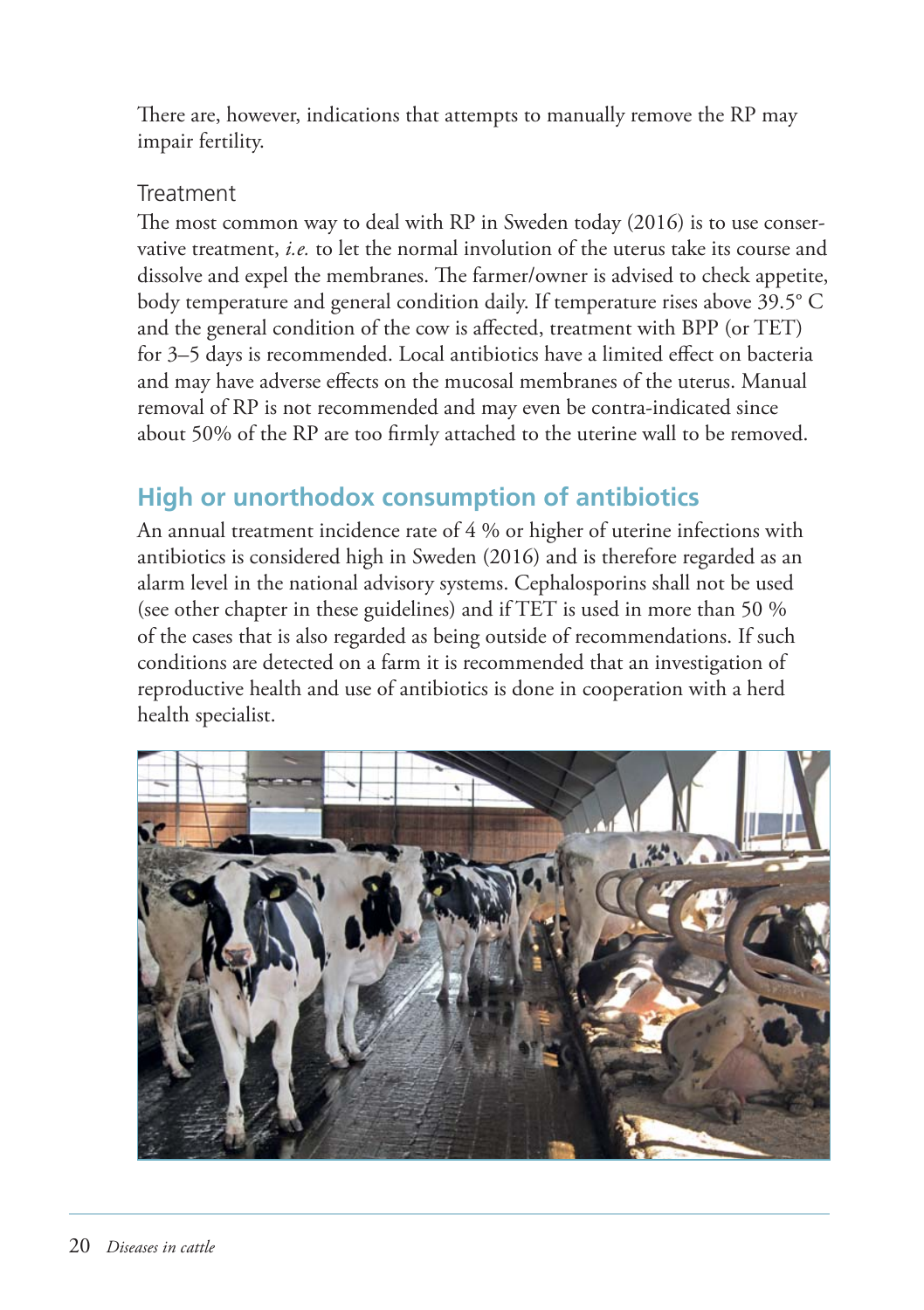## Infections of the locomotor system

*Christer Bergsten, DVM, PhD* 

#### **Interdigital phlegmon**

Interdigital phlegmon (also called Foot rot, Foul in the foot, Interdigital necrobacillosis) causes acute lameness that is usually located to only one leg. The symptoms are local swelling of the affected foot, fever and decreased general condition. In the interdigital space traditional signs of inflammation are found, *i.e.* swelling and reddening of the skin. Later in the course of the disease fissures. necrotic tissue and foul-smelling, pussy discharges can be found. The disease is often sporadic, but can be endemic in herds or groups of cattle, often due to predisposing factors in that environment. Introduction of bacteria, generally by introducing new animals, to a herd is an important risk factor as well as a soiled environment and trauma to the interdigital space.



The primary bacterial agent is *Fusobacterium necrophorum*, an ubiquitous opportunistic pathogen; several different spp of bacteria are often found simultaneously. Sampling for bacteria may be relevant when a herd suffers an acute outbreak of what is perceived as a new disease, in order to establish bio-type and sensitivity of *F. necrophorum*. At outbreaks of interdigital phlegmon a thorough check of the herd should be done and predisposing factors corrected. In order to prevent further spread of the disease the affected animals should be isolated. Animals that recover generally develop immunity, which is why a low incidence in a herd may help to keep animals healthy. In dairy herds it may be advantageous to let the young stock be exposed to the contagion in older animals and thus become immunized.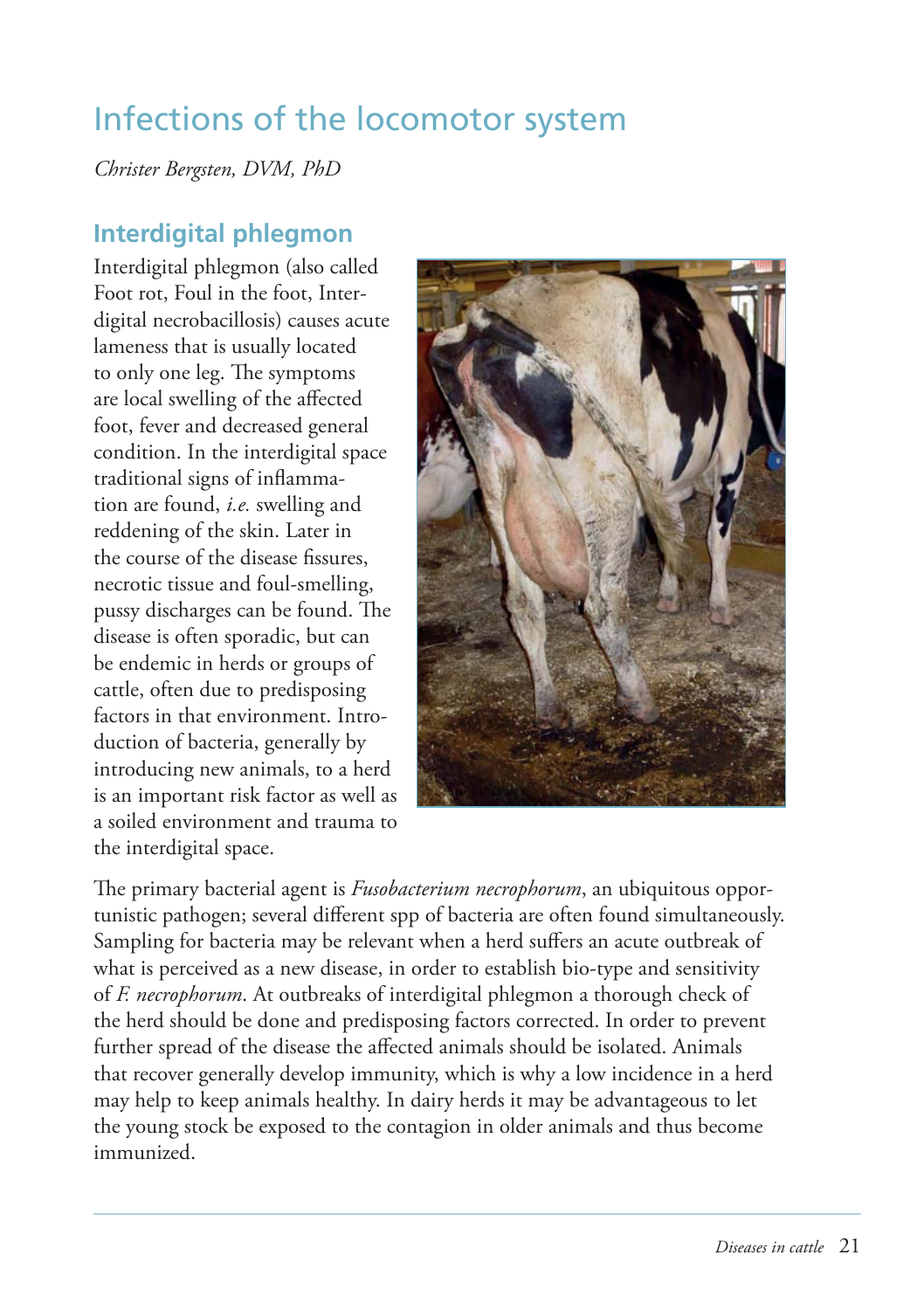#### **Treatment**

*Benzyl-penicillin procaine (BPP)* given systemically for three days is the recommended therapy under Swedish conditions. In order to follow the course of the disease, minimize spread of infection and to make work easier for the farmer/handler, affected animals should be separated from the rest of the herd. If animals that are difficult to handle contract the disease it may be indicated to use a long-acting preparation, for example long-acting penicillin. If an animal is only mildly affected or the diagnosis is made early, local treatment to clean and disinfect the affected skin and surrounding area may be enough. If only local treatment is used the animal should be followed closely and systemic therapy be administered immediately if the lameness does not improve. Inadequate therapy or measures that are administered too late may result in involvement of the joints in the lower leg and may be fatal. More drastic treatment alternatives may be to surgically drain the inflamed area through a radical resection or to amputate the affected claw, provided that the other is unaffected and sound.

## **Infection of the hock**

The skin on the hock of cattle is often damaged due sub-optimal conditions in the resting areas, such as hard and/or dirty surfaces and narrow cubicles. These hock-wounds often become infected and swollen and may, in serious cases, involve the joint. The latter will lead to a decreased general condition and fever. Common bacteria are *Trueperella pyogenes* and *Staphylococcus* spp.

#### Treatment

Infections in the lower limbs that lead to fever and lameness, with or without cellulitis, should be treated systemically with antibiotics – BPP is the drug of choice. A sequestered inflammation, which may not be affected by local or systemic antibiotics, needs to be drained surgically. The prognosis for return to full health is poor if resting places are not improved and quality and amount of bedding increased. In the summer access to a well-drained pasture is advantageous.

## **Secondary infections of lesions of the claw capsule**

Injuries to the claw horn capsule such as ulceration of the sole, white line and or toe are not primarily caused by infectious processes. These injuries heal spontaneously, without antibiotics, if they are detected and treated in time. Treatments include surgical drains and attaching a block to the other claw to take weight off the injured one. If, however, these injuries, and the associated lameness, are neglected they might lead to more complicated, necrotic and secondarily infected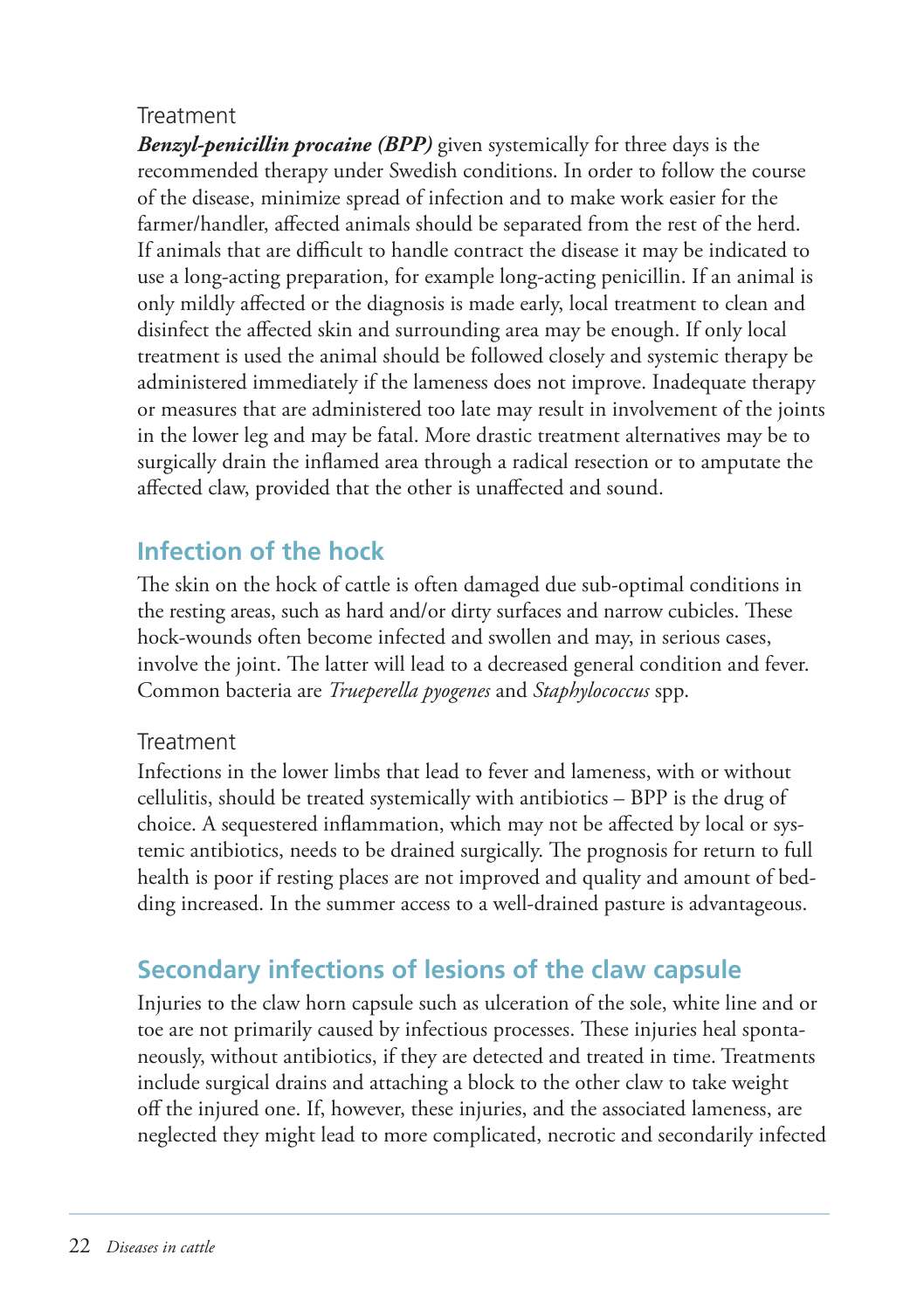processes that may involve deeper structures of the foot, such as the deep flexor tendon, navicular bone/- bursa and/or the distal phalangeal joint. It may also result in a severe cellulitis in the lower limb.

#### Treatment

Complicated, secondarily infected injuries to the wall of the claw heal slowly and the prognosis is poor. Apart from the above mentioned primary treatments the prognosis is only marginally improved with antibiotics. If treatment with antibiotics is indicated, as in cases with an elevated body temperature, BPP is the drug of choice. If the navicular bursa and/or the distal phalangeal joint are inflamed they can be drained through radical resections. A more common approach would be to amputate the affected claw provided that the other one is healthy.

### **Digital dermatitis**

Digital dermatitis (DD) is an ulcerous, bleeding eczema at the rear of the claw. The condition is painful to the touch and may induce lameness. It differs from interdigital phlegmon (described above) in that it usually does not cause fever or local swelling. DD is often found on more than one claw and more commonly affect the hind feet. The eczematous processes are most often seen at the back of the feet where the skin meets the horn of the sole, but are also seen inter-digitally



and around the coronary band, on the bulbs and in rare cases around the dew claws. The disease is contagious and will be a herd health problem. Spirochetes of the genus *Treponema* plays a central role in the etiology. Soiled floors with poor hygiene appear to be a pre-requisite for the infection and secondarily the condition may cause warts, heel horn erosion and interdigital hyperplasia ("Fibroma"). The disease may heal spontaneously if floor hygiene is radically improved, but it may be difficult for the herd to return to full health once the infection has been introduced.

#### Treatment

Spirochetes that have been isolated from cases of DD are sensitive to all common antibiotics. A common clinical practice is to spray oxy- or chlortetracycline on the affected areas which are then bandaged for one day. An alternative therapy may be to apply a powder containing salicylic-acid which is then protected with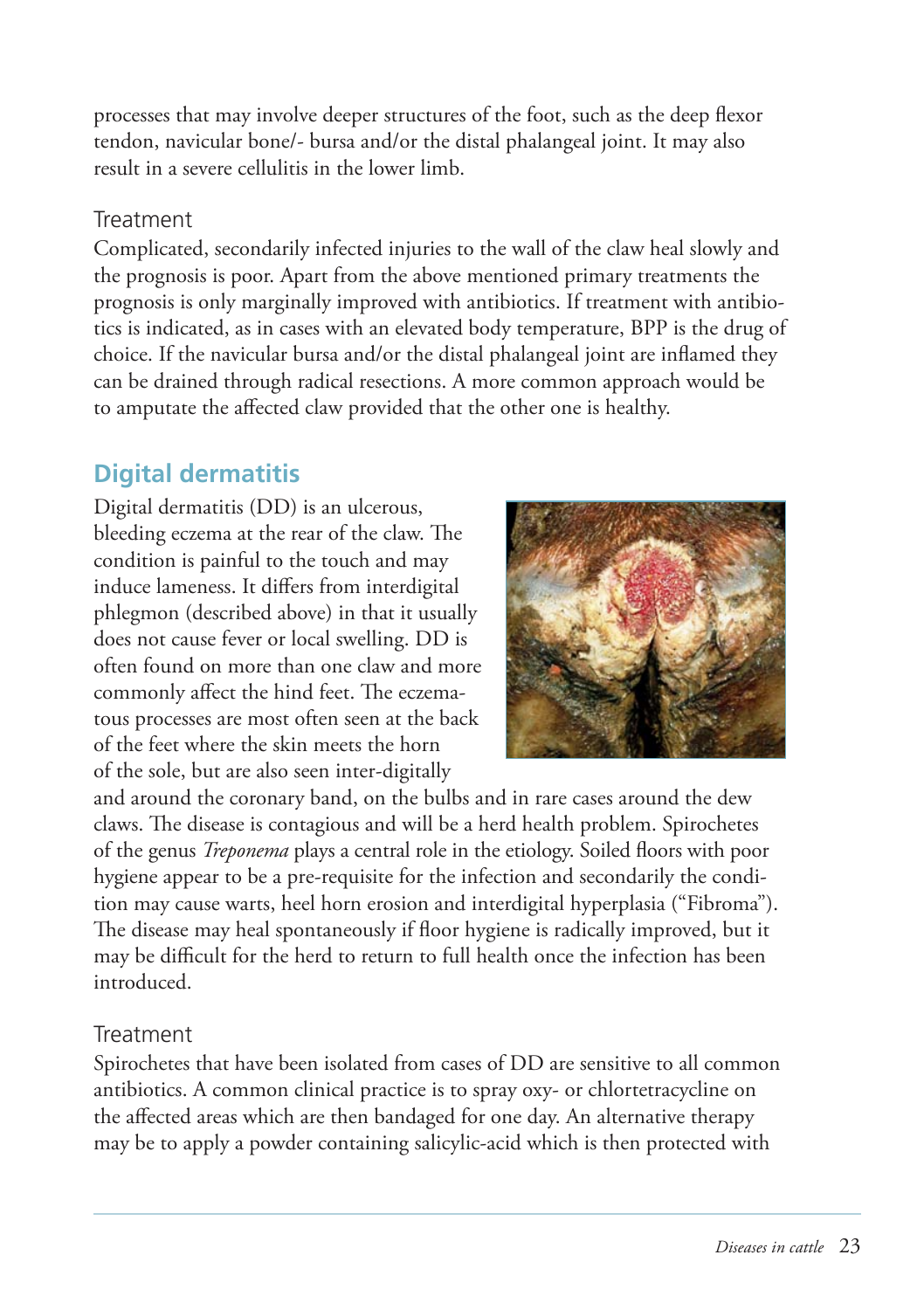a bandage for 4–5 days. Treatment is important for animal welfare reasons and to reduce bacterial numbers since immunity does not develop. Local treatment with antibiotics of the whole herd, or an entire group of animals, should only be done if the whole herd or a section of a herd is sanitized concomitantly with measures to radically improve hygiene in the herd, and with the long term aim to eradicate the infection.

## **High and/or unorthodox use of antibiotics**

An annual treatment incidence rate of more than 5 % on a herd level with systemic antibiotics for infections of the locomotor apparatus is currently (2016) considered high and can serve as an alarm level. Swedish investigations have not demonstrated resistance against penicillin in micro-organisms causing infections of limbs and feet of adult cattle. Th ere are therefore no indications for use of broad-spectrum antibiotics when treating these diseases.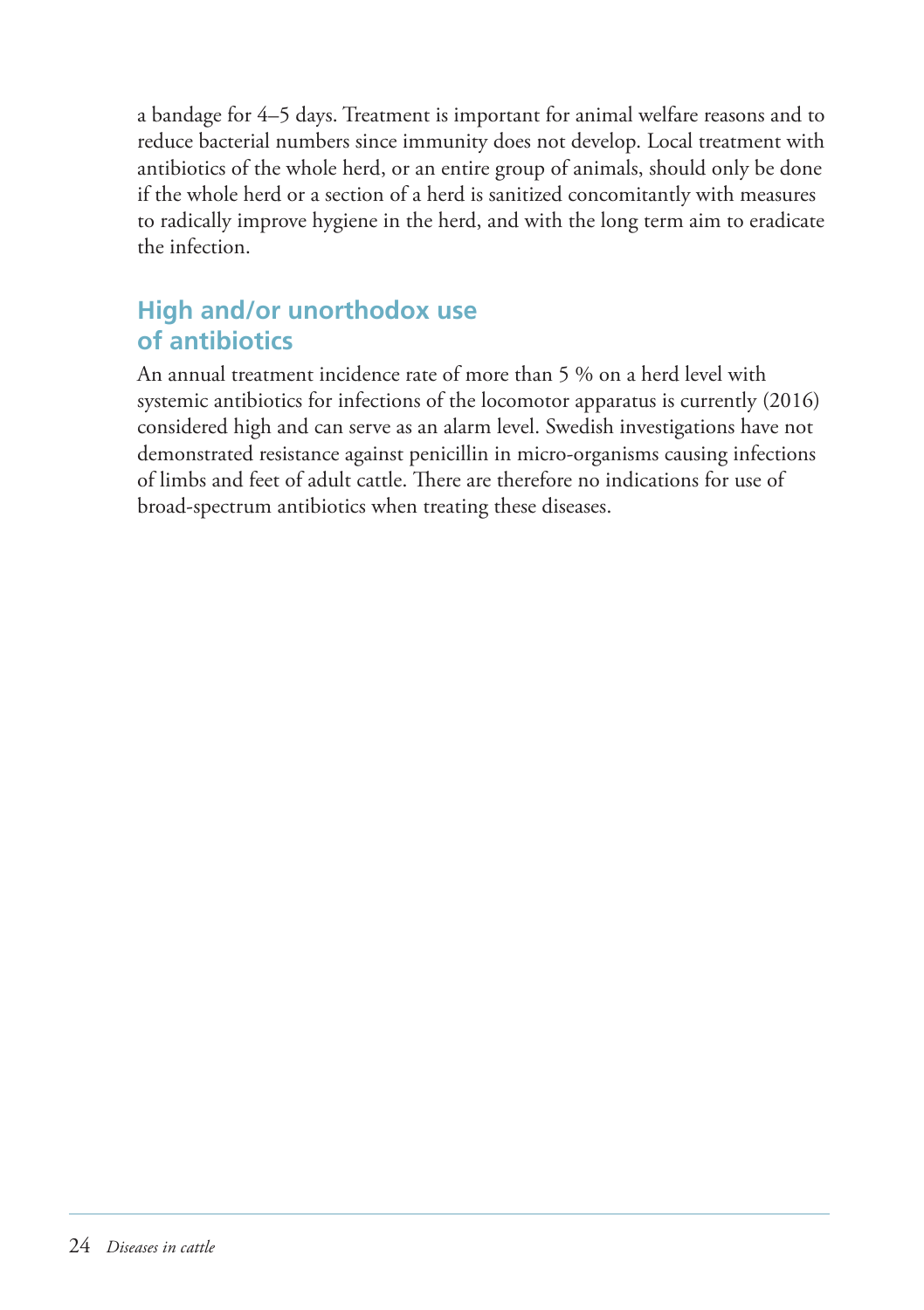## Calves and recruitment animals

*Anita Jonasson, DVM Virpi Welling, DVM Katinca Fungbrant, DVM* 

## **Infection of the navel**

Infections of the navel and umbilical area can be seen in young calves. Important predisposing factors are high infective pressure in calving pens and where young calves are kept and deficiencies in routines for handling and feeding colostrum. Symptoms vary from local inflammation to septicemia, especially in new-born calves, more on septicemia below. Common infectious agents are opportunistic pathogens like *Staphylococcus* spp. and *Streptococcus* spp., sometimes as mixed infections. If navel infections become a herd health problem calves should be autopsied and bacterial samples taken, including sensitivity testing, to establish etiology.

#### Treatment

Navel infections are often caused by bacteria that are sensitive to penicillin and the drug of choice is benzyl penicillin procaine (BPP). Recommended time of treatment is five days. Antibiotics should be complemented with supportive treatment including extra milk, fluid therapy and climate control.

## **Septicemia**

Septicemia is most common in new-born or very young calves where umbilical infections or pneumonia very rapidly can develop into life-threatening septic conditions. The bacteremia may induce secondary infections of other organs such as lungs and joints. Common agents are opportunistic bacteria like *E. coli, Staphylococcus* spp. or *Trueperella pyogenes*, sometimes in mixed infections. If calf mortality becomes a herd health problem calves should be autopsied and bacterial samples taken, including a sensitivity test, to establish etiology.

#### Treatment

In cases of septicemia rapid onset of therapy is important. Since progression of the disease is often per-acute and several potential pathogens, Gram-positive as well as -negative are involved, systemic treatment with a broad-spectrum antibiotic, such as T/S is indicated. Recommended treatment time is not less than five days. Antibiotic therapy should be supported with NSAIDs and fluid therapy, additional heat, bedding, milk replacer etc.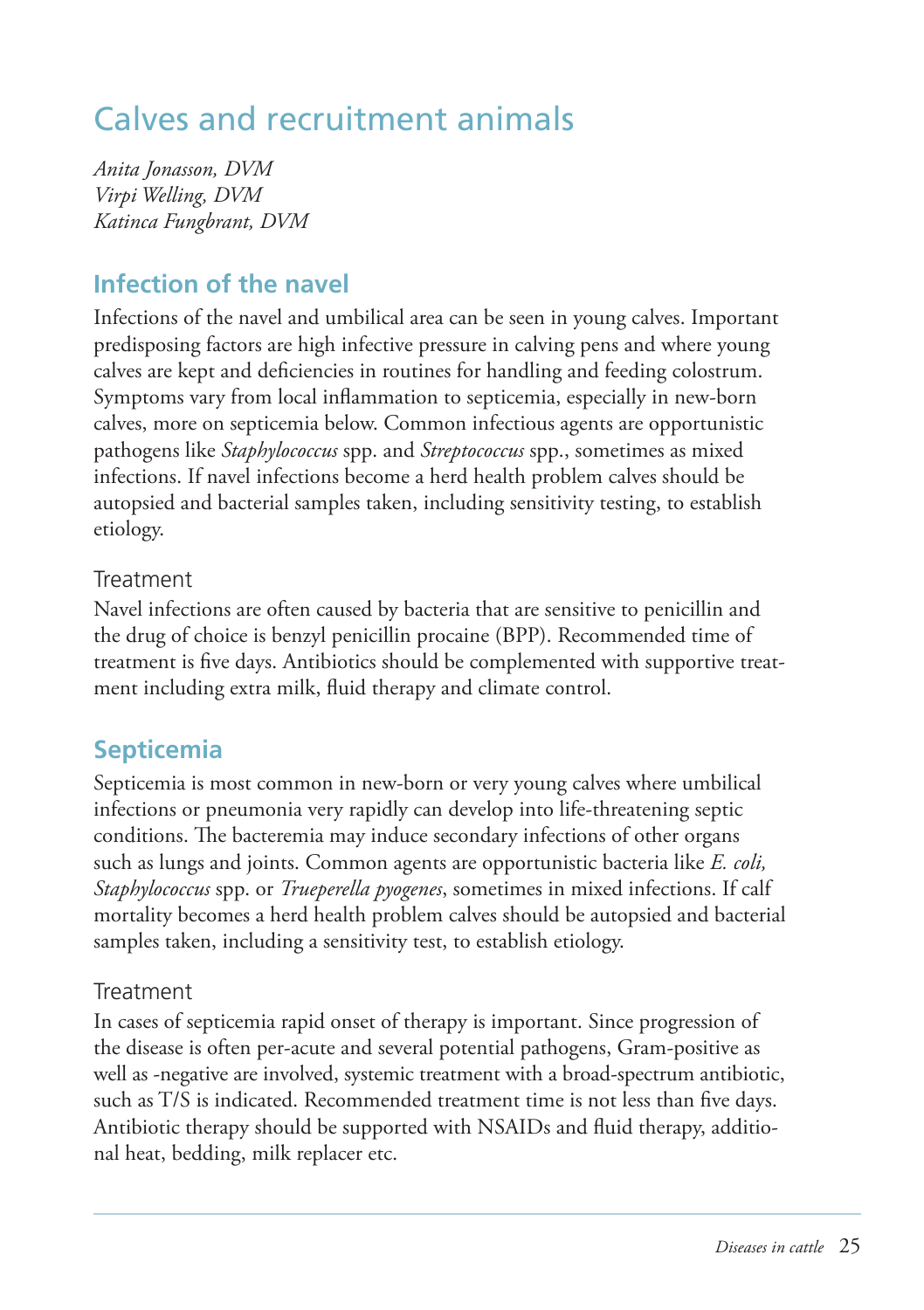## **Infections of the gastro-intestinal tract/Enteritis**

Enteritis in calves is a multi-factorial disease and the most common causes of infection in Sweden are rotavirus and cryptosporidiosis. Bacterial infections, such as *E. coli* F5 are less common. Coccidia can cause diarrhea in some herds, both in stall and on pasture.

In herds with high morbidity/mortality attempts should be made to establish the plausible cause by investigating predisposing factors in the environment and management - for instance feeding routines and hygiene, and, through sampling and/or autopsies, possibly identify an etiological agent.

Prophylactic measures in herds with diarrhea include correct and adequate administration of colostrum and improvements in the environment to increase calf comfort and reduce spread of infections.



In Sweden positive experiences from vaccination programs are limited. Salmonella is an important cause of diarrhea in calves in many countries and also occurs in Sweden. When salmonella is suspected a veterinarian must be called to the herd in accordance with the law on handling of zoonoses (SFS 1999:658) and take actions to diagnose and eradicate the disease.

#### **Treatment**

Antibiotics are not indicated in animals with uncomplicated diarrhea and unaffected general condition. Systemic therapy with antibiotics is indicated in cases where the general condition of the animal is affected and a bacterial infection is suspected. T/S is recommended as the drug of choice. Other antibiotics may be used if supported by a bacteriological diagnosis, preferably accompanied by a test of sensitivity. Duration of treatment should be 3 days. Sick and dehydrated calves should be isolated and given extra fluids orally and/or IV. Milk replacer should be administered to keep up with energy demands. NSAIDs may be given to alleviate symptoms.

### **Infections of the respiratory tract**

Pneumonia is most often caused by infections, primarily viral. In Sweden parainfluenza-3 virus, bovine respiratory syncytial virus (BRSV) and bovine corona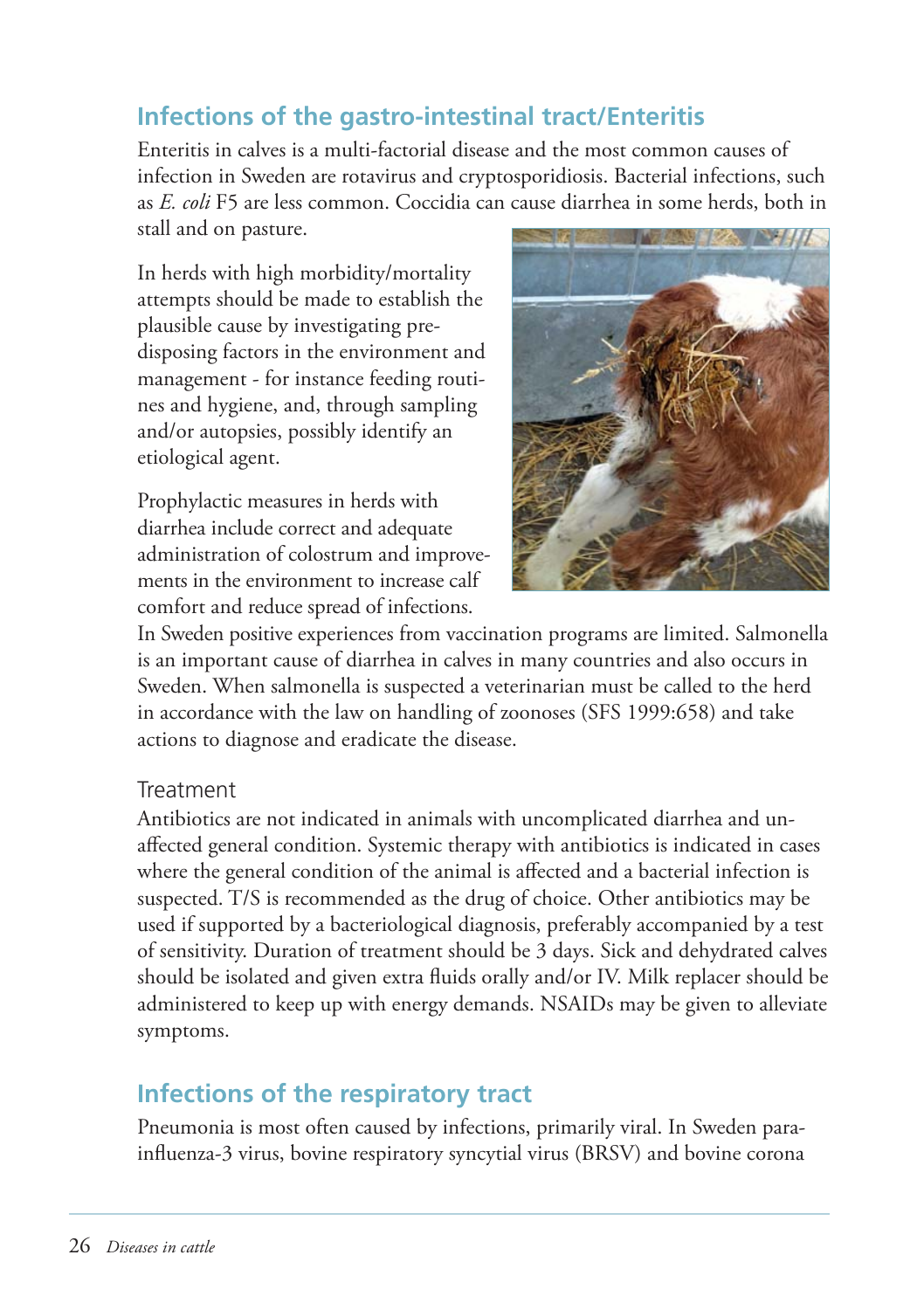virus are most common. With the exception of BRSV most viral respiratory diseases generally cause only minor symptoms or are subclinical. Viral infections may, however, lead to infections with bacteria such as *Pasteurella multocida, Mannheimia haemolytica, Histophilus somni* and *Mycoplasma bovis*. In Swedish investigations *Pasteurella* spp. are the dominating agents. Lungworm in animals on pasture sometimes leads to infections with opportunistic bacteria that may cause serious, acute pneumonia. An etiological diagnosis can be obtained via autopsies and samples for bacteriology and is of great value when investigating herd outbreaks. A test for antimicrobial sensitivity is especially valuable when cases of non- responders to therapy appear. Swedish experiences of vaccination programs against respiratory infections are limited.

#### **Treatment**

Aff ected animals should, if possible, be isolated and given supportive therapy, such as fluid therapy, extra heat, extra heat and/or insulating blankets or NSAID as needed. Rapid onset of treatment improves prognosis. Recommended duration of treatment is 5 days. Recommended duration of treatment is 5 days and the drug of choice is BPP. If infection with *Mycoplasma bovis* is diagnosed tetracycline is the drug of choice.

#### Group therapy

If many severe respiratory cases appear in a short time in a herd, for instance at outbreaks of BRSV, this can be an indication for group therapy where an entire herd, or group of animals within a herd, is treated at the same time. In these cases it is recommended to use a narrow spectrum systemic antibiotic such as BPP. Preventive measures to avoid future problems of a similar nature should be discussed with the farmer/manager on these occasions.

## **Polyarthritis**

Polyarthritis in young calves generally is secondary to umbilical infections or septicemia and is often caused by *T. pyogenes*, staphylococci or streptococci. *E. coli* usually dominates when the arthritis is secondary to septicemia.

#### **Treatment**

Early initiation of antimicrobial therapy is important when treating cases of polyarthritis. Under Swedish conditions the drug of choice is BPP administered systemically for 14 days to get a therapeutic response. Often treatment results are fairly poor, likely because onset of therapy might be delayed. When infections with Gram-negative bacteria are indicated T/S can be used. Supportive treatment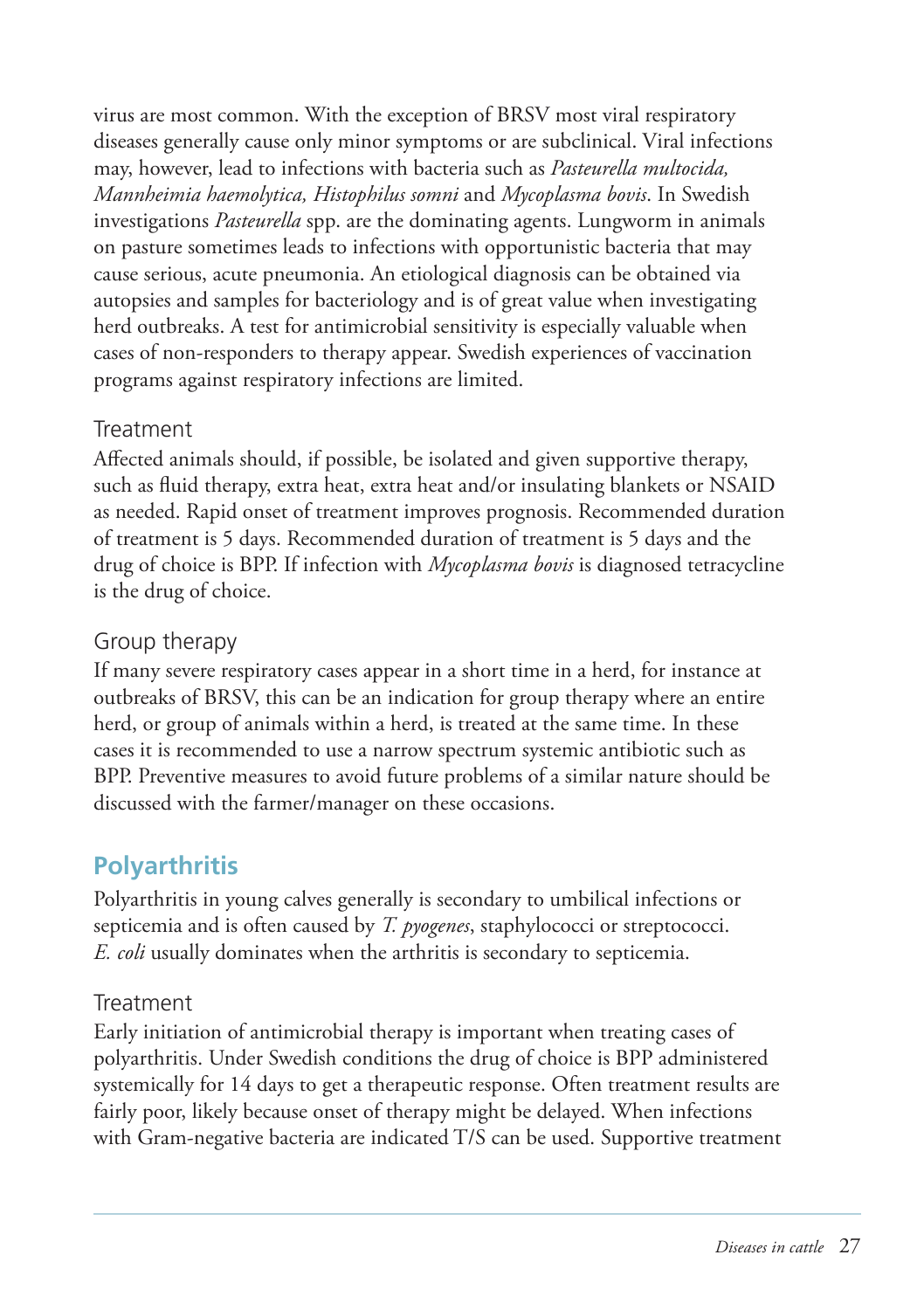with NSAID to ease clinical symptoms and to reduce inflammatory reactions in the joint/-s is indicated. If only a single joint is involved local treatment to rinse out inflammatory products and bacteria may be considered.

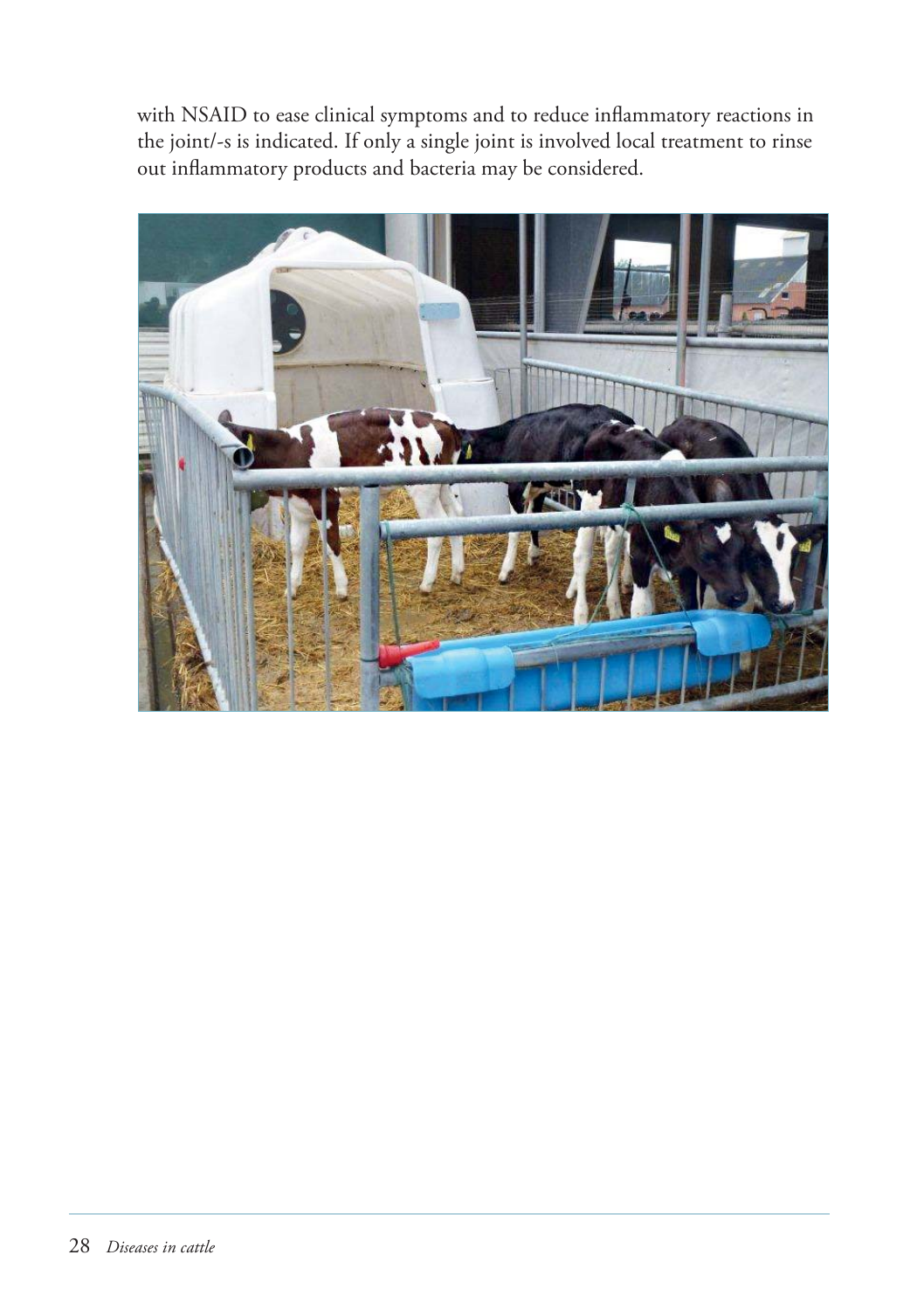## Diseases in pigs

#### *Maria Lindberg, DVM, Spec. pig diseases*

## Infections of the gastro-intestinal tract

In the first week of life diarrheas in the pig are often caused by a single infective agent and may therefore be prevented by vaccinating the sows. From the second to third week the situation becomes more complex as more infectious agents and factors in the environment become involved. Diarrhea at the time of weaning is one such syndrome even though the agent most often found is *E. coli*. Diarrhea is often diagnosed also in growing pigs and is then often associated with *Brachyspira* spp. or *Lawsonia intracellularis*. Dysentery, caused by *Brachyspira hyodysenteriae*, and diarrheas caused by enteric parasites, as well as diarrheas with a multifactorial etiology are also found in commercial pig farms. Salmonella is uncommon in Sweden, but should not be ruled out.

Subclinical gastro-enteritis causes growth depression and uneven litters. The prevalence of wasting pigs increases post-weaning and sometimes secondary effects may manifest themselves as respiratory diseases. When disturbances in herd health are investigated the microbiological etiology should be established via laboratory analyses.

## **Diarrhea in new-born piglets**

#### Diagnosis

Diarrhea in new-born piglets generally appears during the first 24 hours of life. The dominating agent is *E. coli*. Piglets show signs of weight loss and depressed general condition. The dorsal protrusions of the spine become prominent and if pressure is put on the abdomen lose stool/diarrhea oozes out of the anus. In unvaccinated herds the major part of the litter is affected and mortality can be high. It is recommended to obtain a bacteriological diagnosis with a test for sensitivity.

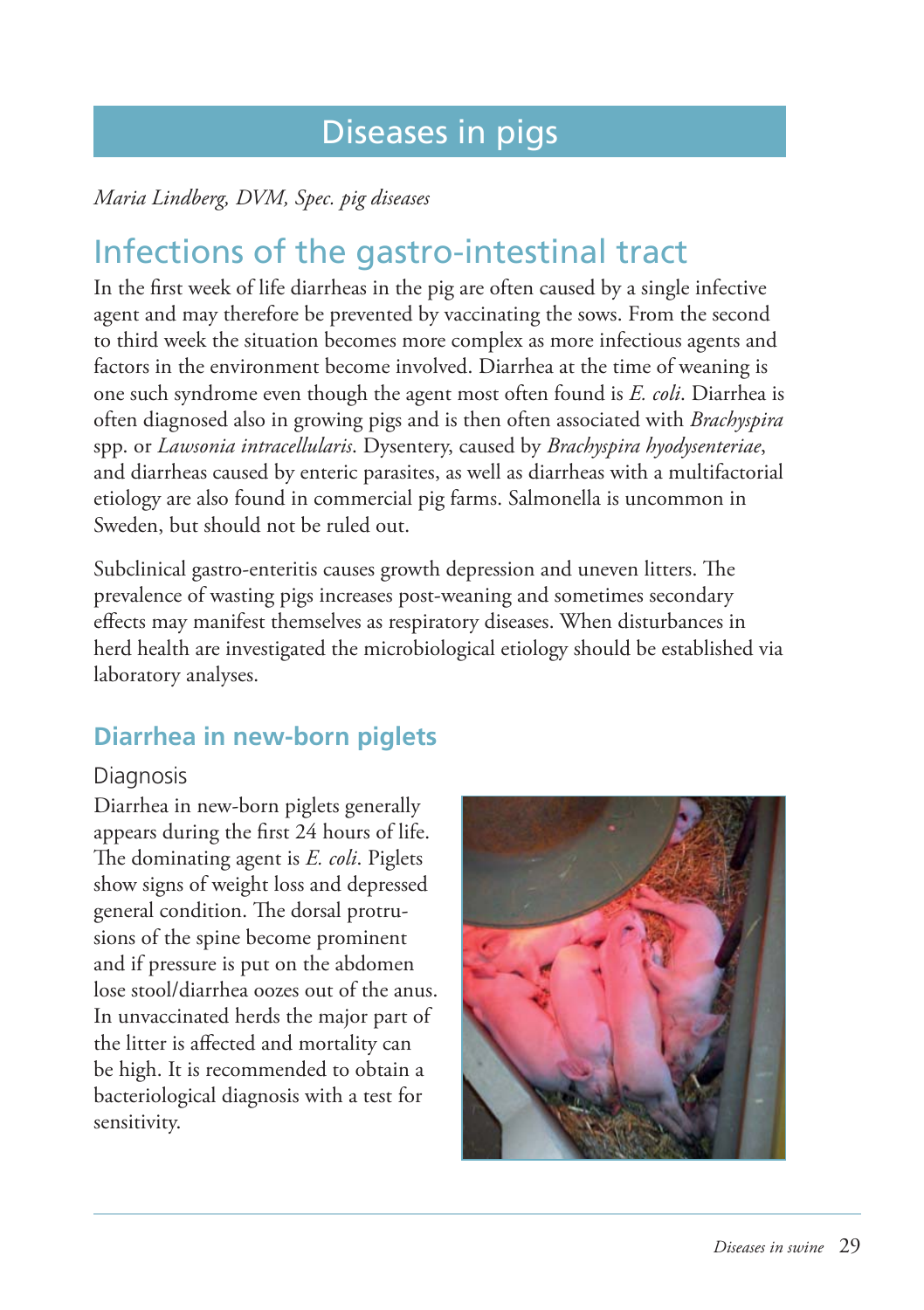#### **Treatment**

Rapid onset of therapy is crucial. Piglets should be offered an electrolyte solution to avoid dehydration. A *trimethoprim/sulfa* preparation injected systemically is the drug of choice. When antimicrobial therapy does not have expected clinical effect choice of another antimicrobial should be based on bacteriological culture and sensitivity test. If there are indications that the diarrhea may be caused by clostridia *benzyl penicillin procaine (BPP)* is an adequate choice. When treatment rate exceeds 10 % of litters a herd health investigation should be made, not forgetting to check the health of the sows. If sows do not produce enough milk, including colostrum, it will negatively affect the piglets' consumption of colostrum which in turn leads to poor health.

#### Prevention

The piglets are protected against diarrhea by vaccinating the sow before farrowing and it is therefore important that the sow produces enough good quality colostrum and that she presents her clean udder to the piglets so that they can get access to the teats.



The farrowing barn should be thoroughly cleaned and disinfected and kept empty sufficiently long between batches to allow the floors to dry to reduce bacteria. The piglets need a warm and dry environment, free of draughts and with a hiding place where they can rest and not loose energy unnecessarily.

## **"Three-week" diarrhea and post-weaning diarrhea**

#### Diagnosis

*"Th ree-week" diarrhea* is associated with bacteria - mainly *E. coli*, parasites – mainly *Isospora suis* or viruses – such as rotavirus, but also other infectious agents have been found. *Isospora suis* and rotavirus are also found in animals without clinical symptoms.

*Post-weaning diarrhea* is generally found 5 to 14 days after weaning and is often associated with *E. coli*. Symptoms vary from subclinical infections to per-acute disease with fatal outcome. Oedema disease is a per-acute disease during this period and is caused by vero-toxin producing *E. coli*. Oedema disease is often fatal and piglets sometimes die without displaying any symptoms due to the rapid progression of the disease.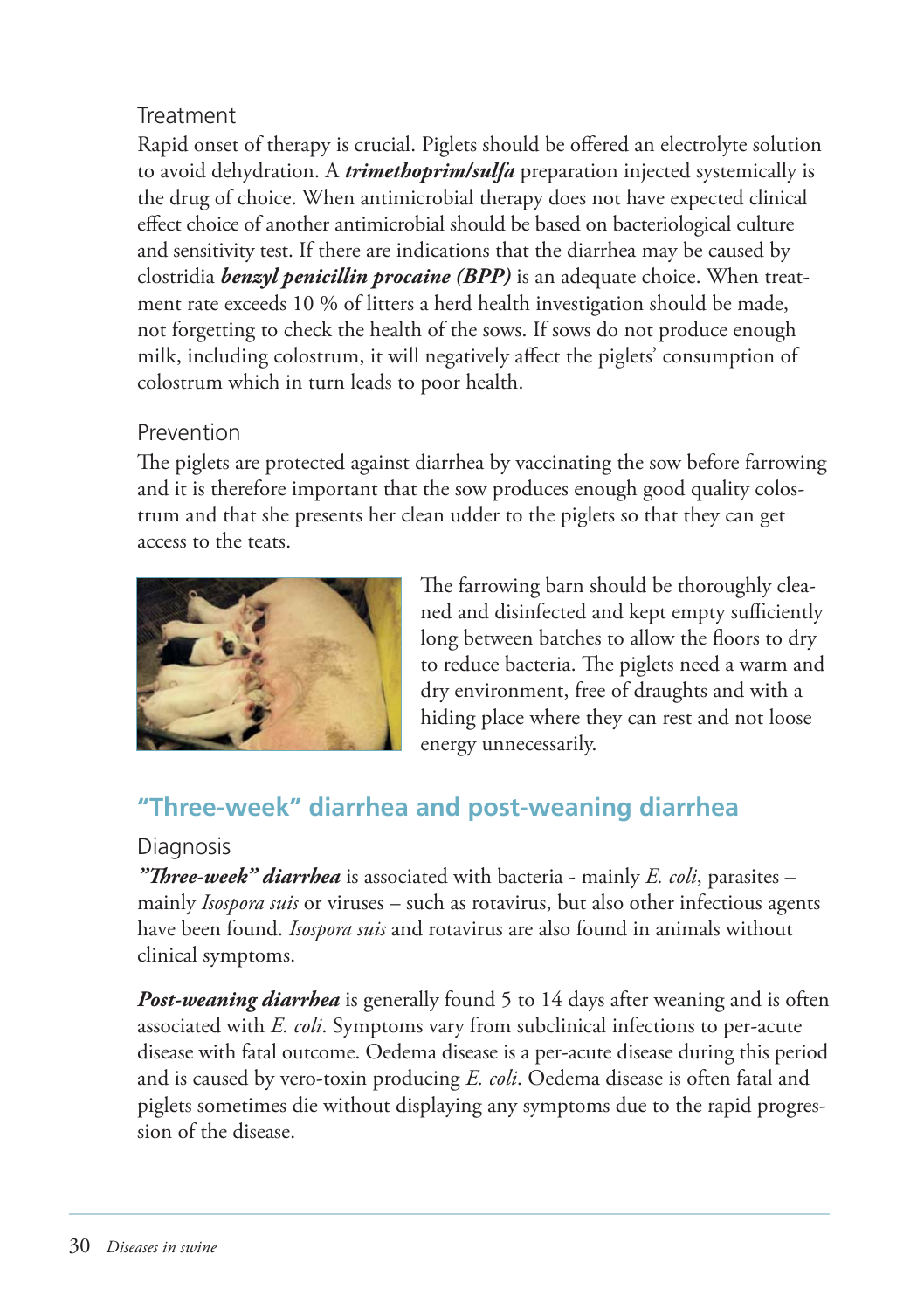In order to get an etiological diagnosis of diarrheas in this time period the clinician in charge is recommended to perform autopsies, if possible, and to obtain a bacteriological diagnosis, including a test for sensitivity. If oedema disease is suspected it should be stated on the referral form.

#### **Treatment**

*"Th ree-week" diarrhea* – for treatment of E. coli-related diarrheas, please see piglet diarrhea above. There are no effective therapies for viral diarrheas except feeding electrolyte solutions. Herd health problems caused by *I. suis* should be treated by initiating preventive measures, see above.

*Post-weaning diarrhea* – if diarrhea is found in a litter of newly weaned pigs the first action is to withdraw or drastically reduce the feed for the next 24 hours. The amount of feed should then gradually be restored to the desired amount. Electrolytes should be served to reduce the risk of dehydration and to compensate for the loss of feed. It is recommended to add peat to the bedding in order to normalize gut peristalsis and to improve hygiene. If the diarrhea cannot be cured through these initial measures individual pigs may be treated with *T/S* parenterally. Another antibiotic may be chosen if supported by bacterial diagnosis and a sensitivity test.

If more than 10 % of litters are treated annually with antibiotics a herd health investigation should be initiated. In severe cases, and when a large proportion of the herd is affected, group therapy may be indicated, see Strategies for group treatment.

#### Prevention

The process of weaning is stressful for the young pig. Age and weight at weaning is of great importance. A prolonged period for suckling is indicated for those

litters that are born late in the farrowing batch. Other positive factors are good hygiene, proper heating and good quality feed of correct composition. The principle of "all-in-all-out" to reduce bacteria load and enable cleaning, disinfection and drying of floors should result in good, clean conditions in the cubicles. If the herd suffers repeatedly from post-weaning diarrhea Zink oxide may be mixed into the feed, see Strategies for group treatment.

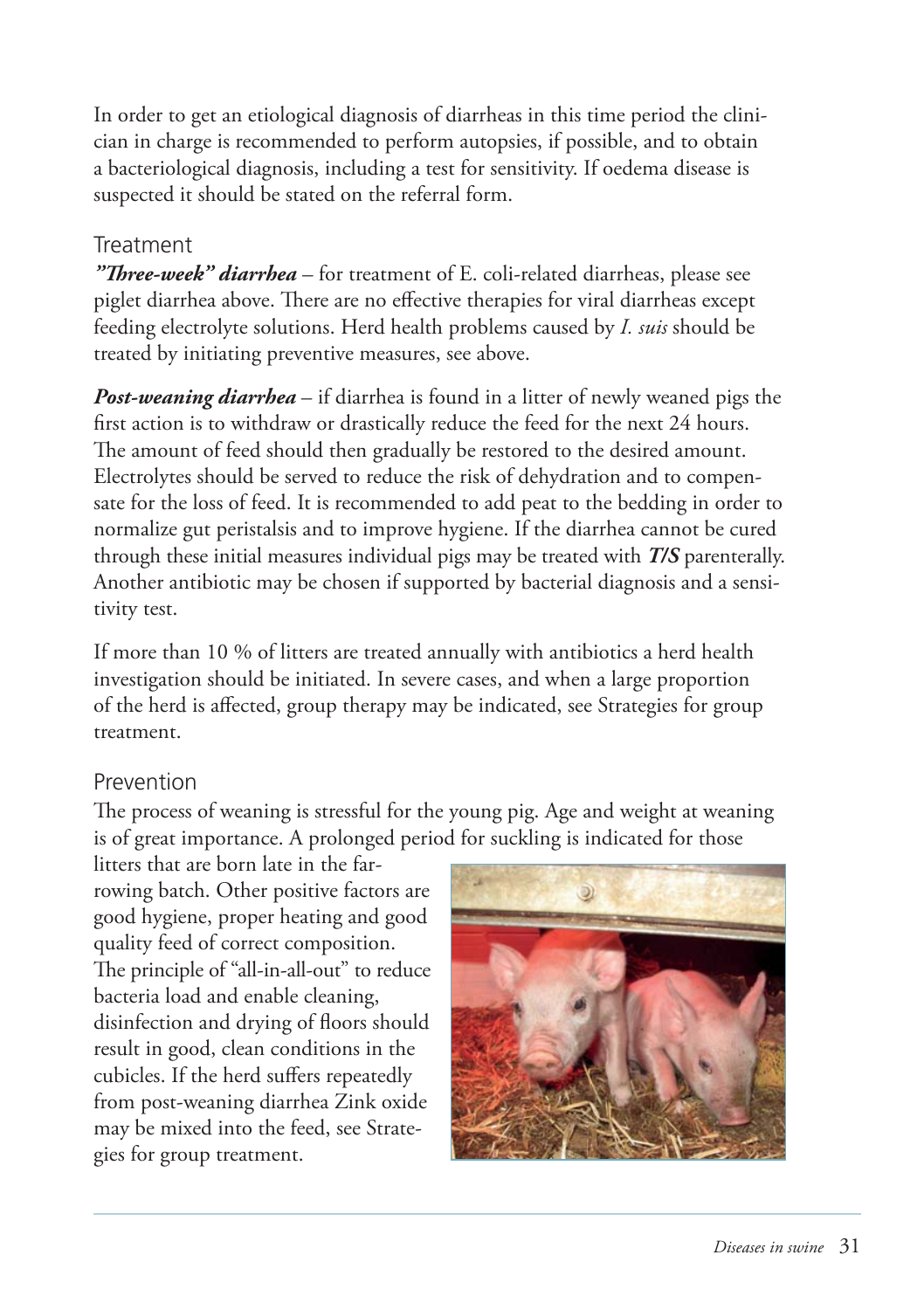General preventive measures, including composition of feed, are of particular importance to prevent oedema disease. The course of the disease may be so rapid that the pigs die before therapy can be administered and the prognosis may be unfavorable even with treatment. Vaccinating against oedema disease has been tried in Sweden but with limited success.

## **Diarrhea in the growing and fattening pig**

#### Diagnosis

In Sweden the time post-weaning until slaughter is often divided into two stages (apart from the immediate post-weaning period) where the pigs first have a growth period, often in one facility, and then before slaughter, a fattening period. Diarrhea in the later part of the growing – and during the fattening period can have different etiologies. Samples for bacteriological culture should therefore be taken from pigs with diarrhea, with the exception of wasting pigs. Pigs that exhibit blood stained or bloody diarrheas should always be sampled because of the possibility of dysentery. *Brachyspira* spp. and *Lawsonia intracellularis* may each cause clinical problems but are often found in mixed cultures. To arrive at the correct diagnosis and treatment the clinical symptoms should be supported by autopsy results and bacteriological culture or PCR. A sensitivity test should be included in the diagnostic package. Rapid changes in the feed type or composition may lead to diarrhea, often caused by *E. coli.* Parasites with predilection sites in the large bowels may also cause diarrheas in these stages of the pig's life.

#### **Treatment**

In all cases of diarrhea the animals shall be offered fluids, preferably with electrolytes. Infections of the large bowels are often caused by *Brachyspira* spp. and the only effective antimicrobials are pleuromutilins and possibly **tylosin**. If *B*. *hyodysenteriae* is identified the aim should be to sanitize the herd. In the case of *Lawsonia intracellularis*-infections the drug of choice is *tylosin*. *Chlortetracycline* is an alternative but should not be used unless supported by a bacteriological culture result. *Lawsonia intracellularis* is generally sensitive to tiamulin, but use of this antibiotic should be reserved for treatment of *Brachyspira* spp. Infections caused by *L. intracellularis* may be treated with pleuromutilins only when there are no other alternatives as uncritical use increases risk of development of antimicrobial resistance.

*Trimethoprim/sulfa* (T/S) is the drug of choice for cases of diarrhea caused by *E. coli*. In case of non-responders to T/S use of some other antibiotic should be supported by bacterial culture and results of a sensitivity test.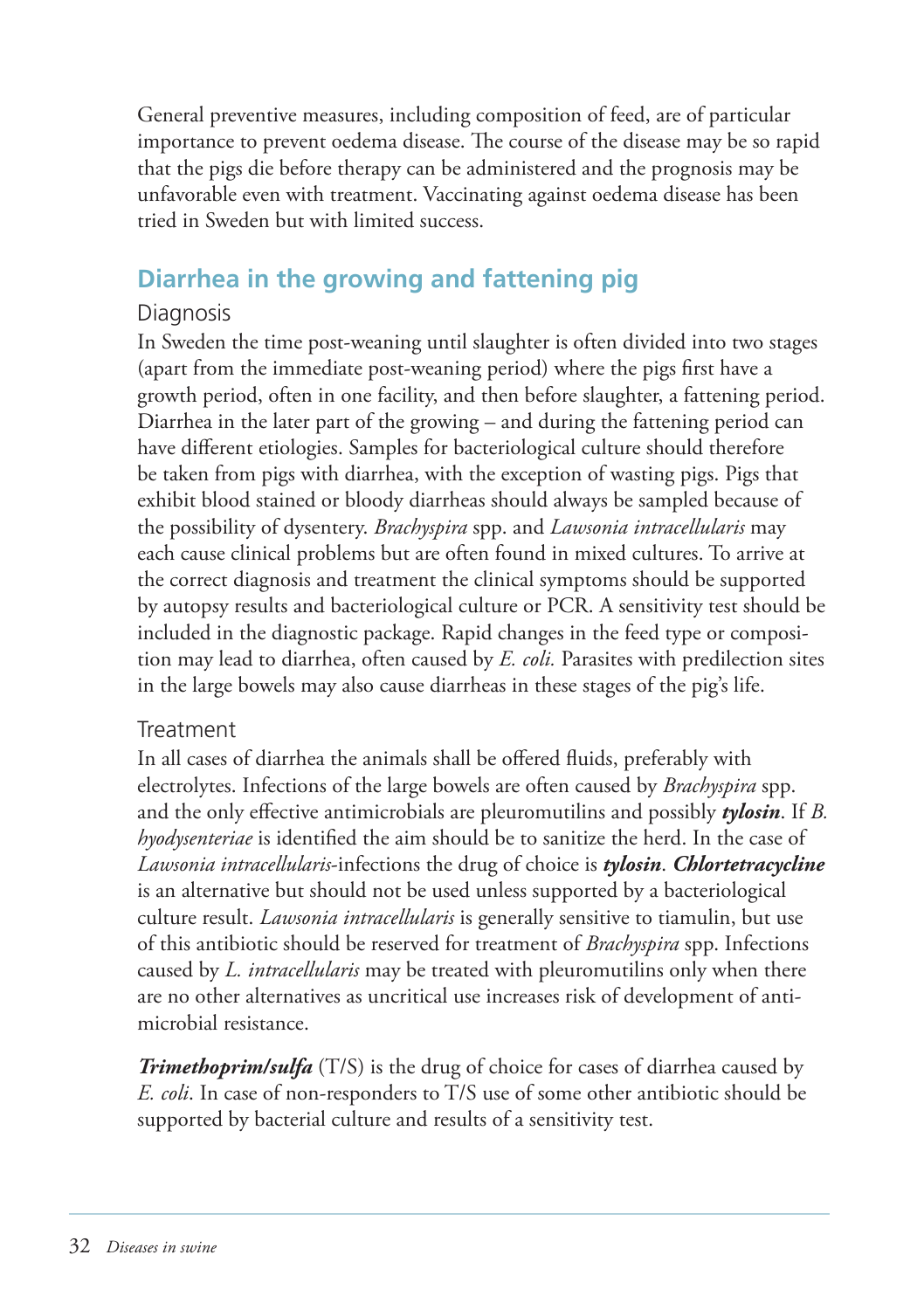#### Prevention

Good hygiene, a warm environment and high quality feed are important when moving pigs to new facilities. Rearing pigs in batches with cleaning and disinfection of the stalls and sufficient time to let the floors etc dry, reduces the bacterial load and leads to a favorable climate in the cubicles. With increasing age the pigs are less dependent on added heat. In the summer excess heat may lead to decreased hygiene in cubicles as the pigs search for cooler resting places.

If *Brachyspira hyodysenteriae* is found in a herd a sanitation program should be started. Sanitation comprises emptying, cleaning, disinfecting and drying out barns. All parent animals should be treated with tiamulin before returning to the cleaned and dried barns. Animals destined for slaughter or sale should not be allowed to return to the barns. The sanitation needs to be thorough and should preferably be done in the summertime. It is advantageous to, at the same time, intensify elimination of rodents.

Sanitation aimed at eradicating *Lawsonia intracellularis* and *Brachyspira pilosicoli* may be contemplated, but is costly and difficult to do. The risk of reinfection is high because of incomplete sanitation or reintroduction of the infections through purchase of new animals. A live vaccine against *Lawsonia* is available on the market.

## **Post-weaning multi-systemic wasting syndrome, PMWS**

PMWS is associated with porcine circo-virus typ 2 (PCV2). The infection can be prevented by vaccinating the sows and/or the young pig. Antibiotic therapy is not indicated.

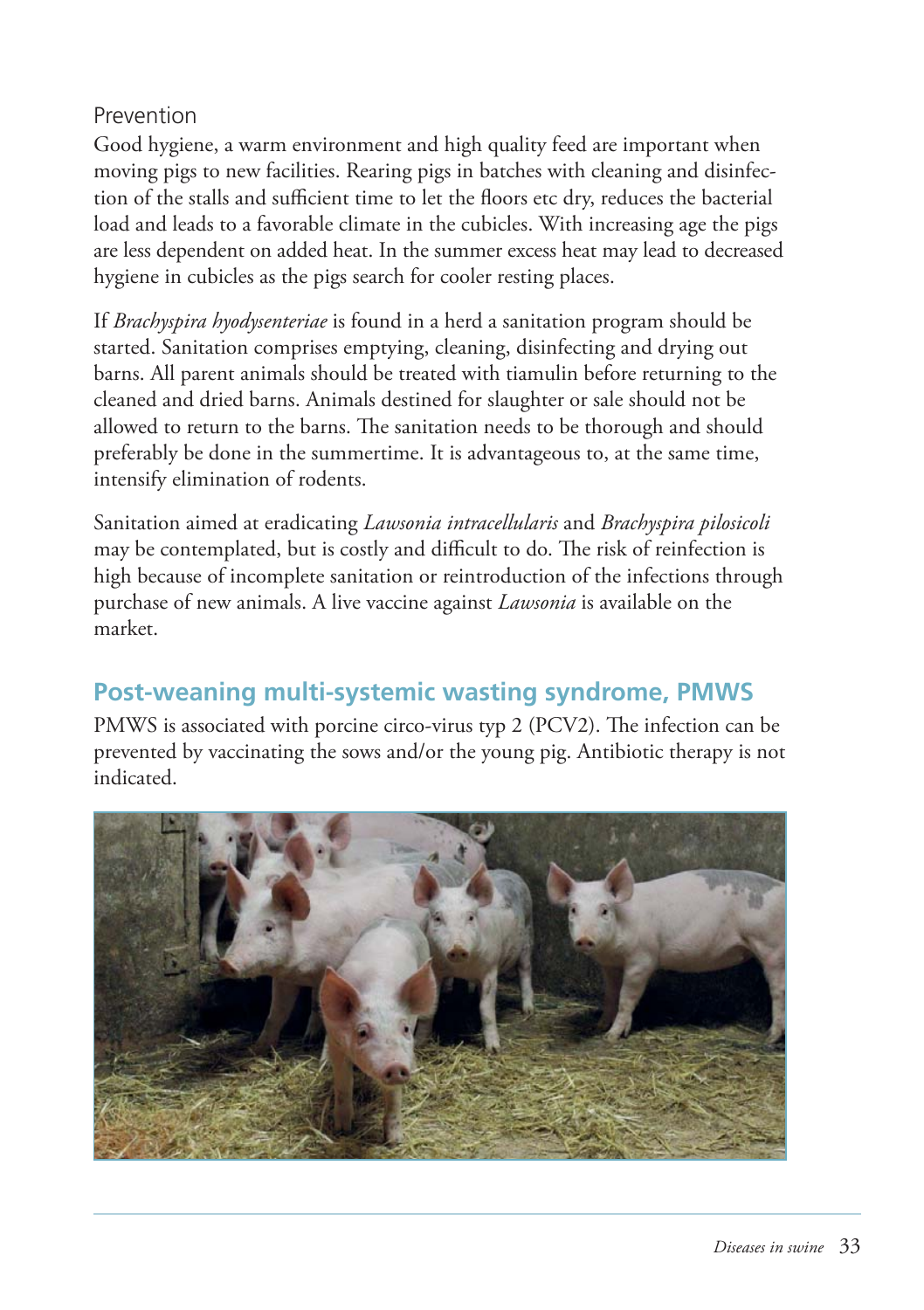## Infections of the respiratory tract

Infections of the airways of pigs are often caused by bacteria but these infections are often secondary to or complicated by viral infections. The most common primary infectious agents are *Mycoplasma hyopneumoniae* and *Actinobacillus pleuropneumoniae*. Infections of the respiratory tract occur most frequently in the fattening period but may also affect younger pigs. Secondary infections are common, where *Pasteurella multocida* is a frequently identified micro-organism. Toxin producing *P. multocida* is part of the etiology of atrophic rhinitis.

#### Diagnosis

Diagnostics of bacterial respiratory infections are best based on autopsies and/or serological testing of different age groups of animals. Culture of *M. hyopneumoniae* is difficult and time consuming. Isolation of *A. pleuropneumoniae* can only be done from acutely aff ected lung tissue. Since *P. multocida* is a common cause of secondary infections, concurrent with other diseases, serology is unsuitable as a diagnostic tool. *P. multocida* should be cultured, preferably with a test for antimicrobial sensitivity. In order to diagnose atrophic rhinitis a toxin producing strain of *P. multocida* must be identified.

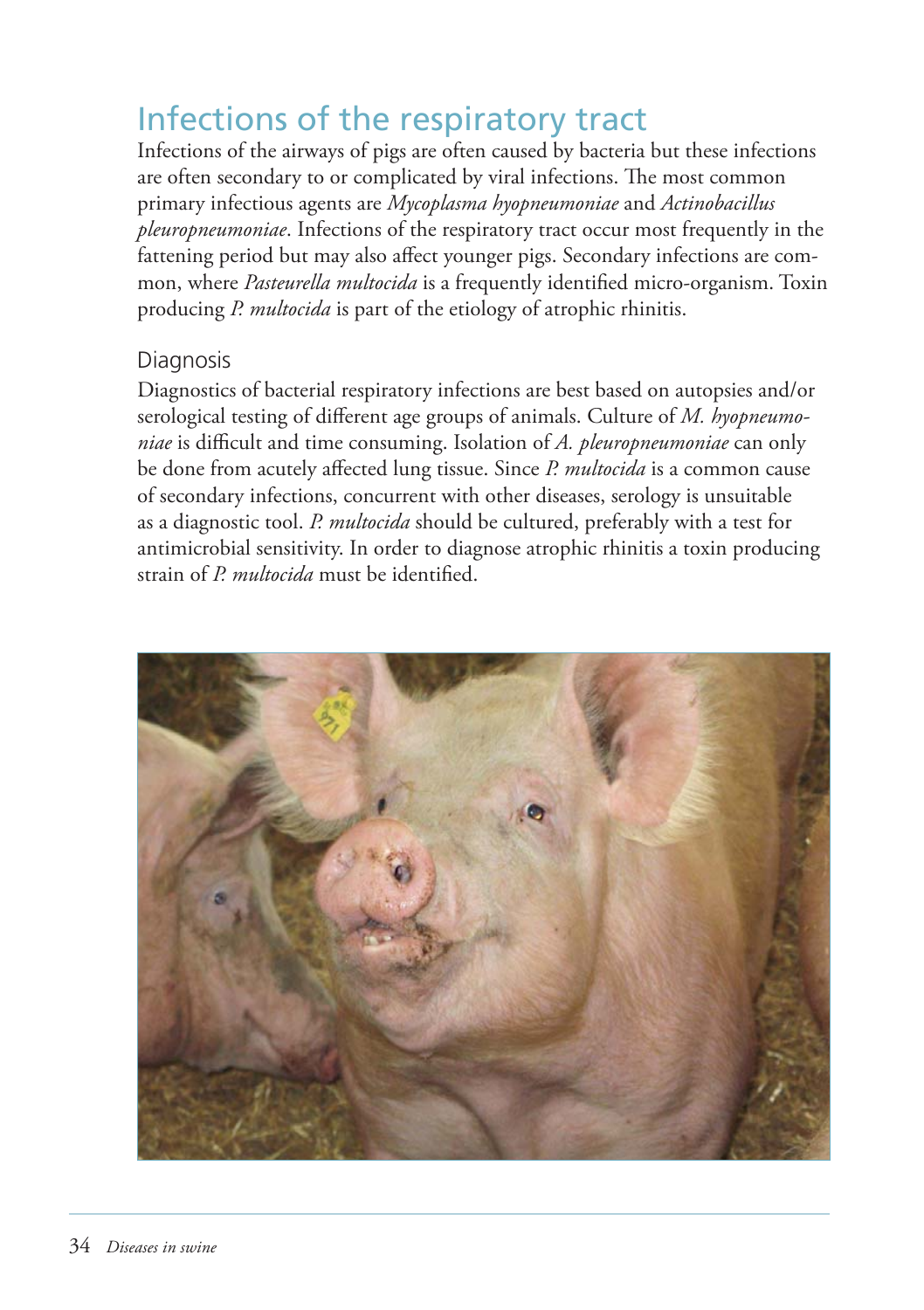#### Treatment

Choosing a suitable and effective antibiotic is not an easy task. Sampling for bacteriological culturing, complemented with a sensitivity test needs to be done whenever possible. Combating respiratory infections in pig herds demands constant follow ups and evaluations. If wide spread and severe outbreaks occur in a herd group treatment may be indicated; see Strategies for group therapy.

## **Mycoplasma hyopneumoniae**

Infections with *M. hyopneumoniae* often progress with a weak cough in batches of fattening pigs. Other clinical symptoms are less common even if naive animals may suffer from acute pneumonia that may resemble an acute A. *pleuropneumoniae*-infection. Infections caused by *M. hyopneumoniae* generally are chronic and should only be treated if animal welfare is at stake. The infection generally spreads slowly in a herd and often reaches its peak at the time of slaughter. General condition is often unaffected and signs of disease only show up at slaughter.

Pigs that become infected with *M. hyopneumoniae* in the growing period may develop a dry cough. If general condition is affected, or the infection is widely spread, treatment should be contemplated. The drug of choice under Swedish conditions is tetracycline (TET) but *M. hyopneumoniae* is also sensitive to pleuromutilins, tiamulin for example. Tiamulin should, however, be reserved for treatment of *Brachyspira hyodysenteriae*-infections, but may be used strategically, for instance in eradication programs or sanitation of a herd. A third option might be enrofloxacin that often is effective against *M. hyopneumoniae*, but this antimicrobial ought not to be used without a prior bacteriological diagnosis and a test of sensitivity.

## **Actinobacillus pleuropneumoniae**

Clinical symptoms at infections caused by *A. pleuropneumoniae* vary from no symptoms where pathological changes – commonly pleuritis, are found at slaughter to severe, acute symptoms with high fever ( $>40^{\circ}$  C), anorexia and high mortality. A common find at slaughter are deposits of fibrin on heart and lungs. In mild outbreaks one finds only a few animals with cough, elevated body temperature and depressed appetite. Recommended treatment of these pigs is individual injections of systemic BPP for 5–7 days. The Swedish Medical Products Agency recommends a higher daily dose than stated by the manufacturers at 25–3o mg kg and day (instead of 20 mg/kg SID<sup>3</sup>). Antibiotic treatment may be comple-

 $3$  SID = Semel in diem = once a day, BID = Bis in diem = Twice a day etc.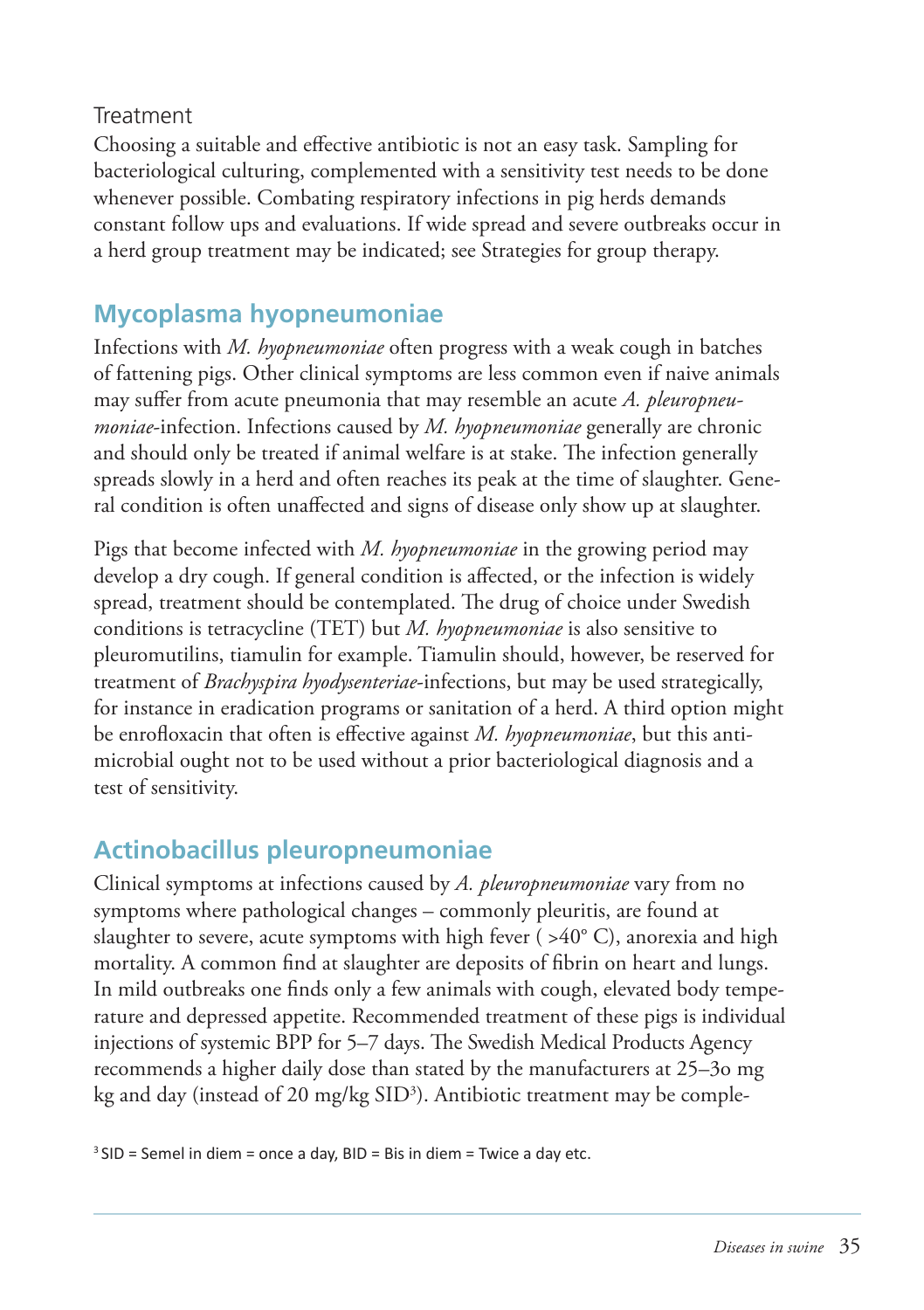mented with NSAID. In more severe cases, when the infection is widely spread in a herd, group therapy with TET may be indicated and in cases with high mortality and low effect of above mentioned antimicrobials enrofloxacin may be tried, but only if supported by results from bacteriological cultures and tests of sensitivity have been received from an accredited laboratory.

### **Pasteurella multocida**

Since *Pasteurella multocida* is a common pathogen associated with secondary infections therapy should also be aimed at this pathogen. Under Swedish conditions *P. multocida is often sensitive to BPP*, which is the drug of choice.

Even though the above mentioned micro-organisms are the most frequently found in cases of infections of the respiratory tracts of pigs also others can be found. If the clinician experiences weak or no effect of therapy, samples for bacterial culture and tests of sensitivity should always be obtained, in order to direct therapy properly and prudently.

#### Prevention

In order to prevent respiratory tract infections in pigs a strict practice of rearing in batches in accordance with the all-in-all-out principle should be upheld. Larger herds should divide the animals in age groups. Older "left over"-pigs, that have not been able to keep up with their ordinary group, shall never be allowed to move in with a new group of pigs. Environmental factors such as adequate temperature and quality of air must be optimal for both the newly weaned pig and the pig that is ready for slaughter, and since they have different demands on their environment, this is another reason for strict sectioning according to age. Temperature in the barn for newly weaned pigs should not be below 22° C. When the pigs are half grown the temperature should be gradually lowered to  $15^{\circ}$  C. The aim should be to change the air, through proper ventilation, to keep a good quality of air. Thorough cleaning of barns, alleys and cubicles, proper disinfection and a long enough time for dry-up and leaving the stalls empty (at least 3–7 days depending on indoor temperature) between batches are necessary management practices to keep the pigs healthy and to achieve an economically sustainable level of income.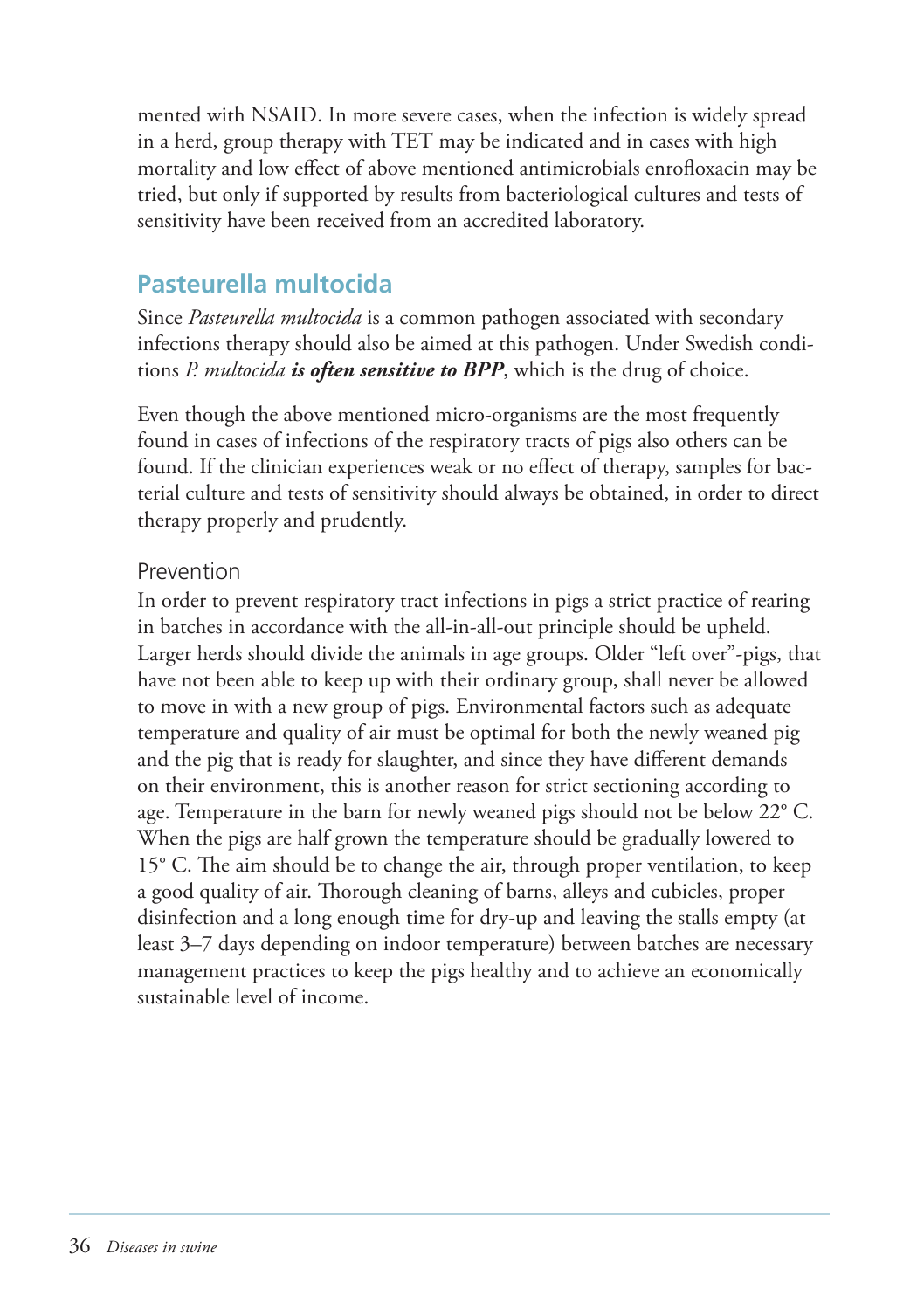## Mastitis in sows

There are three main types of mastitis in sows: 1, acute agalactia, which often involves the udder, in the early post-partum period, see more below, 2, acute clinical mastitis during lactation usually affects separate udders and 3, in the dry period a chronic mastitis, often manifested as abscesses, appear. All three are caused by bacteria but therapy differs.

#### Diagnosis

The older term *agalactia in sows* refers to a syndrome in the early post-partum period where the more modern "postpartum dysgalactia syndrome" (PPDS ), or "mastitis, metritis and agalactia" (MMA) are used today. Early symptoms are anorexia in the sow and hunger in the piglets. The sow often gets an elevated temperature,  $>40^{\circ}$ C, and affected general condition. On palpation of the udder one or more swollen and warm udder glands are often identified. A discharge from the vulva is often present as metritis is part of the disease complex.

In cases of mastitis the etiology is often *E. coli*. Bacteria in the environment are believed to enter the udder through the teat canals and cause an acute inflammatory response. Streptococci and staphylococci have also been isolated from the udder.

Mastitis later in lactation and at drying off usually affects single udder glands without systemic symptoms. Streptococci and staphylococci are often present, but also other bacteria, aerobic as well as anaerobic, have been found.

The chronic case of mastitis often manifests itself as an abscessed udder. Actinosis or actinomycosis as well as streptococci and staphylococci are part of the etiology. Diagnosis is made by palpating the udder. The abscess may involve all of one udder gland or it may appear as a sub-cutaneous bunch of grapes.

#### **Treatment**

Early diagnosis and ditto therapy are important when handling cases of PPDS. The first measure should be to inject the sow with oxytocin to stimulate milk letdown so that the piglets can suckle. Systemic administration of NSAID may ease the sows pain and discomfort.

Treatment with antibiotics generally is not necessary in mild cases of PPDS. If, however, general condition is affected and rectal temperature elevated therapy with antibiotics and/or NSAID are indicated. T/S is the drug of choice. If T/S fails BPP would be the logical alternative, but other drugs may be used on indication from bacterial cultures and tests of sensitivity.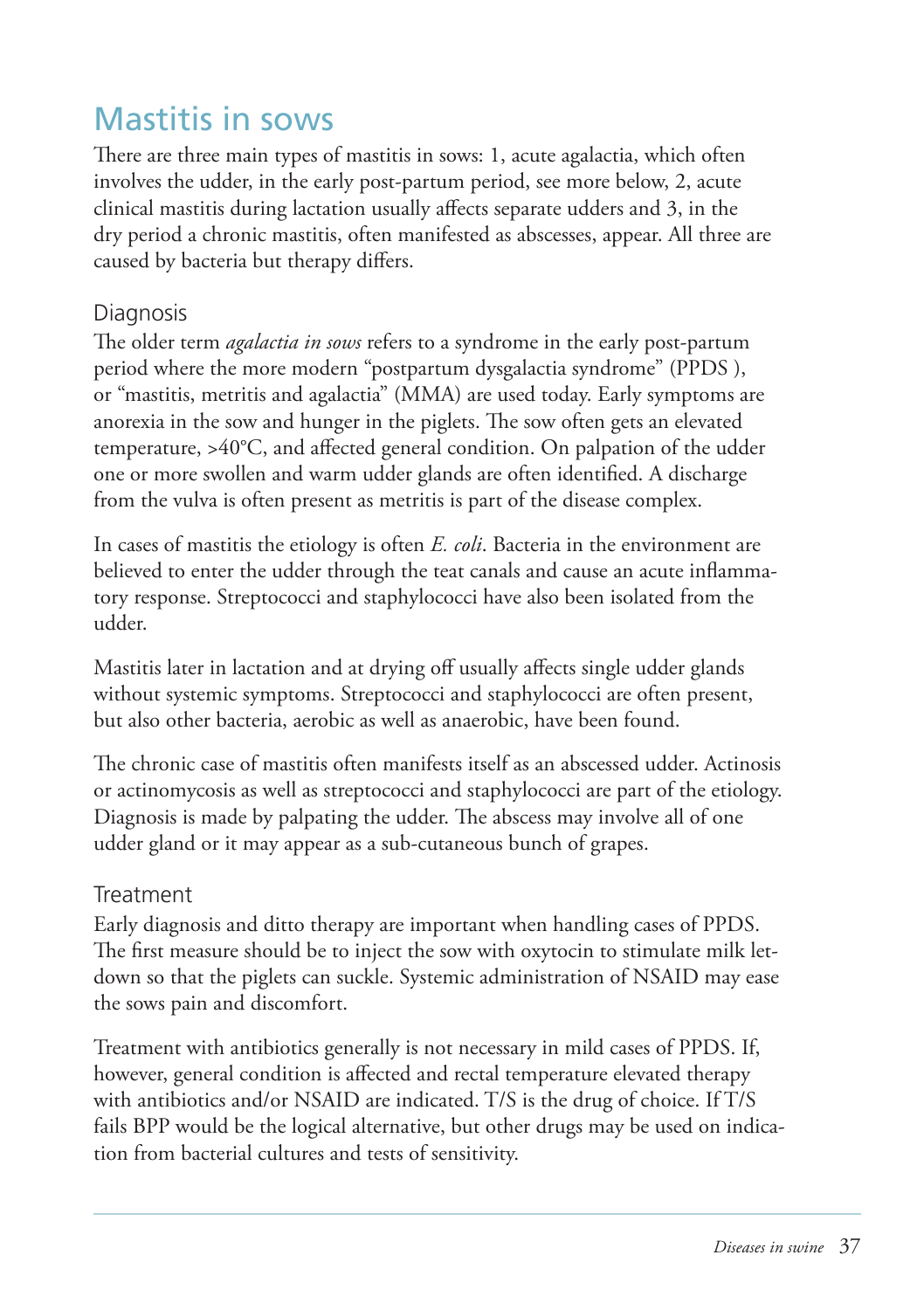Mastitis in the latter part of lactation and after drying-off generally does not affect temperature or general condition of the sow. BPP is the drug of choice since the bacteria involved generally are sensitive to penicillin.

Sows with udder abscesses should not be treated with antibiotics as the bacteria are sequestered and cannot be reached. Sows with udder abscesses should be sent to slaughter. If this for some reason is not possible they must be isolated until farrowing and during the next lactation.

#### Prevention

**The incidence of PPDS** in Swedish pig herds is normally around 10 % of farrowings. Hygiene in the farrowing box as well as good feed and water hygiene are important to keep incidence low. Amount and composition of feed also play a role. An elevated incidence of diarrheas in piglets may indicate problems with subclinical PPDS.

If incidence rises above 10 % the herd veterinarian should initiate a herd health analysis to identify underlying causes and, in dialogue with the farmer/owner, arrive at measures to improve the situation.

*Mastitis later in lactation* and at drying-off is prevented by treating sows with damaged teats and udders promptly before lesions develop into chronic forms. Poor milk production may be second to subclinical mastitis, which in turn makes the piglets hungry and more violent as they try to suckle. It is also important that the sows, and especially the young sows, do not lose too much weight during lactation and that they are kept in good condition.

Good hygiene and intra-herd prevention of infections are of major importance to reduce incidence of *abscessed udders*. Post-weaning the sows are sensitive for infections as unmilked udders may be infected via the teat canals. Since the sows often are mixed at weaning a palpation of all sows udders should be done to identify which animals that should not be mixed with the healthy ones. Udder palpations should be repeated at insemination and heat checks when the dried-up udder is softer and abscesses easier to feel. Affected sows should be sent to slaughter if at all possible or at least kept separate from other animals.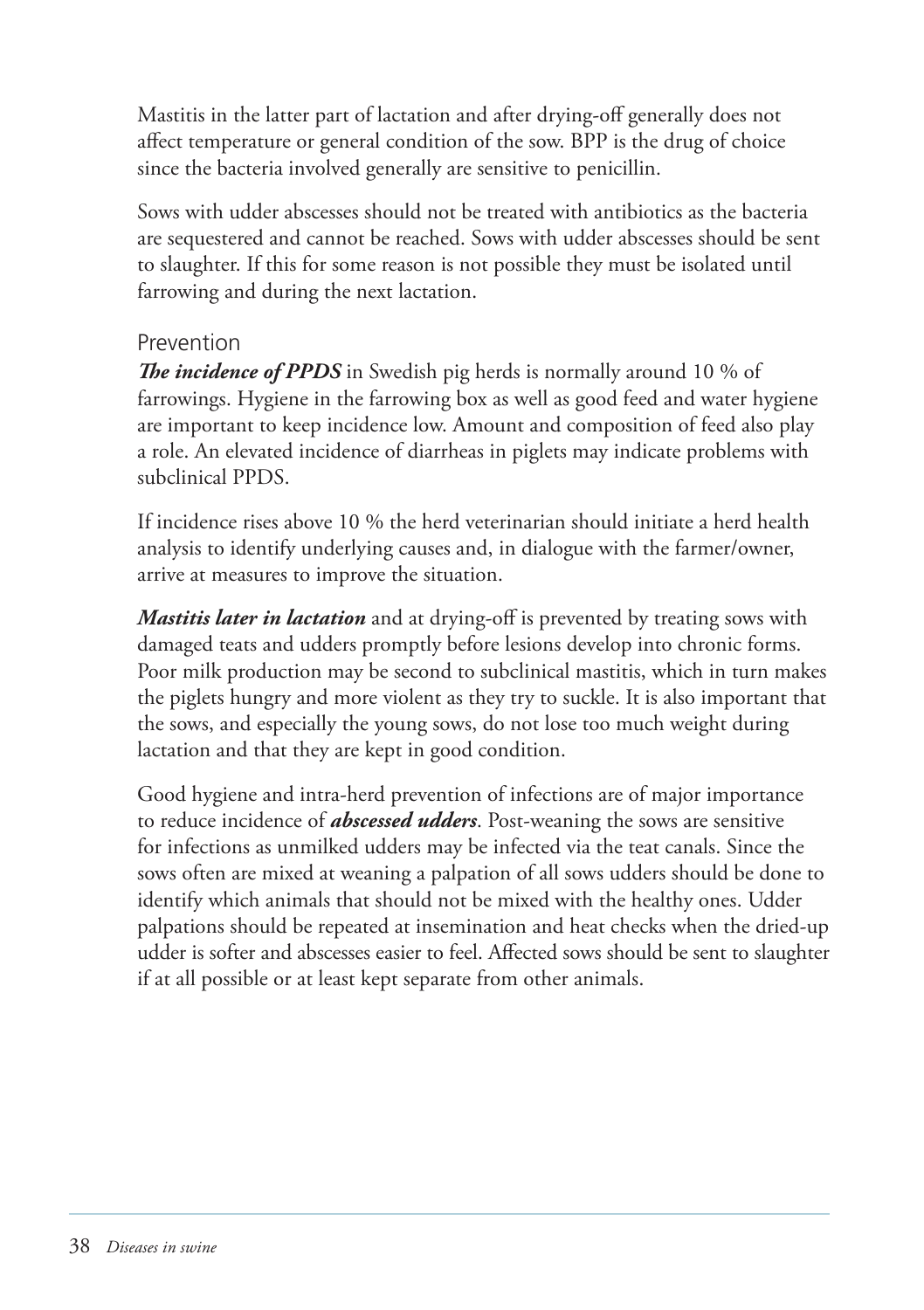## Infections of the locomotor system – arthritis

Lameness is the most common cause for treatment with antibiotics in suckling pigs as about 10 % are treated for lameness under Swedish conditions. Etiological agents are mainly streptococci, staphylococci or *E. coli*, but *Trueperella pyogenes* may also cause problems. Prevention should aim at reducing trauma to legs and feet. Several studies have shown that piglets treated for arthritis grow slower than their untreated litter mates. Arthritis and lameness in fattening pigs are often associated with Gram-positive bacteria, but *Mycoplasma hyosynoviae* may also cause herd health problems. Infections with *Erysipelothrix rhusiopathiae*, can cause problems in outdoor herds and the owners of such herds should consider vaccinations.

#### Diagnosis

Seventy-five percent of all pigs treated for lameness were, under Swedish conditions, treated in the first three weeks of life  $(2013)$ . Symptoms, outside of lameness – include swollen and painful joints and sometimes an elevated rectal temperature. In serious cases, when septicemia has complicated the disease, depressed general condition may be seen. Early detection and therapy is important to avoid chronic changes. Lameness can also be caused by traumatic injuries and abrasive floors. A thorough clinical examination is necessary in order to arrive at a correct diagnosis.

#### **Treatment**

#### *Suckling pigs*

*Streptococcus dysgalactiae* subsp. *equisimilis* is the most common pathogen that is isolated from septic arthritis in Sweden. BBP is therefore the drug of choice. When more than 10 % of piglets are treated for arthritis/lameness a herd health investigation is warranted. *Staphylococcus hyicus* may also cause arthritis and strains often produce beta-lactamas. An alternative to BPP is *T/S*, which generally is effective against arthritis caused by *E. coli*. Use of T/S should be supported by a sensitivity test. *Streptococcus suis*, that also may cause meningitis and severe arthritis, have been found in higher numbers than expected in Sweden. *Sr. suis* is sensitive to penicillin.

#### *Fattening pigs*

The drug of choice when treating fattening pigs with arthritis is BPP. If BPP fails beta-lactamas producing staphylococci may be the causative agent in which case T/S is an alternative. When *Mycoplasma hyosynoviae* is identified as the cause TET is indicated.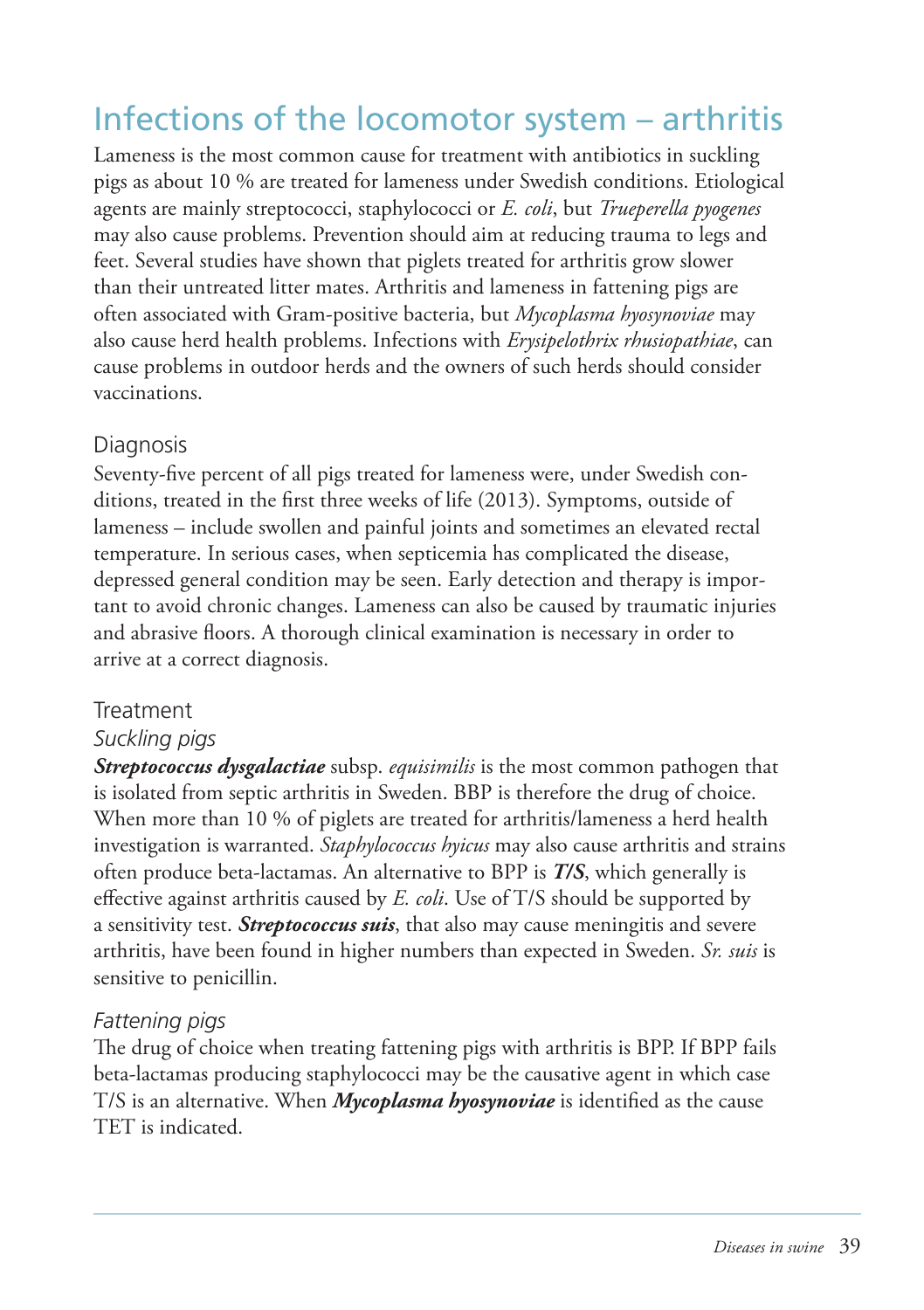The herd health veterinarian and farmer/owner should always be prepared to support therapeutic choices with autopsies and samples for bacteriology, including sensitivity testing, of diseased pigs in order to arrive at an etiologic diagnosis.

#### Prevention

All forms of ulcers, lacerations, traumatic lesions of skin and mucosa increase the risks of infections that may lead to arthritis. Lacerations on the faces and abrasions on the carpi of piglets fighting for access to teats may lead to arthritis and lameness. Good care of the sow and enough bedding and floors of good quality are necessary to prevent diseases in both piglets and sows.

## Strategies for group therapy

In herds that experience severe and wide spread outbreaks of diseases caused by bacterial infections group therapy may be indicated. Group therapy should never be practiced routinely or replace preventive measures. Etiological diagnostics, including autopsies and bacteriological sampling with sensitivity tests, should always be performed before resorting to group therapy. The antimicrobial can be administered via the feed or water systems. Animals that have a depressed general condition cannot be expected to eat or drink normal amounts and therefore need to be treated individually and systemically.

#### Infection of the gastro-intestinal tract

Disorders of the gastro-intestinal tract are not uncommon at weaning and are a fairly common indication for group therapy in pigs. Before such therapy is started a thorough herd health investigation should be made in order to initiate proper prevention.

If post-weaning diarrhea occurs repeatedly in spite of preventive measures Zink oxide (ZnO) may be mixed into the feed already at the start of the weaning period. Feed containing ZnO at a concentration of 2500 ppm can be fed to the pigs for not more than 14 days. Feeding for a longer period may lead to intoxication.

#### Infections of the respiratory tract

In herds that experience severe and wide spread outbreaks of respiratory diseases group therapy may be contemplated when preventive measures have been tried and the etiologic agent is known. Drug of choice in cases of *M. hyopneumoniae* and *A. pleuropneumoniae* is *tetracyclin*. A sensitivity test may indicate alternative antimicrobials.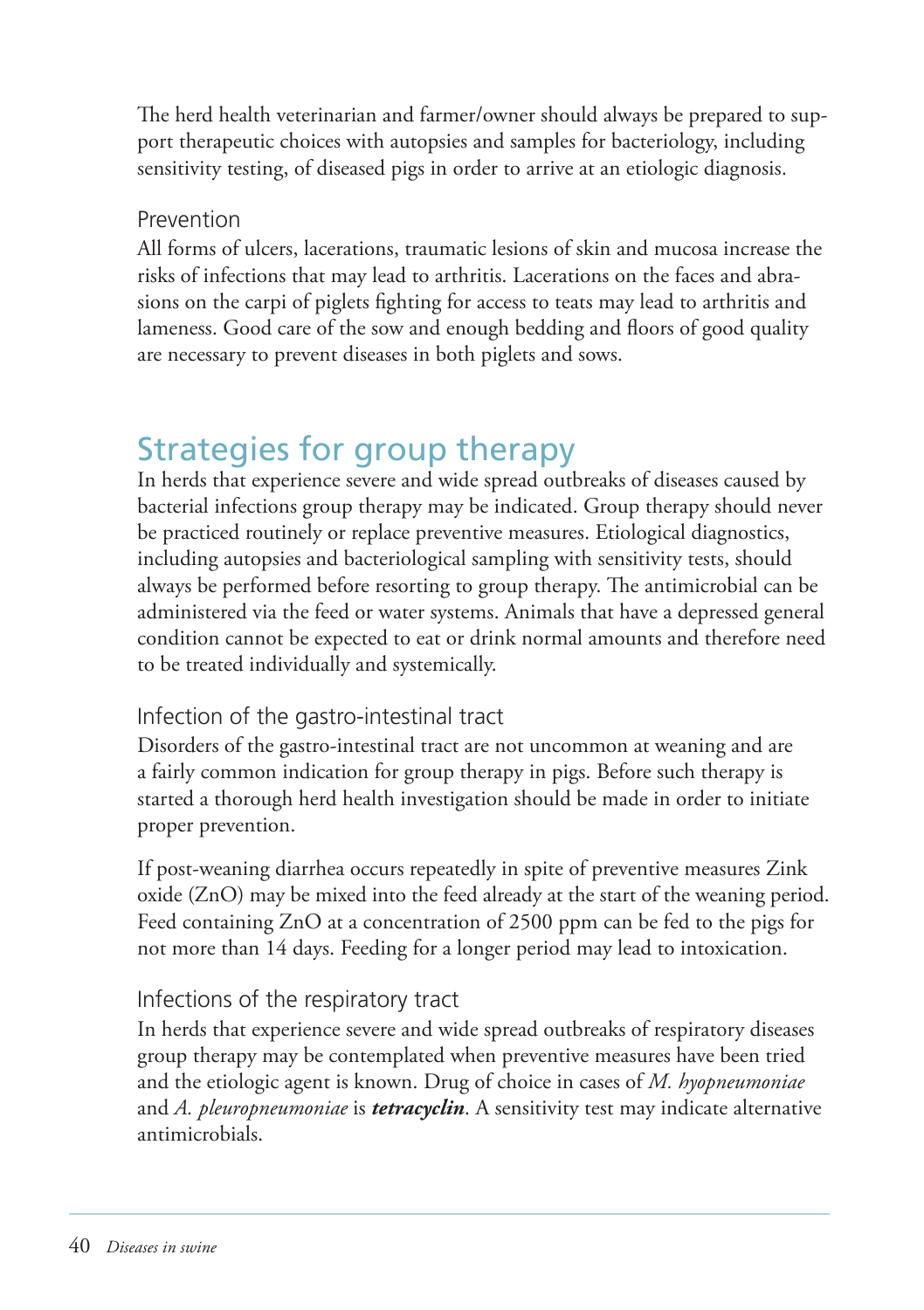## Diseases in sheep

*Katarina Gustafsson, DVM, PhD Ulrika König, DVM Karin Lindqvist-Frisk, DVM*

### **Mastitis**

Mastitis is a common and important disease in Swedish meat and/or milk producing sheep herds. The most frequently found bacterium is *Staphylococcus* (S.) *aureus*.

#### **Diagnostics**

Clinical symptoms such as fever, anorexia, clots in the milk, swollen udder and pain that often shows up as lameness in the ewe. Regardless of type of mastitis samples should be taken for bacteriological culture. Subclinical cases can be identified via use of California Mastitis Test (CMT). Milk from udder halves with a CMT-reaction  $>2$  are sampled for bacteriological culture. The milk sample should be sent in a suitable medium to an accredited laboratory (lab).

#### **Treatment**

Acute clinical mastitis often has poor prognosis, especially if initiation of therapy is delayed. If the ewe develops gangrene ("blue bag") she should be euthanized for animal welfare reasons. The ewe should be separated from others during the treatment period, but have her lambs with her if she is lactating. If the ewe is being treated for acute clinical mastitis caused by *S. aureus* or if the mastitis becomes chronic she should be culled when her lambs are weaned.

The drug of choice is benzyl penicillin procaine (BPP), 20 mg/kg im  $\text{SID}^4$  for 5 days. Mastitis caused by beta-lactamas producing staphylococci or *E. coli* should not be treated with antibiotics and neither should chronic cases. There are at least two reasons for this: 1, the response to treatment is generally poor and 2, removing ewes with penicillin resistant *S. aureus* also removes those resistance genes from the herd, which reduces the risk of buildup of antimicrobial resistance in the herd/population.

<sup>4</sup> A hypodermic needle gauge 18 (US), corresponding to 1.2 mm outer diameter, usually allows good flow of milk.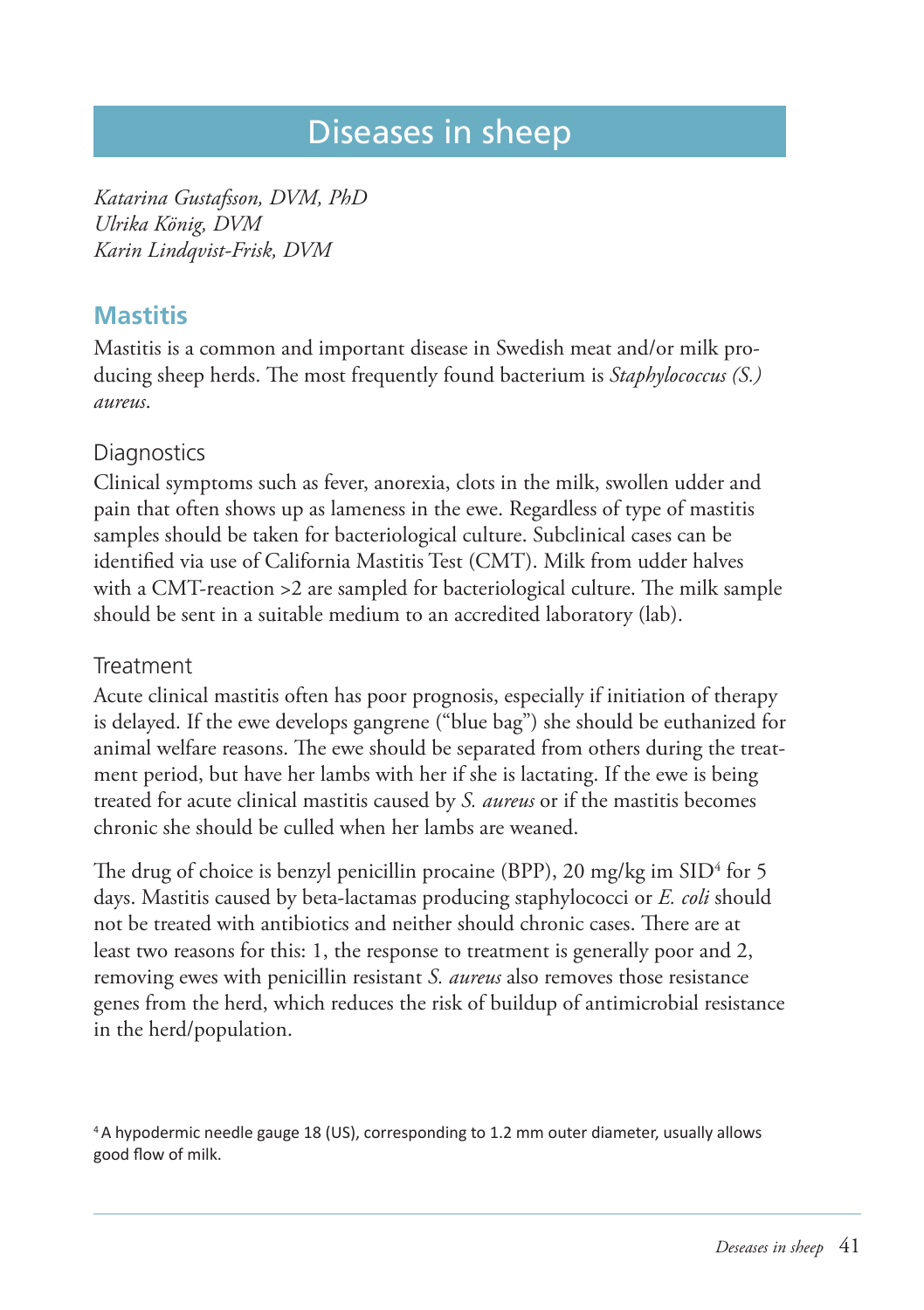There is limited experience in Sweden of treatment of mastitis in sheep with intramammaries only. If intramammaries intended for dairy cows are to be used in sheep, in accordance with the cascade principle, the dose should be adjusted and a syringe with a narrower tip used. The lambs should be prevented from suckling the dam for 1–2 hours after administration of the intramammary tube.

Antibiotic therapy may be complemented with supportive treatments with NSAID and frequent milkings, which may be preceded by injections of oxytocin.

### **Metritis**

Metritis is generally caused by opportunistic environmental bacteria, Grampositive as well as Gram-negative, and common underlying causes are high-weight lambs, mal-presentations, assisted lammings, dead fetuses, uterine prolapse and retained fetal membranes (RP). Cases of metritis are generally sporadic in sheep herds.

#### **Diagnostics**

Ewes with metritis often have an affected general condition and other clinical symptoms such as fever, anorexia, foul discharge from the vulva and generally stand with an arched back.

#### Treatment

The ewe with metritis and affected general condition should be isolated together with her lambs. Drug of choice is BPP given systemically, 20 mg/kg im, SID for 5–7 days. An alternative antimicrobial may be TET, if supported by bacterial culture results and sensitivity testing. Recommended dose is 10 mg/kg im SID, or 20 mg/kg im every 48 hours.

Antibiotic therapy can be supported with NSAID and IV fluids.

Prognosis is considered favorable and fertility is generally not affected given a good response to therapy.

Ewes with RP and/or endometritis with unaffected general condition should be treated conservatively as the large majority heals on their own without complications.

## **Septicemia and "watery mouth"**

Septicemia, which is a rare disease in sheep in Sweden, is often caused by E. coli and affects neonatal lambs with a decreased immune defense, generally due to not receiving enough maternal antibodies via colostrum. The disease is sometimes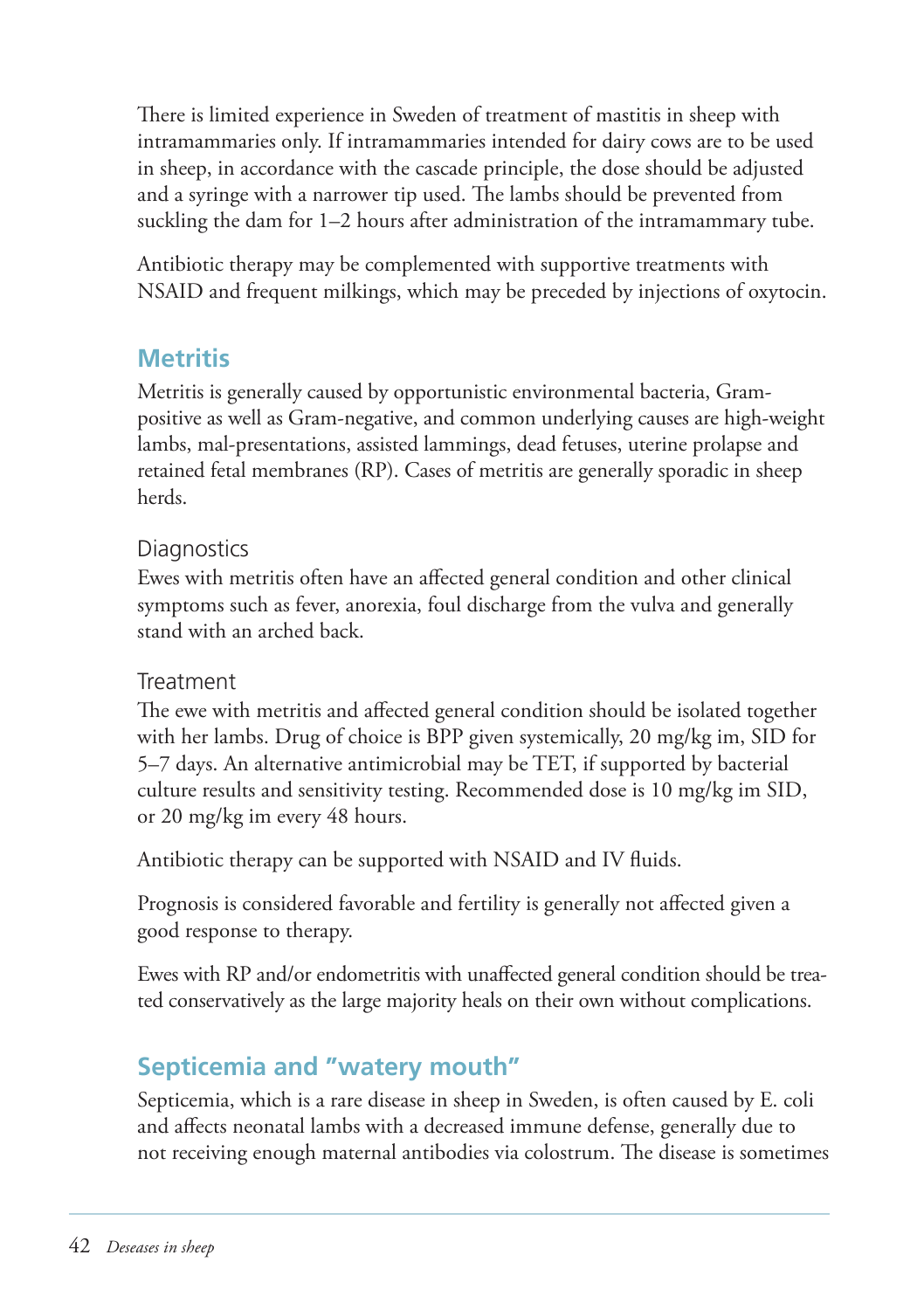seen in lambs younger than 4 weeks. In Great Britain the syndrome "watery mouth" in lambs younger than 3 days, is associated with *E coli*-infections and bacteremia. Cases have also been reported in Sweden in recent years (2013). When herd health problems with "watery mouth" are suspected preventive measures directed at securing routines regarding handling and feeding good quality colostrum should be initiated rapidly.

#### **Diagnostics**

Septicemia is diagnosed at autopsy, including bacteriological culture. "Watery mouth" should be suspected when young lambs – 1–3 days old show symptoms of severely affected general condition, profuse salivation, distended abdomen and cold extremities. Affected lambs seldom have elevated body temperature.

### Treatment of septicemia

The drug of choice in cases of septicemia is trimethoprim/sulfa (T/S), 15-22.5 mg/kg, injected systemically  $BID$ ,  $3–5$  days. The prognosis is generally very poor and antimicrobial therapy should be supported with IV-fluids, NSAID, extra feed (milk or –replacer), additional heat and insolation, etc., as needed.

## **Enteritis**

Enteritis in lambs is a multifactorial disease that is strongly dependent on management and environmental factors. Common pathogens are *Eimeria* spp. (coccidia) and *E. coli*.

#### **Diagnostics**

When investigating a group of lambs for suspected coccidiosis the clinician needs to look at the clinical picture as well as lab results – from fecal samples and/or autopsies.

### Treatment

The drug of choice against coccidiosis is some coccidiostatic drug, such as toltrazuril (T). T is administered as an oral solution to all lambs in the group where coccidiosis is present. The best results of therapy are seen at metaphylaxis: treatment of groups of animals that are infected but have not yet displayed clinical symptoms.

When treating single or only a few animals it is recommended to use a sulfonamide preparation in the form of a paste (50 %), dosed 0.4 g/kg body weight SID orally for three days. An alternative may be systemic therapy with T/S im, at 15–22.5 mg/kg SID for three days.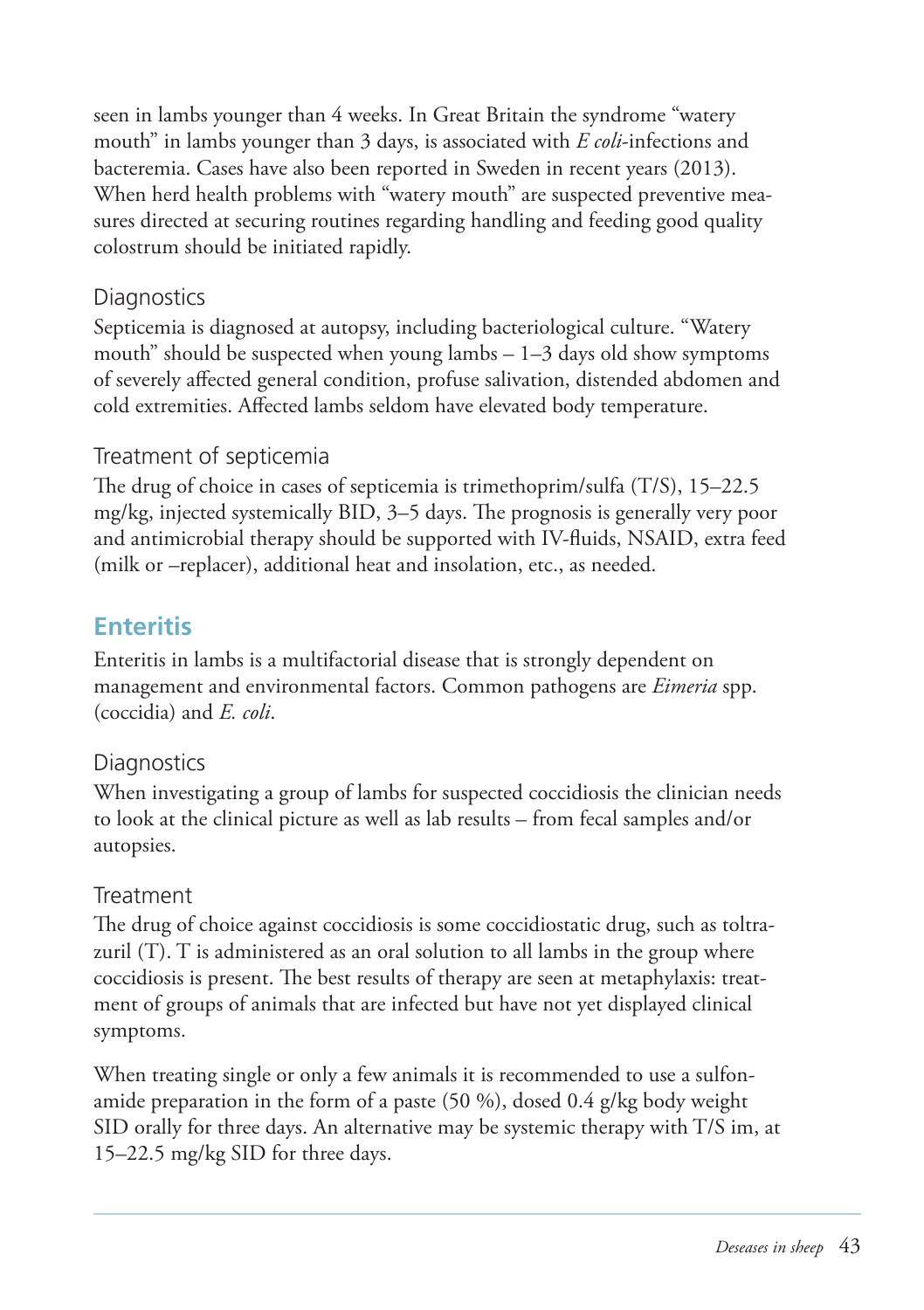## **Arthritis**

Arthritis or polyarthritis in lambs is often seen secondary to anaplasmosis, umbilical infections or sometimes septicemia. For treatment of septicemia see paragraph above. Staphylococci, streptococci, *E. coli* and less commonly *Erysipelothrix rhusiopathiae* have been shown to cause arthritis in sheep in Sweden. If arthritis becomes a herd health problem predisposing factors such as hygiene at lambing, surface of floors and amount of bedding, as well as problems with ticks should be investigated.

#### **Diagnostics**

Clinical symptoms of arthritis are decreased general condition and lameness, fever, swollen joints etc. Swelling of joints varies and may be hard to diagnose, especially at infections with *E. rhusiopathiae*. If several cases are seen in a herd it is recommended to do one or more autopsies on infected lambs and also include bacterial culture and sensitivity testing in the diagnostic package.

#### **Treatment**

The drug of choice is BPP, dosed 20 mg/kg im, BID (SIC!) for 10–14 days. Alternatively the dose is increased to 40 mg/kg im SID. NSAID may support antimicrobial therapy. Lambs should not be injected in the neck as the local reaction may be painful and may make it impossible for the lambs to suckle.

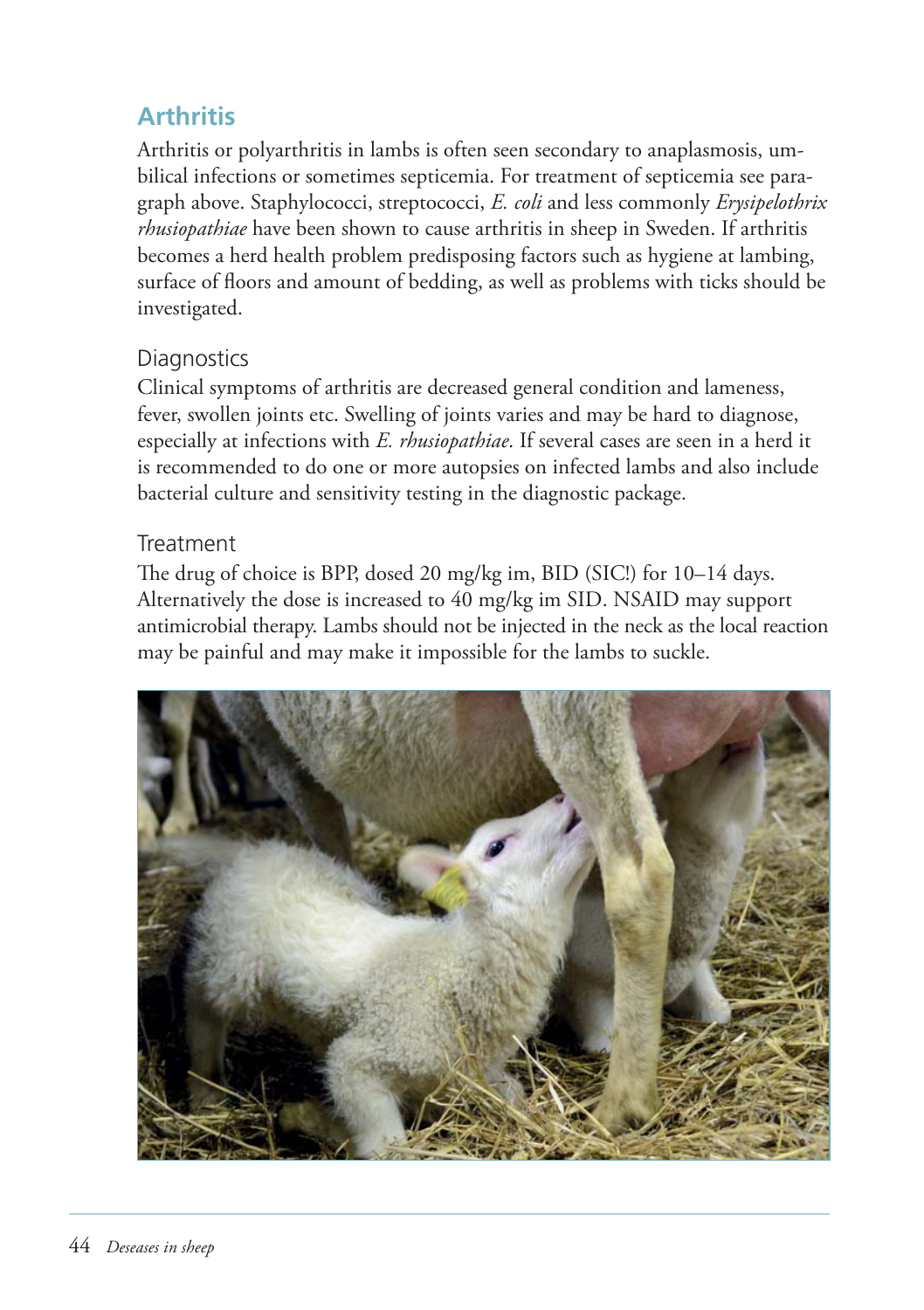## **Sole abscess**

Abscesses in the sole occurs sporadically in all age groups. Punch wounds from sharp objects in the bedding or on pasture are more frequent in lambs since they have thinner soles than adult animals. An abscess in the sole that is left untreated generally opens spontaneously at the coronary band or less often in the interdigital space. The inflammatory process sometimes involves the distal phalangeal joint which leads to a poor prognosis.

#### **Diagnostics**

Typical clinical symptoms are severe swelling above the coronary band and lameness, commonly located to one leg.

#### **Treatment**

BPP is the drug of choice administered im, at 20 mg/kg SID for 5–7 days. NSAID may be given to ease pain and discomfort.

### **Foot rot**

Foot rot is often preceded by bacteria, commonly *Fusobacterium necrophorum*, infecting the skin in the interdigital space creating an eczema-like condition. The traumatized, infected skin is then secondarily infected by *Dichelobacter nodosus*, which has the ability to dissolve the horn of the claw and cause foot rot.

#### **Diagnostics**

Foot rot is diagnosed by identifying the typical clinical symptoms of a necrotizing inflammation in the interdigital space, which involves the soft medial horn on the claws. The symptoms generally involve several animals in the herd. In severe cases the inflammatory process also involves the horn of the sole. In the interdigital space a foul smelling exudate is seen and animals are lame to variable degrees on one or more legs.

#### Treatment

Systemic treatment of affected animals with a prolonged effect tetracycline generally works well under Swedish conditions.

When eradication of foot rot is attempted the clinician needs to combine the measures:

- 1. culling of chronically affected animals
- 2. repeated foot baths with Zink sulfate and
- 3. injections of TET simultaneous with, at least, the first foot bath.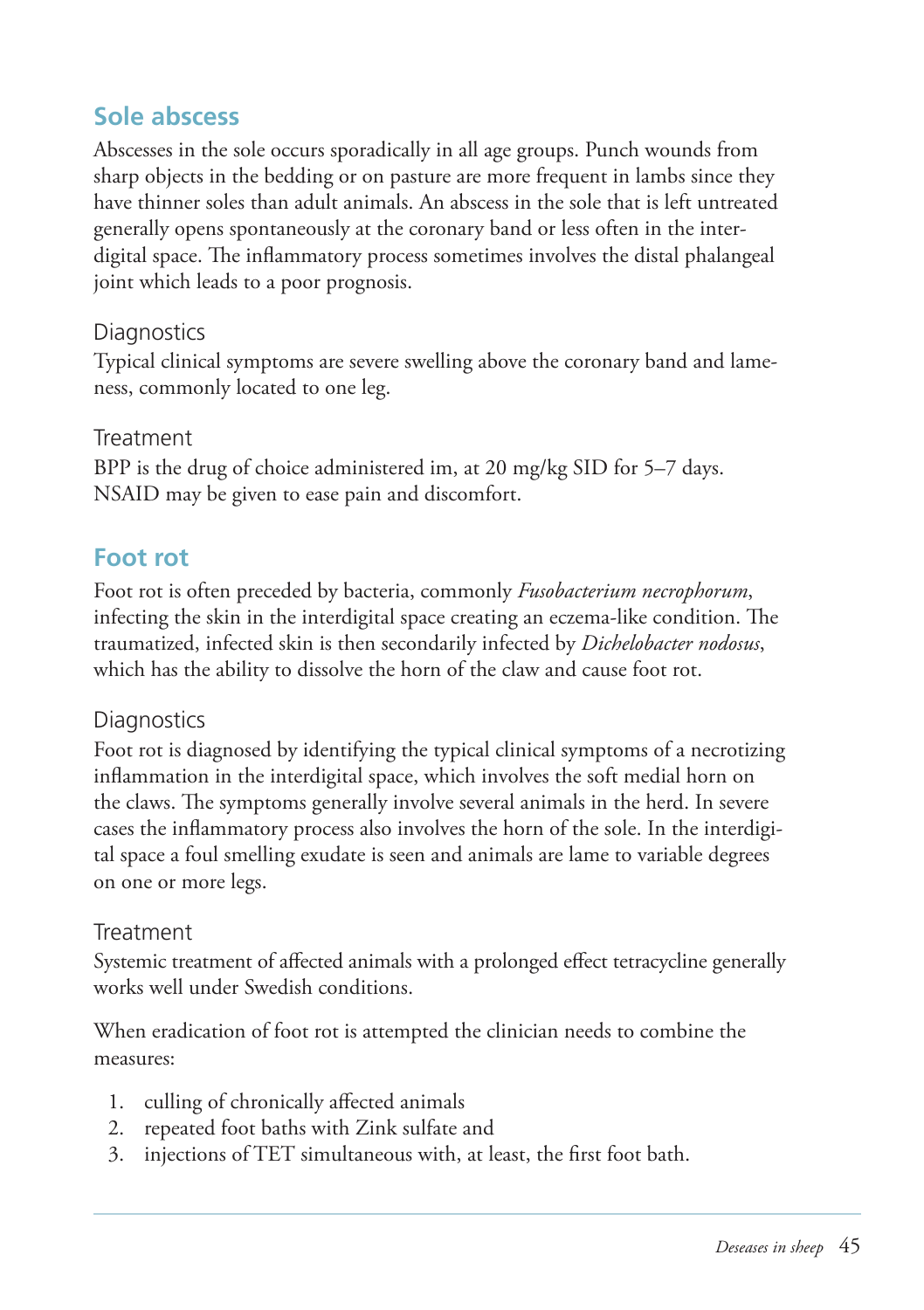## **Pneumonia**

Infections of the respiratory tract are relatively common in Swedish sheep herds but knowledge of etiological agents – bacteria, virus and parasites, is limited. *Mycoplasma ovipneumoniae, Pasteurella multocida* and *Mannheimia haemolytica* are often diagnosed in herds with respiratory diseases. In a small study done in 2008 *M. ovipneumoniae* was a fairly common find, while viral-, parasitic- and other bacterial infections were uncommon. When a herd experiences problems with respiratory disease a herd health investigation of potential predisposing factors should be performed.

#### **Diagnostics**

*M. ovipneumoniae* often causes coughing without affecting general condition of the animals, while *P. multocida* and *M. hemolytica* often induce clinical symptoms of varying severity; per-acute cases with sudden deaths without signs of respiratory disease may occur.

Clinical symptoms such as cough, dyspnea, fever and/or affected general condition can be seen. Bacteria, including mycoplasma, can be found at autopsy and microbiological examination (culture/PCR), or when sampling at slaughter. Nasal swabs are of limited value according to Swedish experiences.

In order to investigate viral or parasitological etiologies sampling for serology and/or analyses of feces may be done.

#### **Treatment**

The drug of choice when treating cases of respiratory disease is BPP, 20 mg/ kg im, administered BID (SIC!) for five days. An alternative therapy may be injecting 40 mg/kg im, SID for five days. A third option is using long term BPP dosed at 30 mg/kg im, SID for five days.

When *M. ovipneumonie* is verified or suspected the drug of choice under Swedish conditions is tetracycline (TET), dosed at 10 mg/kg, im, SID for 5–7 days or 20 mg/kg 2–3 times injected im every 48 hours. Long-term TET may be administered at 20 mg/kg 2–3 times with a 60 hour interval.

## **Listeriosis**

Encephalitis is the most common manifestation of listeriosis in Sweden, where sporadic cases are seen in the wintertime. Silage contaminated by earth and with a pH >5 is considered an important risk factor. Confirmed cases must, according to the law on zoonoses, be reported to governmental agencies by the lab that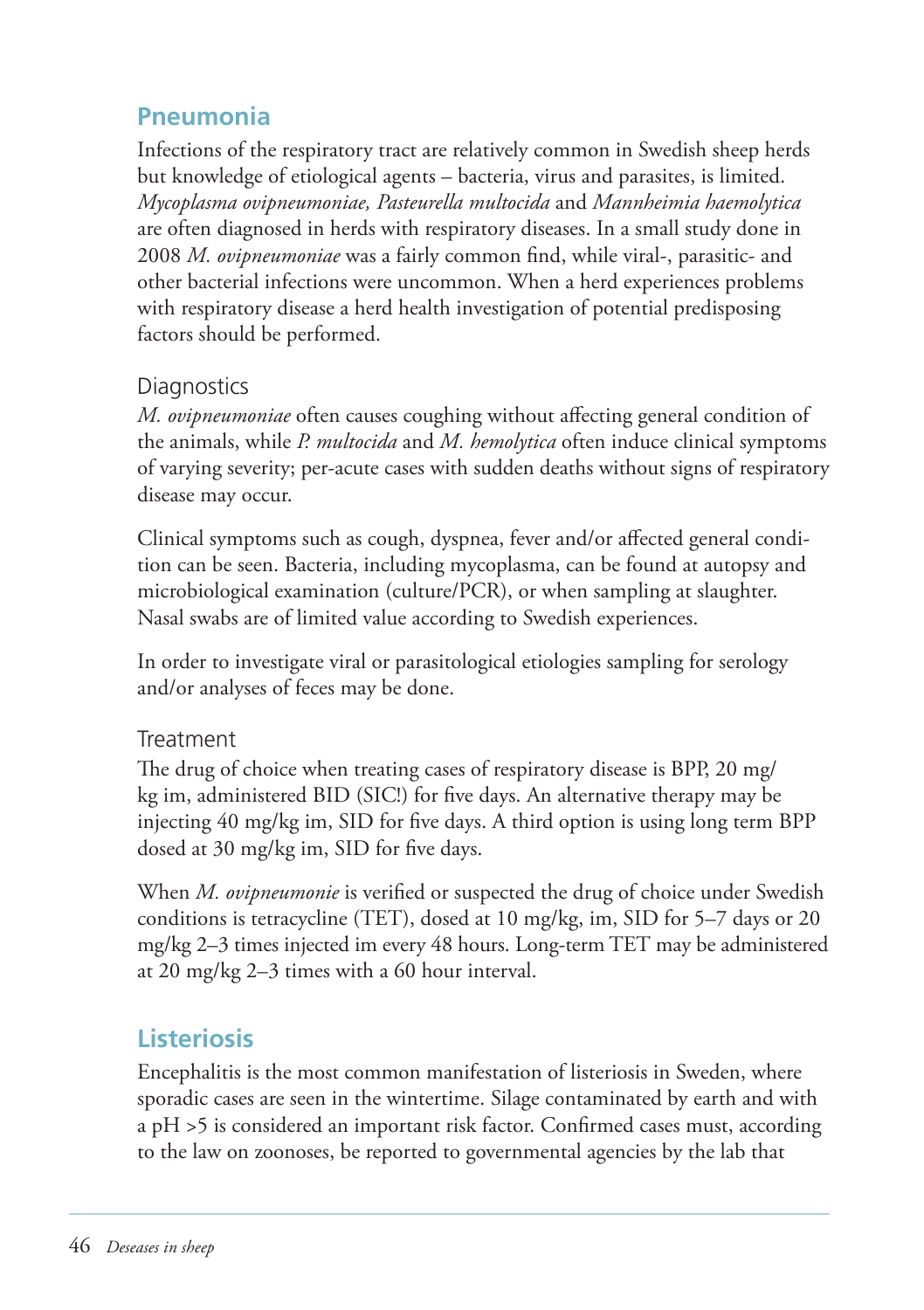makes the diagnosis. Since the turn of the millennium 30–35 cases are reported annually.

#### **Diagnostics**

Cases of encephalitis have affected general condition, sometimes fever, often display facial paresis of one half of the face, salivation and CNS disturbances like going around in circles or laying recumbent with the head and neck forcibly bent to one side. The diagnosis is made at autopsy.

#### **Treatment**

In accordance with the cascade principle benzyl penicillin sodium (BPS) dosed at 12 mg/kg im or iv – preferably the latter if the animal has pronounced clinical symptoms, BID for 7 days can be used. If the animal is less severely affected BPP may be administered with a start-up dose of 60 mg/kg (SIC!) im, followed by 40 mg/kg SID for at least 6 days. A third option may be to give BPS dosed at 12 mg/kg BID until symptoms subside and then switch to BPP SID at 40mg/kg.

Prognosis is rather poor and early and vigorous therapy is necessary for a successful outcome. Antimicrobial therapy should be supported with NSAID and other medication as needed. Cases of abortions should not be treated with antibiotics.

## **Infections of the eye**

Infections of the eyes occur sporadically in sheep but sometimes affect herd health.

Etiology is largely unknown in Sweden, but culture results from herd outbreaks show that bacteria such as *Mycoplasma conjunctivitis, Listeria monocytogenes* and *Moraxella* spp. dominate. Sheep of the breeds Leicester and Texel relatively often develop hereditary entropion that may cause secondary traumatic corneal ulcers, especially in young lambs.

#### **Diagnostics**

Clinical symptoms often seen are tearful (runny) and/or shut eyes indicating pain, hyperemic conjunctiva and/or opaque cornea. The etiologic agent may be identified through bacteriological sampling and culture.

#### Treatment

Best effect of treatment is seen if therapy is initiated early in the inflammatory process. Local treatment is recommended only in those cases where symptoms are present in the superficial structures of the eye. Local treatment should always be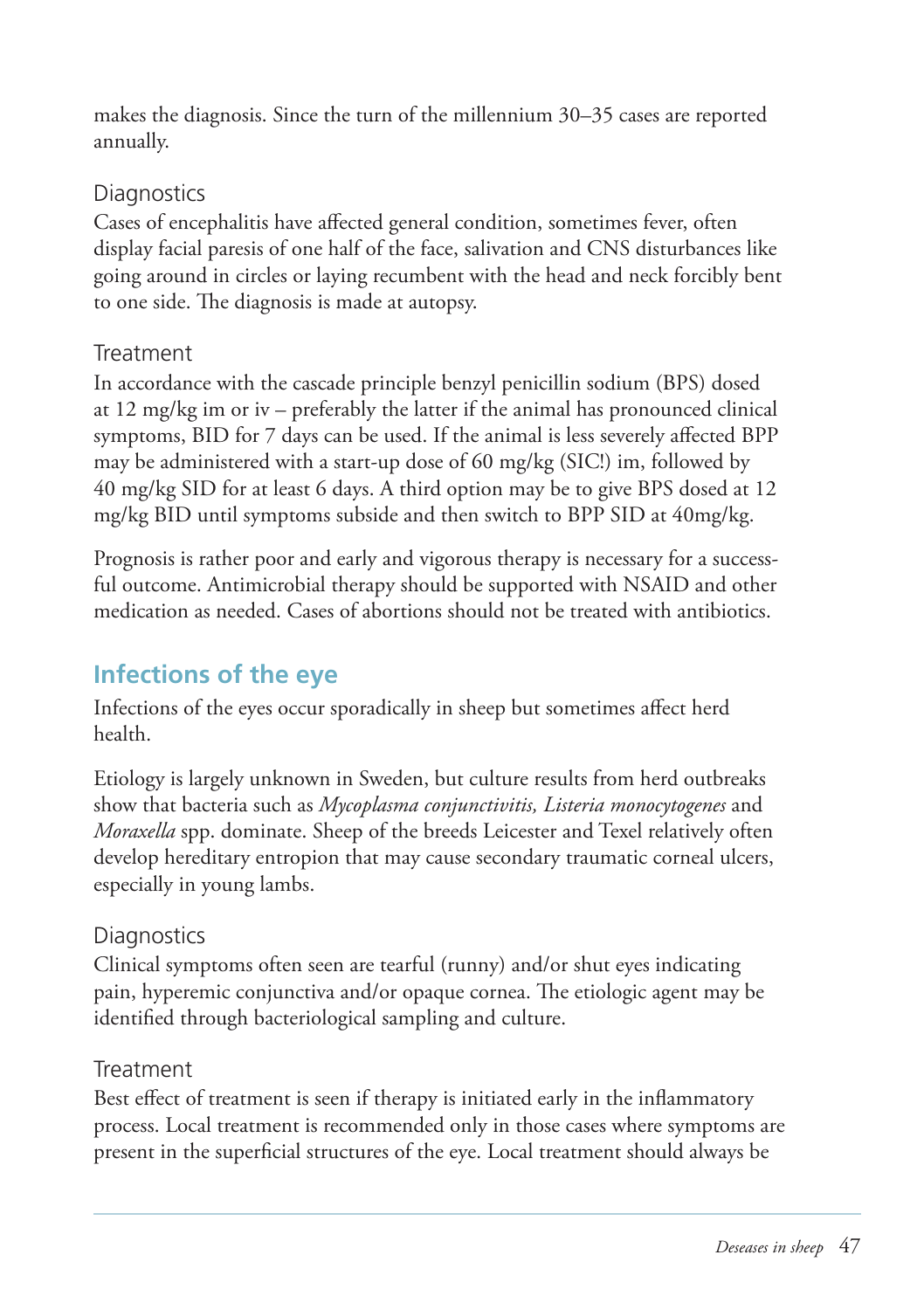applied to both eyes even if only one appears to be affected. Antibiotics for local treatment of eye infections in sheep can be obtained via prescription through a license or by "off -label use" of suitable bovine intramammary preparations when registered products are not available.

Entropion should be corrected through planned breeding by selecting animals with favorable conformation. A single animal that suffers can be corrected surgically.

If infection with mycoplasma is verified or suspected, local daily treatment for 3–5 days with an oculentum containing chlortetracycline is recommended. An alternative is systemic therapy with oxytetracycline, dosed at 10 mg/kg im, SID for 3–5 days or 20 mg/kg im, repeated after 48 hours.

If infections with *Moraxella* spp., *Listeria* spp. or some other bacterium sensitive to penicillin are suspected, local treatment with an oculentum containing cloxacillin can be used twice with 48 hours interval. An alternative may be local treatment with a suitable bovine intramammary preparation ("off -label use") containing benzyl penicillin or an oculentum containing chlortetracycline administered once a day for three days. Systemic injections of oxytetracycline may be contemplated.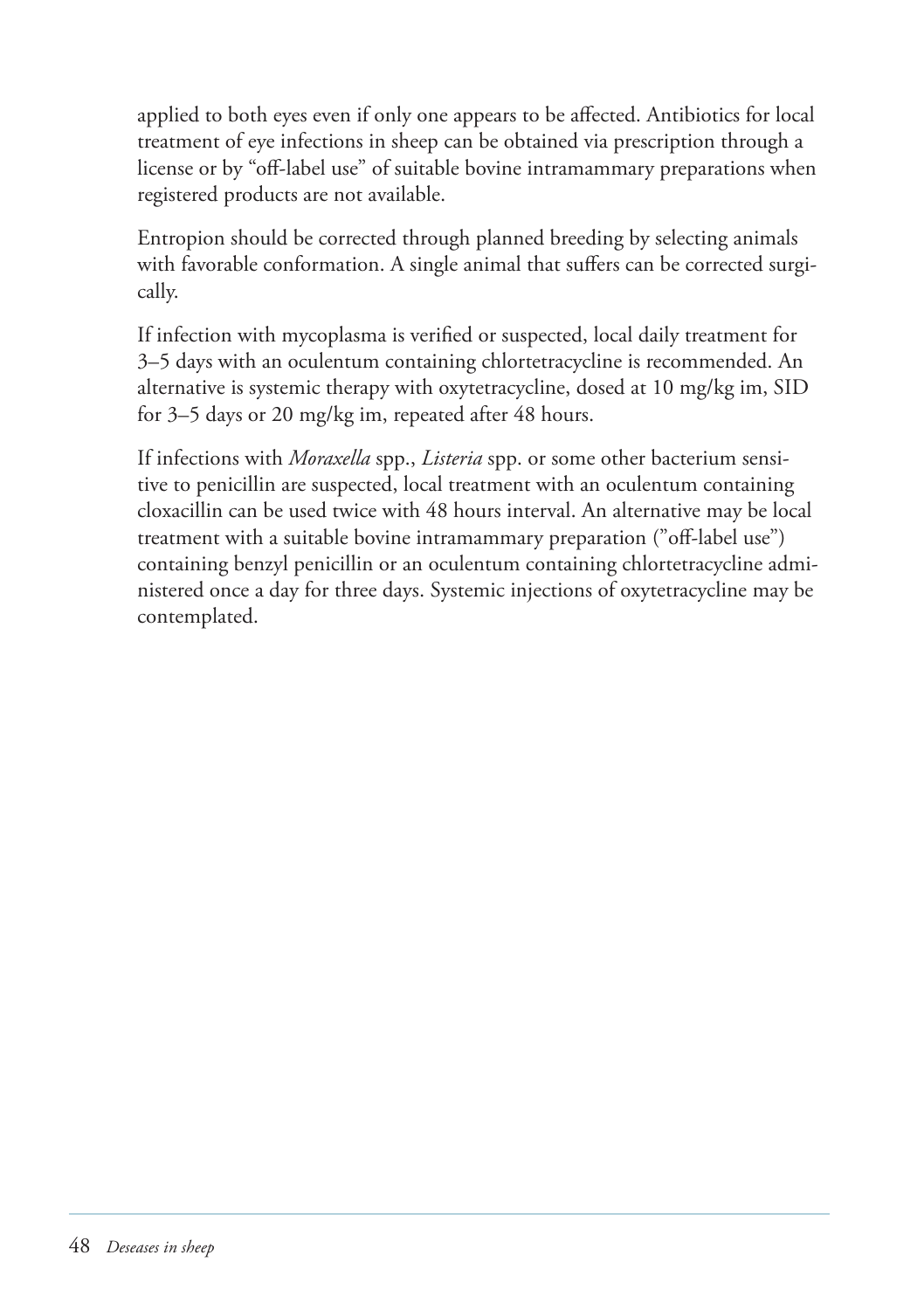## Diseases in goats

*Ylva Persson, DVM, PhD*

### **Introduction**

In Sweden only one antimicrobial is registered for use in goats – benzyl penicillin procaine (BPP) (Penovet®, Boehringer Ingelheim Vetmedica, FASS VET. Sweden 2015). All other drugs for therapy need to conform to the EU cascade principle. Since goats might react with strong pain to injections with tetracycline other antimicrobials should be preferred if BPP cannot be expected to be effective.

## **Mastitis**

Mastitis is the most important production disease in goat milk herds. Good udder health is important for animal welfare as well as from food safety aspects. The most frequently isolated udder pathogens in dairy goats in Sweden are *Staphylo coccus (S.) aureus* and coagulase negative staphylococci (CNS). Subclinical mastitis is seen more often than clinical.

#### **Diagnostics**

Milk samples for bacteriological culture should be taken from the udder half with symptoms of clinical mastitis – swollen gland and changed milk. California Mastitis Test (CMT) can be used to diagnose subclinical mastitis. Samples are taken from udder halves with a CMT reaction >2. Milk samples from cases of subclinical mastitis should be sent to an accredited laboratory in a suitable medium – chilled if possible.

#### **Treatment**

The therapy of choice for cases of acute, clinical mastitis in goats is systemic injections of BPP dosed at 20 mg/kg, im SID for five days. If *S. aureus* has been identified as the etiological agent the parenteral treatment may be combined with short-acting intramammaries containing penicillin, infused in the affected udder half SID for five days. Intramammaries should be infused after milking and the kids should not be allowed to suckle the doe until two hours have passed. Antimicrobial therapy can be supported by extra milkings, injections of oxytocin to stimulate milk let-down and NSAID depending on symptoms.

Animals with chronic clinical or exacerbated mastitis or mastitis caused by *E. coli* or beta-lactamas producing staphylococci should not be treated with antibiotics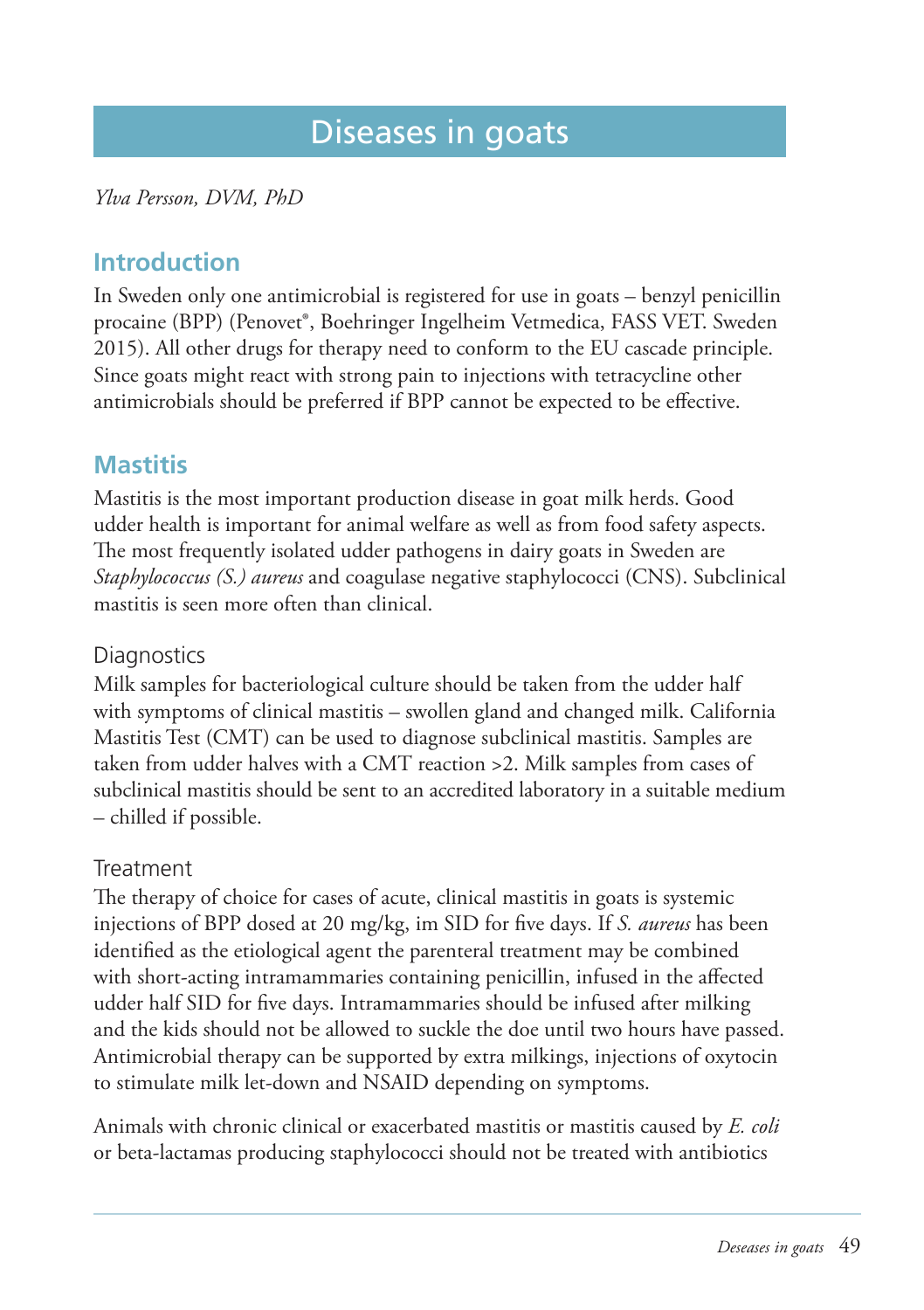for reasons stated above (poor prognosis, non-prudent use of antibiotics and risk of propagating antimicrobial resistance in herds). Subclinical mastitis could be treated with long-acting intramammaries containing penicillin in both udder parts at drying off . Aseptic principles must be used when administering intramammary tubes and care must be taken not to damage the teat canals.

### **Metritis**

Metritis can cause high fever, abdominal pain and pussy, sometimes foul smelling, vaginal discharge. Normal puerperal discharge is red-pink, may contain lumps but not pus. The normal involution of the uterus takes about two, sometimes three, weeks.

#### **Diagnostics**

Clinical symptoms are identified through clinical examination.

#### Treatment

The drug of choice when treating cases of metritis with elevated body temperature and/or depressed general condition is BPP, 20 mg/kg, im, SID for 5 days.

### **Septicemia**

E. coli is the most likely etiological agent under Swedish conditions to cause septicemia that may affect neonatal kids with deficient immune systems. Kids are, as all other young ruminants, dependent on ingesting enough good quality colostrum to acquire protection against pathogens.

#### **Diagnostics**

A clinical examination may be complemented with autopsies and sampling for bacteriological culture and sensitivity testing.

#### **Treatment**

The drug of choice under Swedish conditions is  $T/S$  dosed 15–22.5 mg/kg administered im or iv BID  $3-5$  days. The first injection should be given iv in order to quickly reach high concentrations.

The prognosis is generally poor. Antimicrobial therapy should always be supported with other measures and treatments when treating septicemia.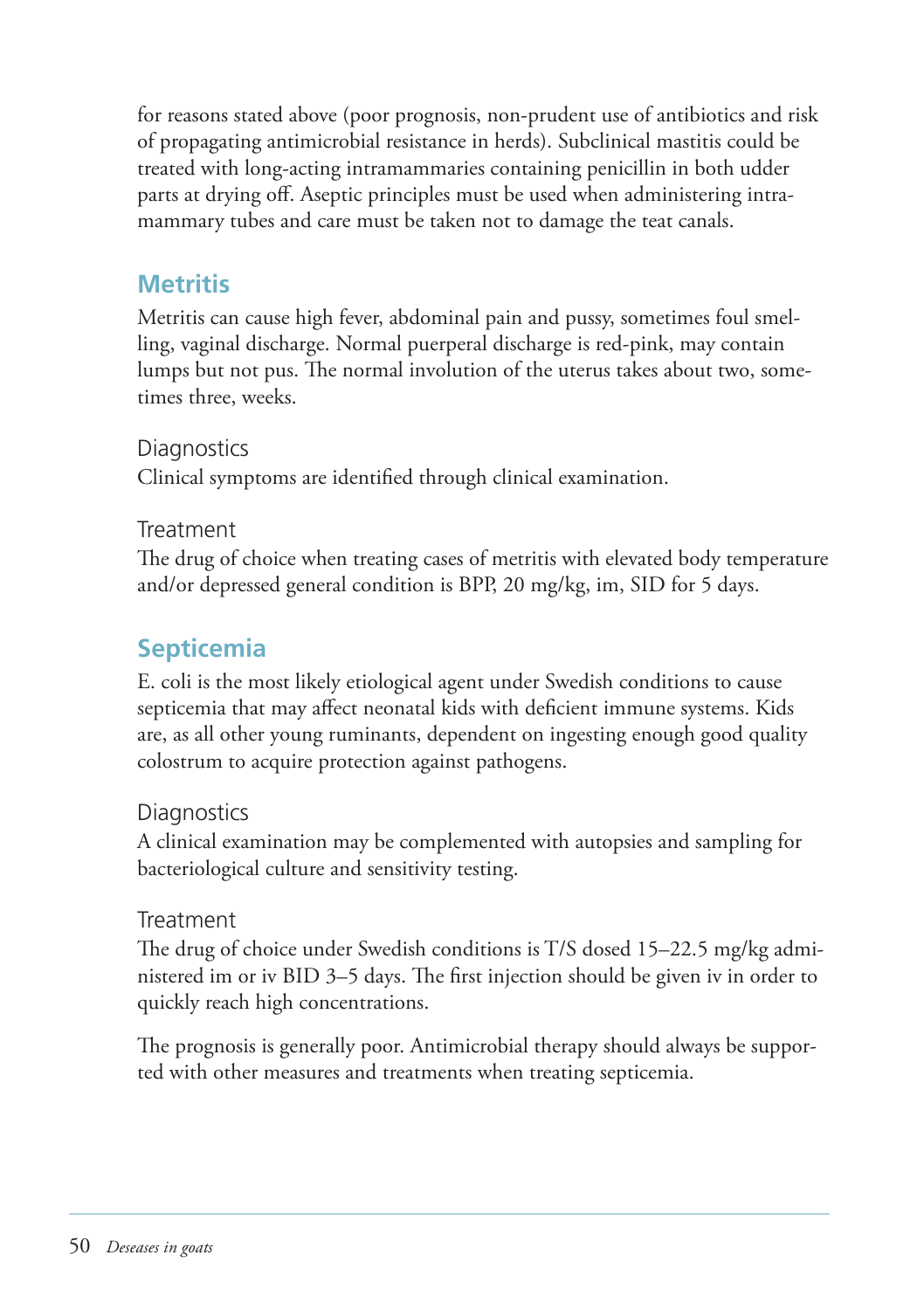## **Enteritis**

Diarrhea is most frequently found in kids. The most likely pathogenic bacteria that would require antimicrobial therapy under Swedish conditions are *Eimeria* spp., *i.e.* coccidia, and pathogenic *Escherichia coli* (ETEC). There is limited experience of treating ETEC in goats in Sweden.

#### **Diagnostics**

Clinical symptoms identified though clinical examination and supported with analyses of feces and or autopsies.

#### **Treatment**

The drug of choice against coccidiosis is some coccidiostatic drug, such as toltrazuril (T), in an oral solution, which is administered to all lambs in the group where coccidiosis is present. The best results of therapy are seen with metaphylaxis, which is treatment of groups of animals that are infected but have not yet displayed clinical symptoms.

When treating single or only a few animals it is recommended to use a sulfonamide preparation in the form of a paste (50 %), dosed 0.4 g/kg body weight SID po for three days. An alternative may be systemic therapy with T/S im, at 15–22.5 mg/kg SID for three days.

ETEC may be treated with T/S dosed at 15–22.5 mg/kg depending on product and administered im or iv, BID, 2-3 days. The first injections should be iv to rapidly get high concentrations.

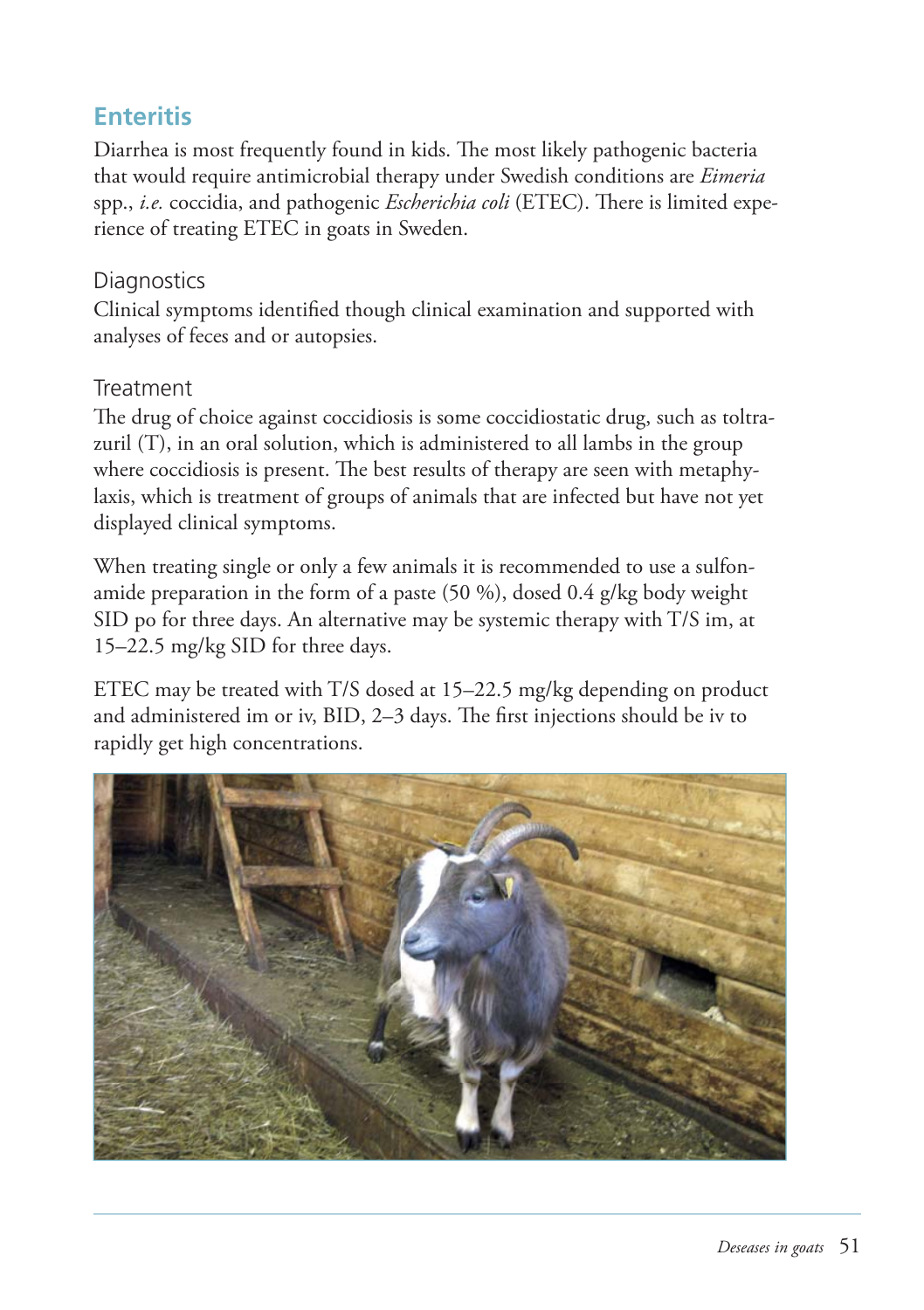## **Arthritis**

Arthritis in adult goats may be caused by CAE-virus, mycoplasma and several spp of bacteria. Knowledge of the etiology of arthritis in kids in Sweden is limited but *E. coli* has been known to cause polyarthritis. Norwegian studies indicate streptococci as the most common cause of polyarthritis.

#### **Diagnostics**

Clinical symptoms identified through clinical examination and supported by bacteriological analysis and/or PCR, serology or other diagnostic test and/or autopsies.

#### Treatment

If a bacterium sensitive to penicillin is suspected BPP is the drug of choice, administered at 20 mg/kg, BID, 10–14 days or at 40 mg/kg, SID. Early initiation of treatment is crucial for success. Prognosis is poor.

If *E. coli* is diagnosed or suspected T/S may be used, view paragraph on septicemia.

Arthritis caused by mycoplasma has a very poor prognosis but TET administered systemically can be tried, taking animal welfare into consideration.

Arthritis caused by CAE is impossible to treat with antibiotics but supportive therapy may be used on a case-by-case basis.

## **Diseases of feet and claws**

Foot rot may affect goats as it sheep. Dichelobacter nodosus is the etiological agent. Goats are also affected by interdigital dermatitis caused by Fusobacterium necrophorum.

#### **Diagnostics**

Identification of clinical symptoms, for foot rot see paragraph on sheep.

#### Treatment

Foot rot is primarily treated with Zink sulfate in a foot bath. In more severe cases long-acting tetracline can be used dosed at 20 mg/kg, injected once, simultaneous with the first foot bath. For eradication see text on sheep.

Interdigital dermatitis is primarily treated by cleaning and disinfecting the locally inflamed area. Severely affected cases with elevated body temperature and or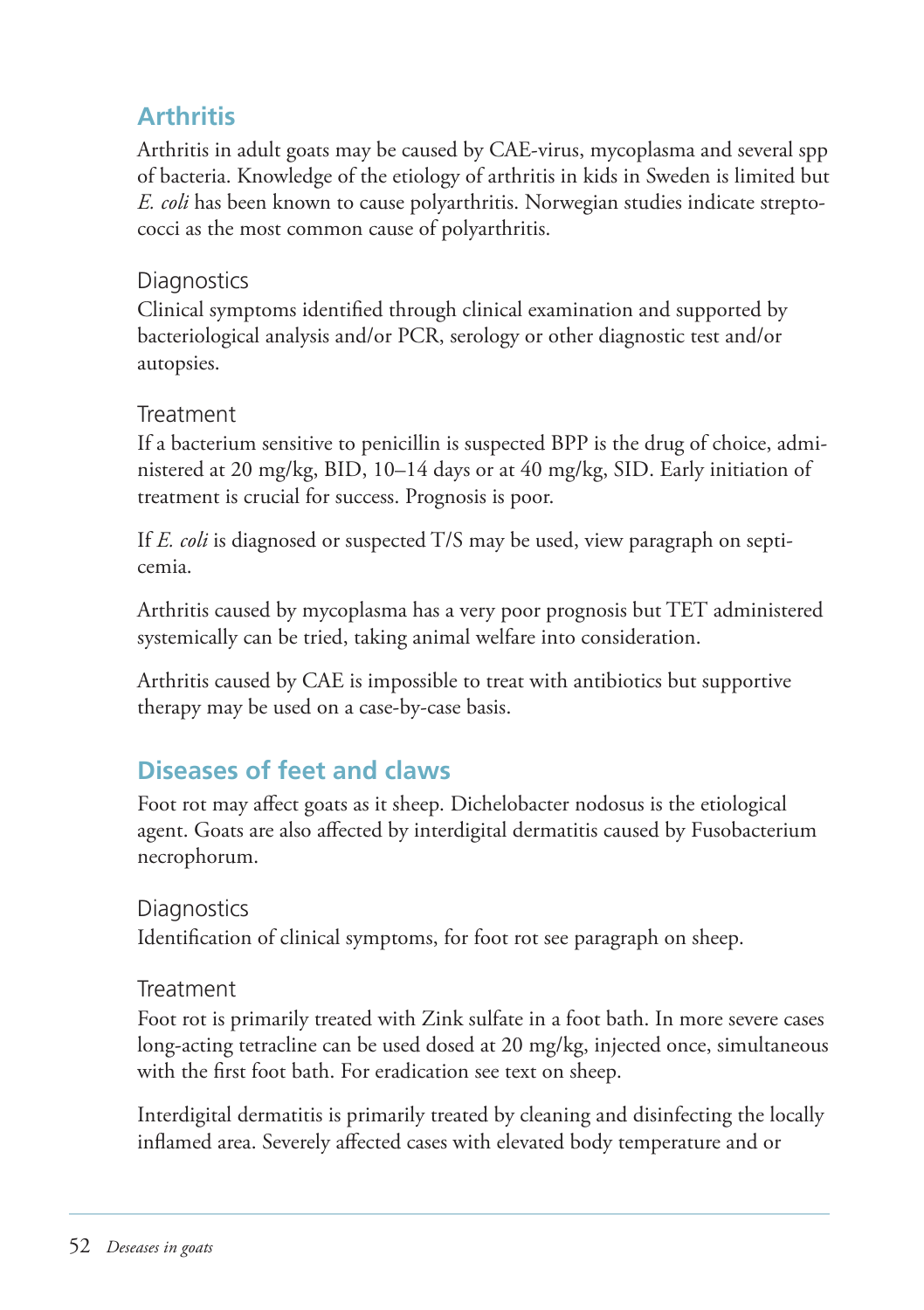lameness should be treated with BPP dosed at 20 mg/kg im, SID for 3 days. Alternatively long-actin penicillin can be used, injected im once at 30 mg/kg.

### **Pneumonia**

Pneumonia in goats is a multifactorial disease. Environmental factors such as poor ventilation and dirty stalls combined with high animal density and stress favor pathogens like bacteria, viruses and parasites. Mycoplasma, *Pasteurella multo cida* and *Mannheimia haemolytica* are seen in Swedish goat herds.

#### **Diagnostics**

Outside of clinical symptoms an autopsy may provide an etiological diagnosis. Nasal swabs are of limited value mainly due to the mixed flora in the upper respiratory tract.

#### Treatment

BPP is the drug of choice at infections with *Pasteurella multocida* and *Mannheimia haemolytica* and is dosed 20 mg/kg im BID or 40 mg/kg SID. Therapy should be kept up for at least 5 days.

Mycoplasma is not sensitive to penicillin and the effect of other drugs is generally poor, but tetracycline may be tried., taking animal welfare into consideration. The recommended dose is 10 mg/kg im SID for 5 days or 20 mg/kg twice with 48 hours interval. If a slow-release product is used it should be dosed 20 mg/kg im, twice with a three day interval. Supportive therapy with NSAID and other drugs or measures is done on a case-by-case basis according to symptoms.

## **Listeriosis**

Listeriosis is caused by the bacterium *Listeria monocytogenes*. Goats may exhibit symptoms from the central nervous system and, less commonly, septicemia that may induce abortions. Listeriosis is a zoonosis and must be reported by the laboratory that makes the diagnosis. Contaminated silage of poor quality is considered a risk factor.

#### **Diagnostics** Clinical symptoms and results from autopsy.

#### Treatment

*L. monocytogenes* is sensitive to penicillin and the drug of choice is benzyl penicillin sodium and, in accordance with the cascade principle, benzyl penicillin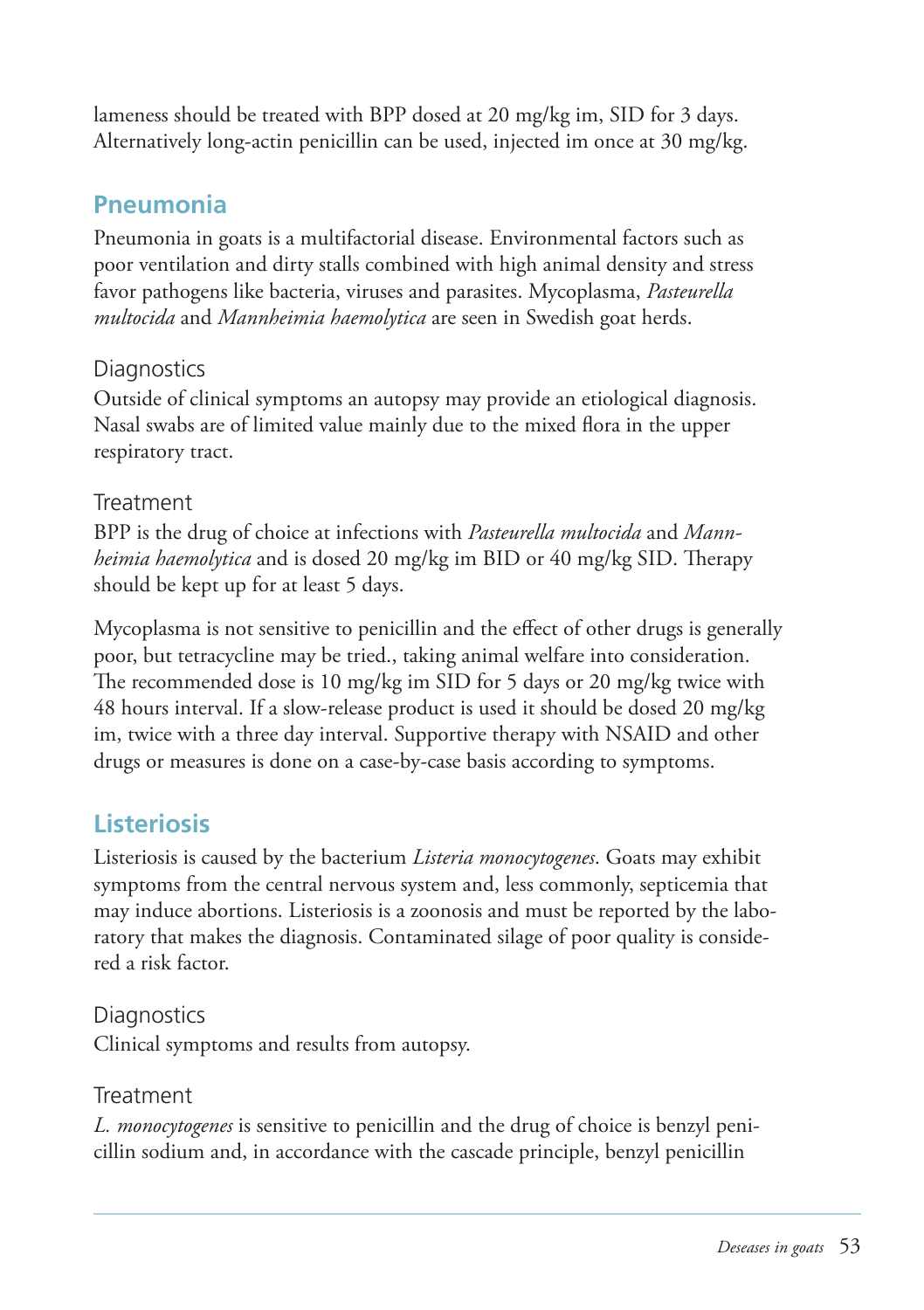sodium (BPS) dosed at 12 mg/kg im or iv – preferably the latter if the animal has pronounced clinical symptoms, BID for 7 days may be used. If the animal is less severely affected BPP may be administered with a start-up dose of 60 mg/kg (SIC!) im, followed by 40 mg/kg SID for at least 6 days. A third option may be to give BPS dosed at 12 mg/kg BID until symptoms subside and then switch to BPP SID at 40mg/kg.

Prognosis is rather poor and early and vigorous therapy is necessary for a successful outcome. Antimicrobial therapy should be supported with NSAID and other medication as needed. Cases of abortions should not be treated with antibiotics.

## **Infections of the eye**

In Norway *Moraxella* spp. and *Mycoplasma conjunctivae* are reported as the most frequent etiology of eye infections of goats.

#### **Diagnostics**

Clinical symptom found at examination. The etiological agent can be identified via bacteriological culture.

#### Treatment

If infections with *Moraxella* spp. or some other bacterium sensitive to penicillin is suspected, local treatment with a suitable bovine intramammary preparation containing benzyl penicillin infused once daily for three days or an oculentum containing cloxacillin infused twice, with 48 hours interval, can be used. An alternative may be local treatment with an oculentum containing chlortetracycline SID for three days. Systemic injections of oxytetracycline dosed at 10 mg/kg im SID,  $3-5$  days or 20 mg/kg im repeated after 48 hours may be contemplated, but should be avoided for reasons of animal welfare.

Mycoplasma infections may be treated with tetracycline as described above with the necessary consideration of animal welfare. Duration of treatment may need to be prolonged.